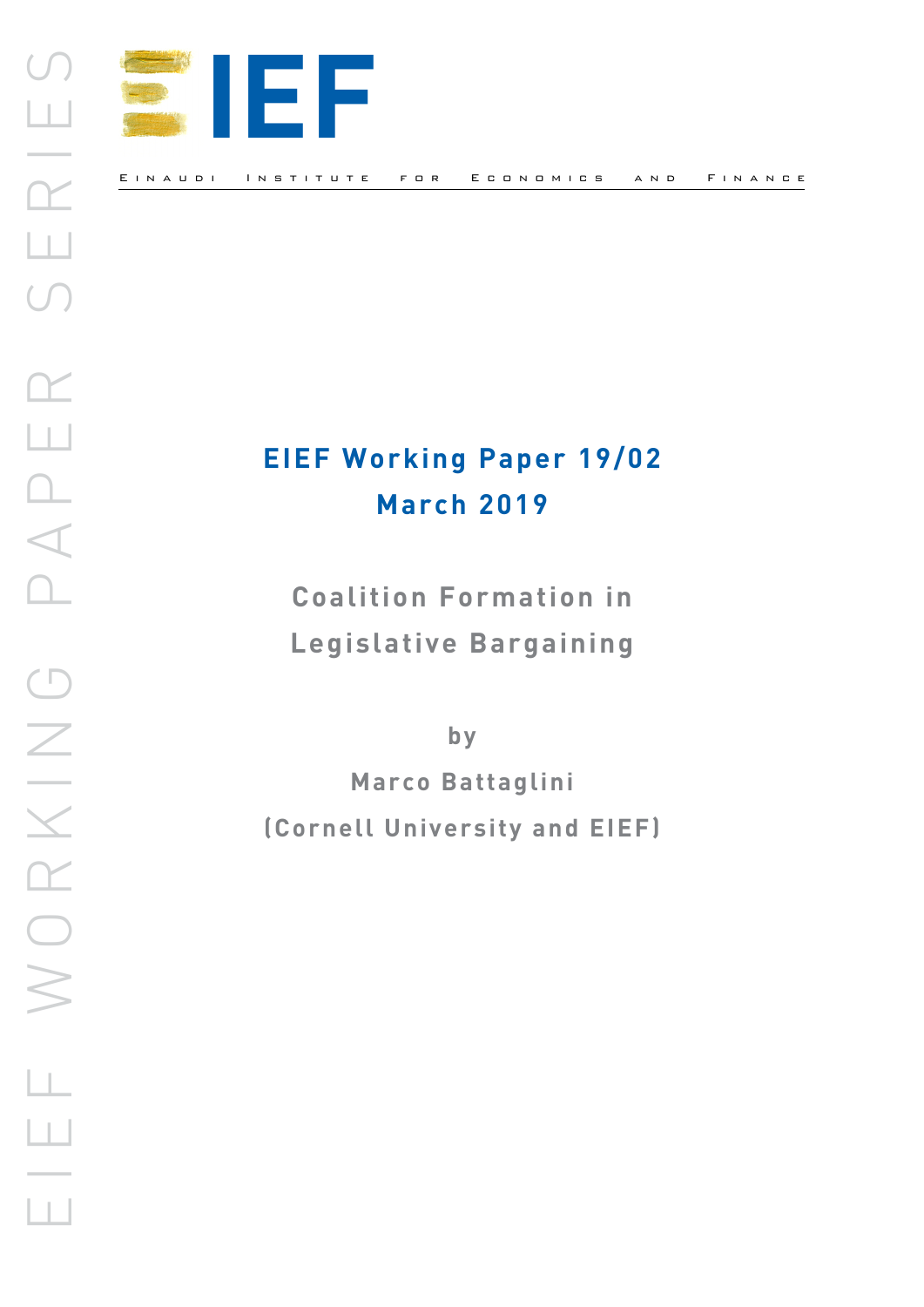# Coalition Formation in Legislative Bargaining<sup>∗</sup>

#### Abstract

We propose a new model of legislative bargaining in which coalitions have different values, reflecting the fact that the policies they can pursue are constrained by the identity of the coalition members. In the model, a formateur picks a coalition and negotiates for the allocation of the surplus it is expected to generate. The formateur is free to change coalitions to seek better deals with other coalitions, but she may lose her status if bargaining breaks down, in which case a new formateur is chosen. We show that as the delay between offers goes to zero, the equilibrium allocation converges to a generalized version of a Nash Bargaining Solution in which –in contrast to the standard solution– the coalition is endogenous and determined by the relative coalitional values. A form of the hold-up problem specific to these bargaining games may lead to significant inefficiencies in the selection of the equilibrium coalition. We use the equilibrium characterization of the distortions to study the role of the head of state in avoiding (or containing) distortions. We also show that the model helps rationalizing well known empirical facts that are in conflict with the predictions of standard non-cooperative models of bargaining: the absence of significant (or even positive) premia in ministerial allocations for formateurs and their parties; the occurrence of supermajorities; and delays in reaching agreements.

Marco Battaglini Department of Economics Cornell University and EIEF Ithaca, NY 14853

<sup>∗</sup>I thank Stephen Coate, Gary Cox and Tommaso Denti for useful comments and discussions. Aviv Caspi and Neelanjan Datta provided outstanding research assistance.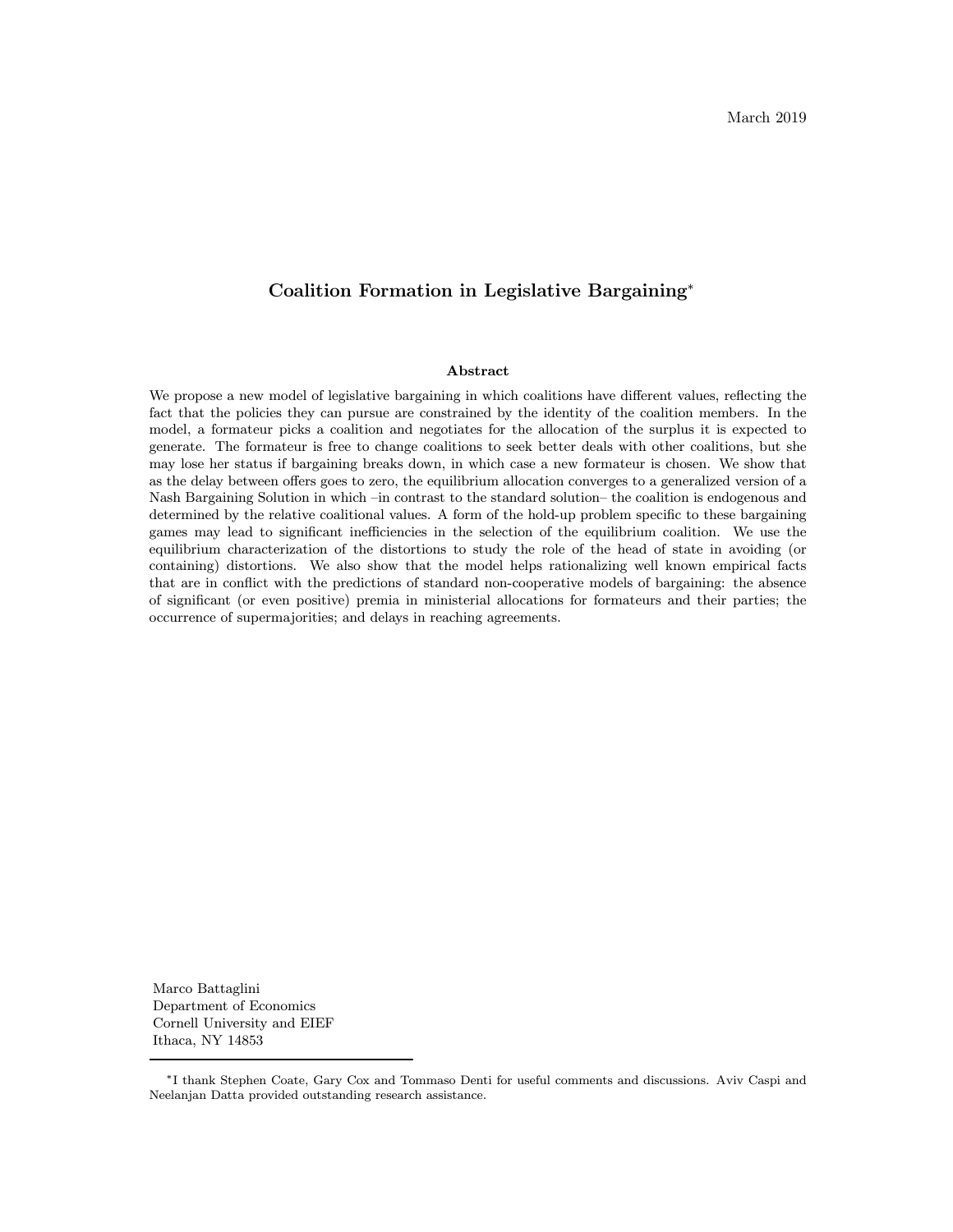# 1 Introduction

In most parliamentary democracies, public policies are not decided in elections, but are instead the outcome of elaborate bargaining processes in the Parliament. Elections often do not even determine the identity of the governing coalition, which may indeed be difficult to predict on the basis of the electoral outcome alone. After the 2017 German election, a grand coalition of the Christian Democrats (CDU/CSU) with the Social Democrats (SPD) was formed only after a failed attempt to form a coalition with the CDU, the Free Democratic Party (FDP) and the Greens; in Italy, the 5 Star movement contemplated the formation of a coalition on the left with the Democratic Party  $(DP)$ , before converging to the Northern League on the right.<sup>1</sup> Predicting the outcome of legislative bargaining is generally hard because it is not just about dividing surplus within some minimal winning coalition. On the one hand, for the CDU/CSU forming a government with the SPD is more than just the number of ministers that need to be conceded to the SPD compared to the FDP or the Greens: it is also about what can be achieved in each coalition. On the other hand, while there is often a coalition that is more natural than others, the identities of the coalition partners is not exclusively determined by some ex ante measure of policy fitness. Understanding how these two often conflicting goals interact is clearly central in understanding how parliamentary democracies work.

In this paper we present a theory of legislative bargaining in which formateurs need to reconcile the need to form the most productive coalition with the desire to maximize the share of output that they capture. The key assumption underlying our analysis is that coalitions are heterogeneous in terms of the surplus that they are expected to generate for the legislators. Are there general lessons to learn on which types of coalitions will form? Will the coalition generating the highest surplus emerge in equilibrium? If this is not the case, will at least the bargaining process avoid that the worst coalition emerge? We propose a theoretical framework for bargaining that attempts to address these questions. Besides providing a new perspective on an old problem, our model may help explaining empirical evidence that has been seen in conflict with standard non cooperative models of legislative bargaining. It also helps studying the role of the head of state, a figure generally ignored in formal models of bargaining, but often playing an important role.

In our model, bargaining starts with the appointment of a formateur in charge of selecting a majority and allocating within its members the surplus it is expected to generate (for example by selecting ministerial appointments). Coalitions are heterogeneous because their feasible policy space, and thus the surplus that they generate, depends on their members. Each possible coalition C generates a value  $V(C)$  to be distributed; once a coalition is selected the formateur negotiates

 $1$  For more detailed discussions of the feasible coalitions contemplated in Germany and Italy after the 2018 elections see Brauninger [2019] for Germany and Mailer [2018] and Valbruzzi [2018] for Italy.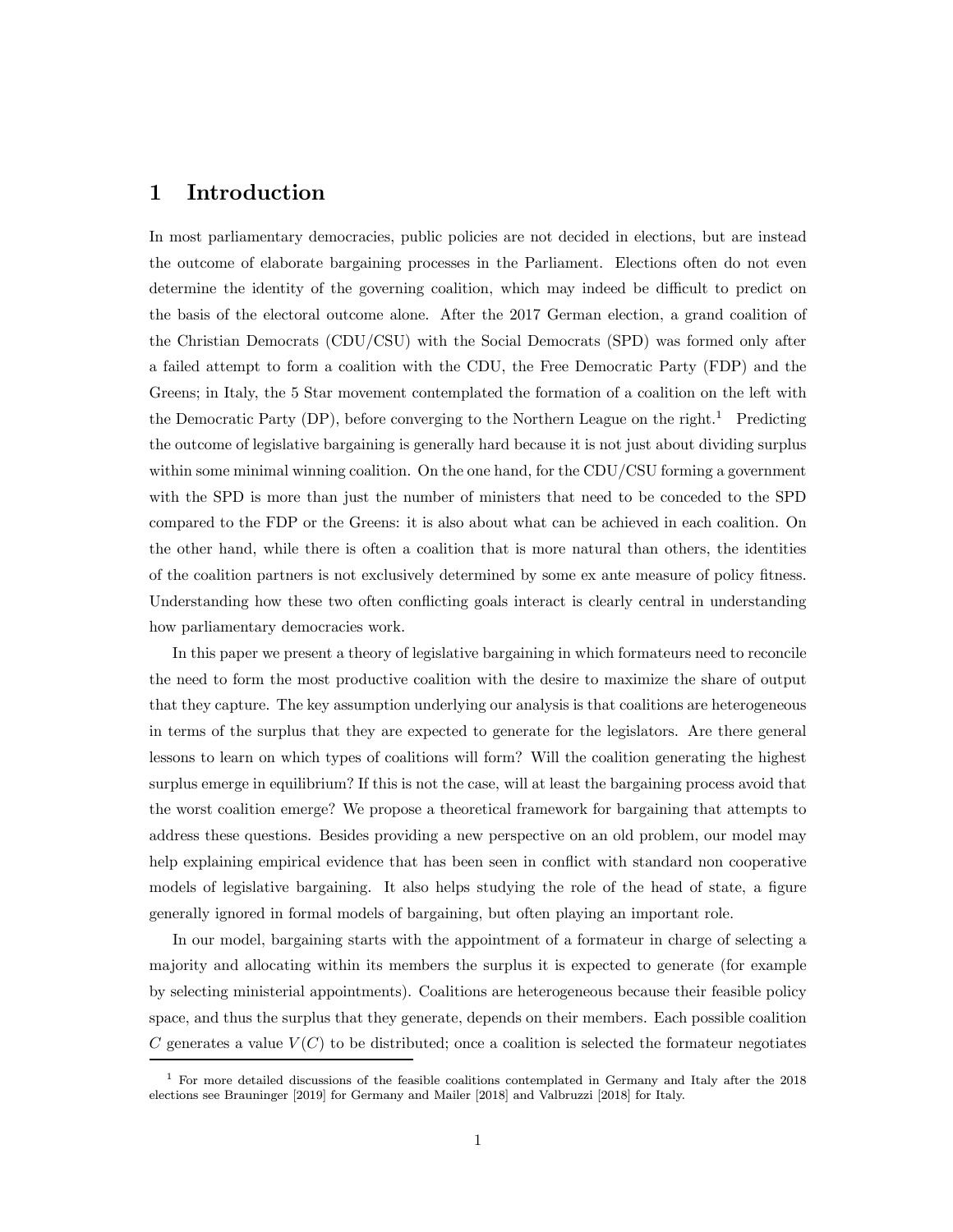with their members on how to allocate it with a process of alternating proposals. A key feature of this process is that, even after the start of internal negotiations, the formateur is not bound to a coalition, s/he can always turn to a different coalition if optimal. This capture the specific role played by a formateur: s/he is not just bargaining on an allocation within a coalition, but primarily in search of a coalition, thus free to halt negotiations with a stubborn coalitional partner and turn to another. We assume that protracting negotiation is costly because at every round there is a probability of bargaining breakdown as in Binmore, Rubinstein and Wolinsky [1986]. A bargaining breakdown leads to either a new election or to the nomination of a new formateur (perhaps after a new election). If a new formateur is selected, the process restart with the new formateur. Bargaining ends when a coalition reaches an agreement or (if it is a possibility) there is a bargaining breakdown that leads to a new election with exogenous status quo. The equilibrium of this game naturally depends on the order of formateurs. The goal is to generate general lessons that hold for all equilibria and all possible orders when the order is exogenous, and then to endogenize the order of formateurs by explicitly modeling the role of the head of state.

We first characterize the equilibrium of the bargaining game between formateur and the coalitions assuming exogenous continuation values in case of breakdown, as traditionally assumed in the literature.<sup>2</sup> We show that bargaining leads to a unique stationary equilibrium in which an inefficient coalition is generally selected. The equilibrium choice of coalition depends on the probability of bargaining breakdowns, the size of the coalition and its associated surplus. The inefficiency is due to a form of the *hold-up problem* that limits the formateur's bargaining power, due to the fact that s/he can not credibly commit to switch to any other coalition. The threat of being held up does not lead to underinvestment as in the standard hold-up problem, but to an inefficient choice of coalition (in terms of net total surplus). Remarkably, as the delay between offers goes to zero, the equilibrium allocation converges to a generalized version of the Nash bargaining solution in which each coalition member receives its outside option plus an equal share of surplus net of reservation utilities.<sup>3</sup> This is the same allocation as in the classic Nash bargaining solution: the difference is that in the *n*-person Nash bargaining solution the coalition is assumed to be comprised by all players (or some other exogenous coalition), while in our model it is endogenously (and inefficiently) determined.

To understand the type of coalitions that may emerge in equilibrium (minimal winning or

<sup>&</sup>lt;sup>2</sup> See for instance Osborne and Rubinstein [1990, ch.4] for a survey of models with the possibility of bargaining breakdown.

<sup>&</sup>lt;sup>3</sup> As we will show, the exact weights in the Nash baragining solution may depend on the exact internal bargaining protocol. When bargaining within a coalition is done with random recognitions as in Baron and Ferejohn [1989], the equilibrium allocation coincides with a generalization of the weighted Nash Bargaining solution with weights that coincide with the recognition probabilities. In this case too the selected coalition is endogenous and generally inefficient (with the inefficiency depending on the recognition probabilities).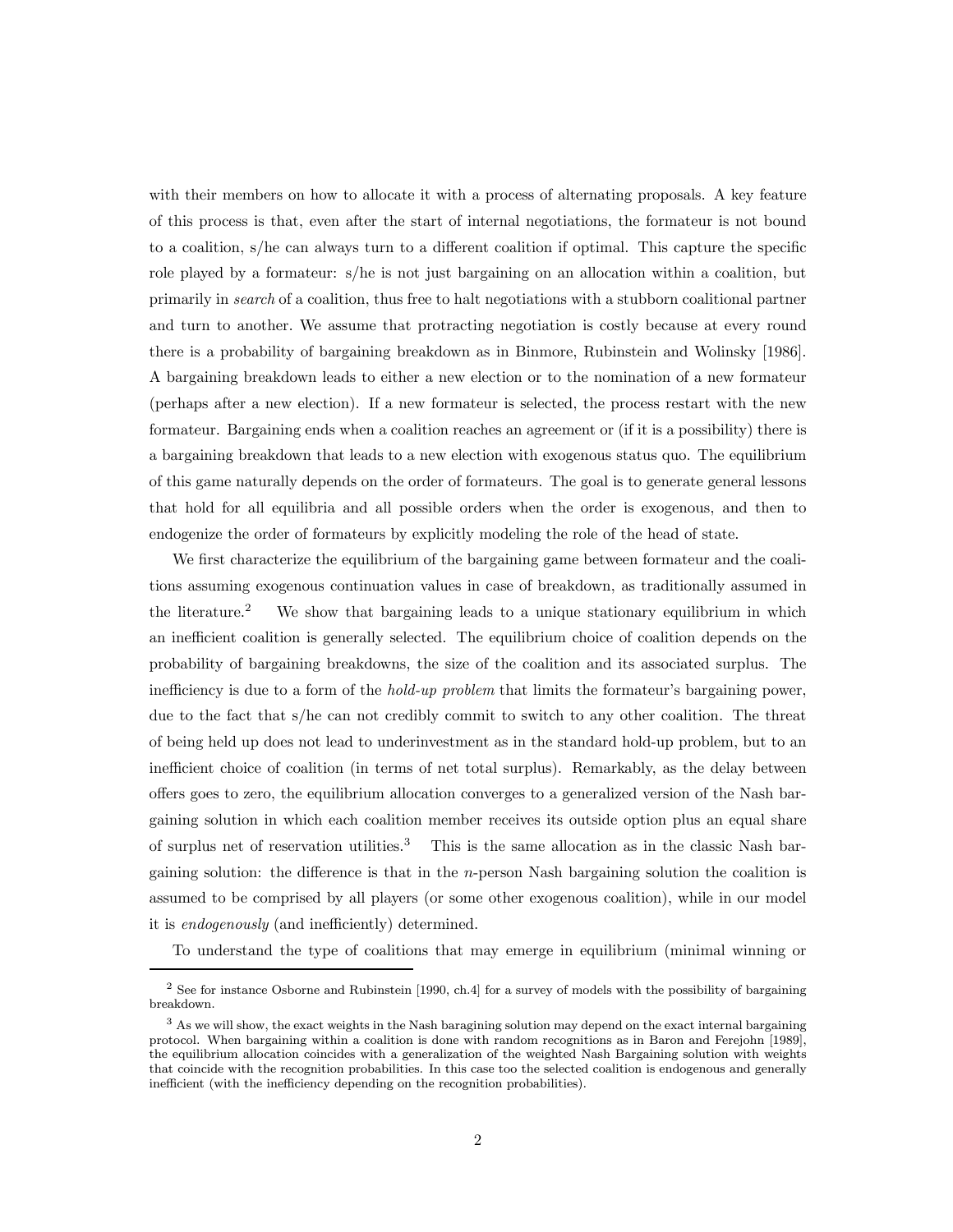super majorities, for example) and how surplus is allocated within them, we fully endogenize the reservation utilities by assuming that a bargaining breakdown by some formateur is followed by an attempt by some other formateur. We show that equilibria of this fully recursive version of the game are very different from the equilibria emerging in the existing non cooperative models a' la Baron and Ferejohn [1989]. First of all, multiple stationary equilibria with different welfare properties and different payoff allocations typically exist. This is in conflict with the finding of Baron and Ferejohn [1989], where multiple stationary equilibria are possible but they all lead to a unique value for the players. Multiplicity reflects the complexity of the strategic interaction in the model in which both the identity of the coalition and the allocation are part of the outcome. Secondly, however, we show that multiplicity does not lead to indeterminate behavior, but to a characterization that is tight enough for welfare and positive analysis. This allows us to study the condition under which an efficient equilibrium is feasible. We show that, depending on the parameters, inefficient equilibria can coexist with efficient equilibria or be the unique outcome. Under some conditions the inefficiency can be so bad that the least efficient coalition is chosen in equilibrium: such inefficient equilibria always exist if the value of the feasible coalitions are sufficiently similar.

Three specific positive predictions of the model stand out because they help explaining a number of classic empirical shortcomings of standard non-cooperative models of bargaining. The first has to do with the size of the share of the pie captured by the formateur (the so called "formateur's premium"). Existing models of legislative bargaining predict a very large formateur's premium in terms of captured surplus (i.e. ministerial cabinets), in the order of three quarters of surplus.<sup>4</sup> Such large formateur premia are however not observed in the data, where indeed there is even evidence of negative formateurs's premia relative to their size. These findings have been interpreted as major failures of noncooperative models (Laver  $[1998]$ ).<sup>5</sup> Our model provides a new natural explanation of why the formateur may be willing to accept no premium (or even a negative one) that does not depend on specific assumption on the order of formateurs or other details. In our model, while the formateur "calls the shots" by choosing the coalition and is always free to switch to a different coalition if the equilibrium demands are too high, s/he is constrained in doing this by the "credibility" of the threat to switch to an inferior coalition. This significantly limits

<sup>4</sup> See, for instance, Morelli [1999] for a discussion of the empirical implications on the formateur's premium of standard models of non-cooperative multilateral bargaining.

<sup>5</sup> The first paper to study surplus allocation in legislative bargaining and to note the lack of a formateur advantage is Browne and Franklin [1973]. They highlighted the presence of a "Relative Weakness Effect" according to which the largest party (who more often than not expresses the formateur) is underrepresented relative to its electoral size. More recent work is Laver and Schofield [1985], Warwick and Druckman [2001, 2006] among others. Warwick and Druckman [2006] explicitly show that being a formateur has a negative impact on the marginal effect of size on the appropriated surplus.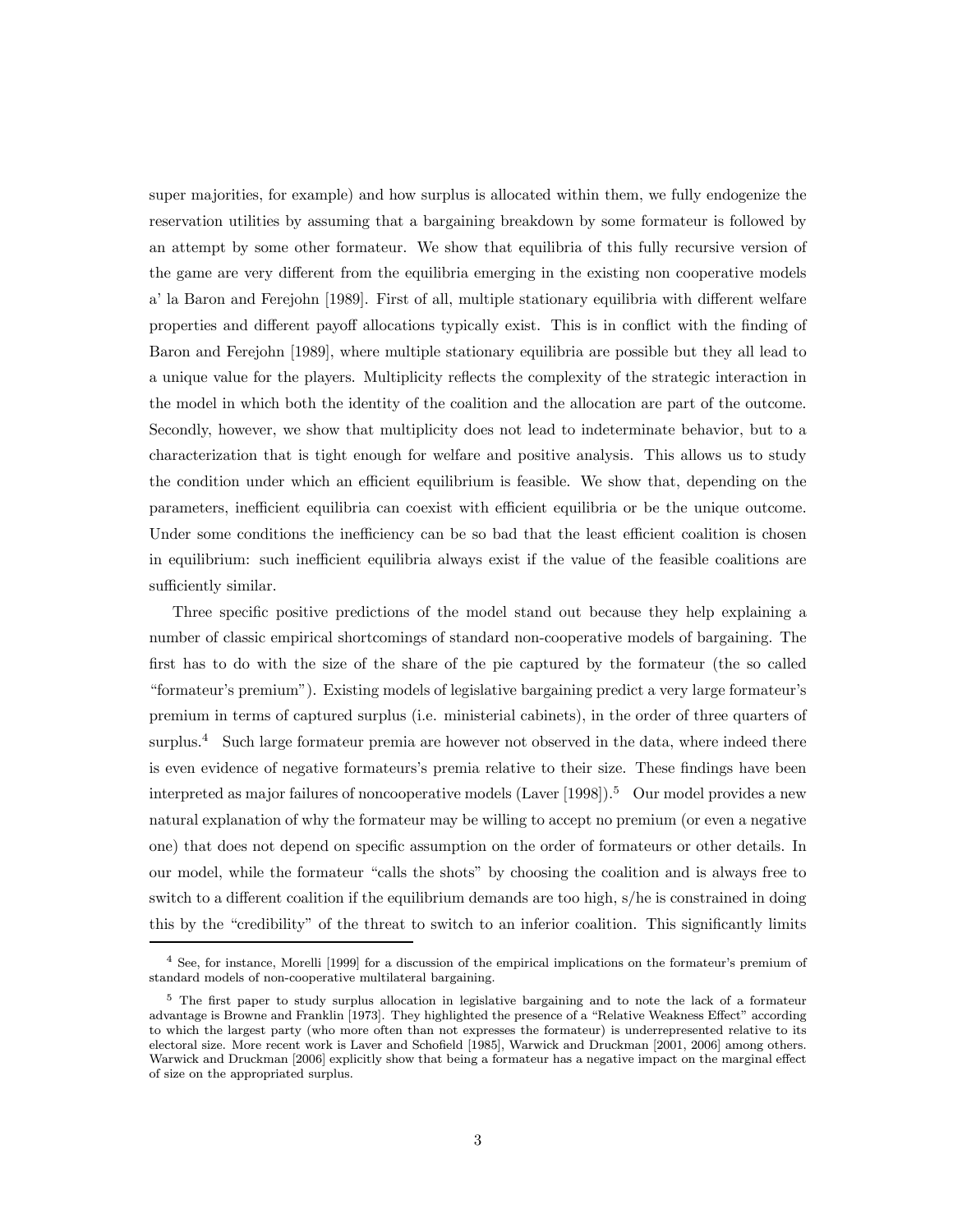the formateur's ability to extract rents from the other parties. As we will discuss, an important lesson from this analysis is that the real benefit of being a formateur is not in the share s/he appropriates within a coalition, but in the choice of coalition.

The second prediction has to do the size of coalitions. One of the earliest and most robust theoretical prediction of formal models of legislative bargaining is the emergence of strict minimal winning coalitions.<sup>6</sup> It is however the case that since World War II European parliamentary democracies have formed more supermajorities than minimal winning coalitions.<sup>7</sup> Explaining supermajorities by assuming that they are inherently vastly superior (in terms of total surplus) would clearly provide a quick explanation to the phenomenon. Such an explanation may even be plausible in some environments, but it would certainly not contribute to explain their diffusion in the relative calmness of post World War II Europe. With our model we show that supermajorities can emerge as equilibrium phenomena even if they are only *marginally* superior than minimal winning coalitions. This is surprising because for any coalition a party needs unanimity of participating parties and bargaining leads to a classic hold-up problem in which all coalition members capture a fixed share of net surplus over their reservation values. We show conditions under which the hold-up problem is attenuated in equilibrium by endogenous "self regulating" reservation utilities.

The third prediction concerns whether legislative bargaining is characterized by an immediate agreement, a prediction that characterizes most noncooperative model but that is also not supported in the data.<sup>8</sup> There are of course many factor that seem important in explaining this phenomenon, such as incomplete and asymmetric information about the payoffs and behavioral biases. Our theory shows that even without these additional factors we can have equilibria with delay. Interestingly, the phenomenon is exquisitely strategic depending on equilibrium expectations: indeed under some conditions, equilibria with delay coexist with equilibria with no delay.

We use our model to study the role of the head of state in legislative bargaining. Many parliamentary democracies (including Austria, Belgium, Italy, Poland and others) empower their heads of state with significant discretion in the government formation process, in large part through the

<sup>6</sup> The natural emergence of minimal winning coalitions in formal models of bargaining was first noted by Riker [1962] in the context of a general cooperative model. Norman [2002] shows that proposer models a' la Baron and Ferejohn [1989] cannot explain supra-minimal coalitions for a generic choice of preferences.

<sup>7</sup> Looking at parliamentary democracies in post Ward War II Europe, Druckmand and Thies (2002) note that there have been over 80 cases of supermajorities and only 74 minimum winning coalitions over the postwar period. See also Laver and Schoffield (1998) and Volden and Carrubba [2004].

<sup>8</sup> Using data from European democracies in the post World War II period, Golder [2008] reports that postelection government take about a month to form, though there is considerable differences in length of negotiations depending on the countries: it takes less than a week on average in the United Kingdom, France, Norway and Sweden, for instance. See also Diermeier and van Roozendaal [1998] on this issue.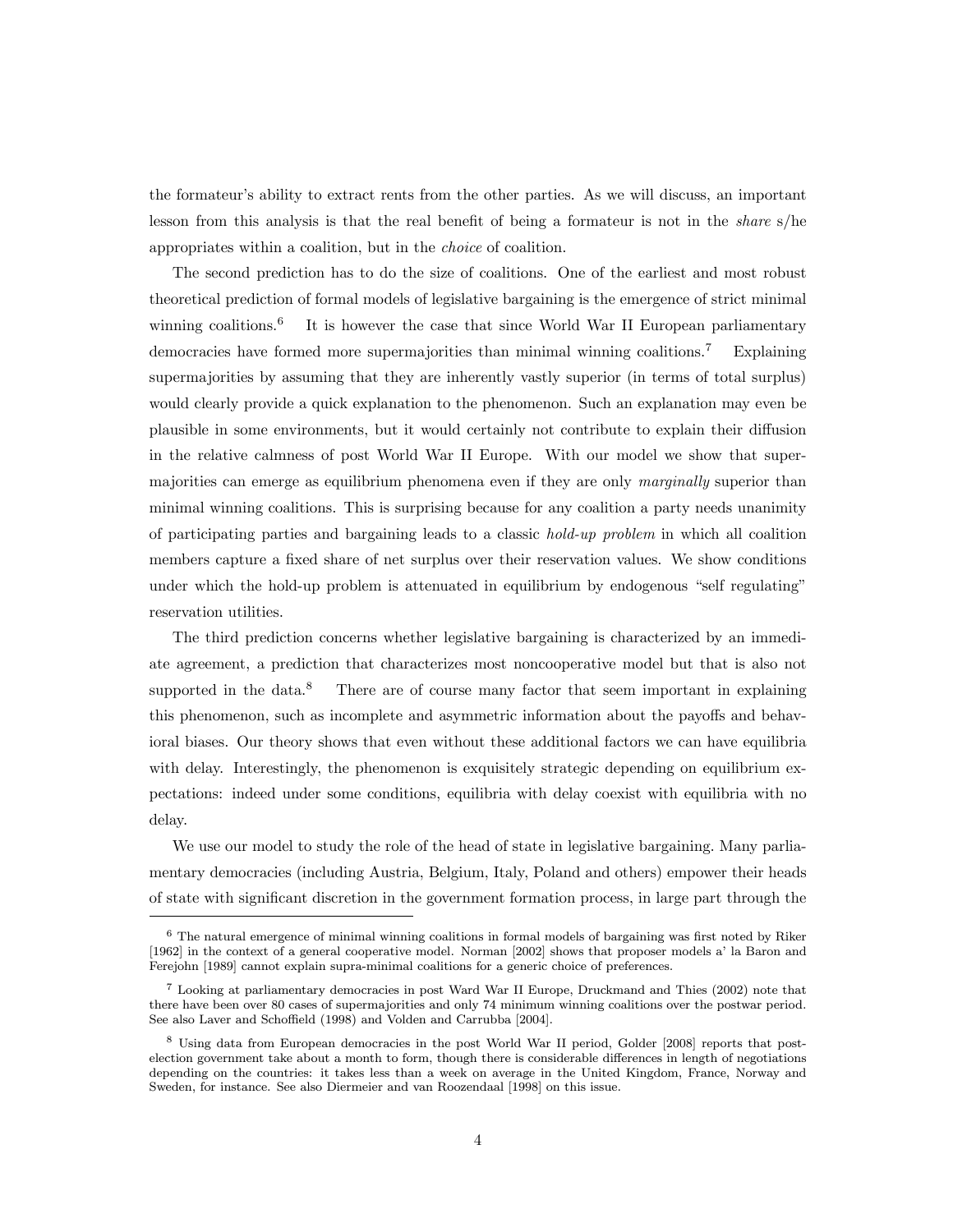choice of formateurs. Can the head of state influence the selection of the equilibrium coalition? In practice, we do observe that heads of states's role differ in quite significant ways even with the same country over time or between countries with similar constitutional rules.<sup>9</sup> What explains these changes in the role of the head of state? We show that the role of the head of state critically depends on the relative values of the coalitions: changes in these values changes its role independently of the constitutional context. When the relative values of coalitions are sufficiently large, the head of state is irrelevant: legislative bargaining will achieve the same equilibrium irrespective of the choice of formateur; a "wrong " choice of formateur would be followed by a failed attempt and delayed agreement until the "right" formateur is selected. Interestingly, the conditions do not only depend on how good the best coalition is, but also in a complementary way by how bad the worst coalition is too. When relative coalitional values are small, the president has partial control: s/he can make sure that the worst equilibrium is not selected, but s/he can not induce the most efficient equilibrium. The head of state is at the peak of his/her influence for intermediate levels of relative coalitional values: in this case it can induce a welfare maximizing coalition by selecting the appropriate order of formateurs. This dependence of the role of heads of state on the relative values of coalitions can explain why their role may change over time or similar countries.

The organization of the remainder of the paper is as follows. We discuss related literature in the next subsection. Section 2 outlines the model. Section 3 presents the characterization of the equilibrium with exogenous outside options, highlighting the connection with the Nash Bargaining Solution. The characterization in Section 3 is used in Section 4 to endogenize the outside options in a fully recursive model in which a bargaining breakdown is followed by the appointment of a new formateur. Section 5 presents the positive analysis of the model: the size of the formateur's premium, the emergence of super majorities, and strategic delays. Section 7 extends the normative analysis by studying the role of the head of state. Section 8 presents three extensions of the basic analysis. Section 9 concludes.

#### 1.1 Related literature

In the literature on legislative bargaining and its many applications, the standard model is provided by Baron and Ferejohn [1989], who have proposed an elegant and practical extension of Rubinstein's model of bilateral bargaining to multilateral settings. Our work differs from Baron and Ferejohn [1989] in two main interrelated ways. First, Baron and Ferejohn is a purely distributive model in which  $n$  players allocate a fixed pie of seize one. We move beyond this framework by allowing coalitions to be heterogeneous in terms of the surplus they can generate. Second, we provide a different formalization of the bargaining protocol that, besides seeming in line with

<sup>9</sup> See for example Vassallo [1994], Cacace [2008] and Poguntke T. and P. Webb [2005].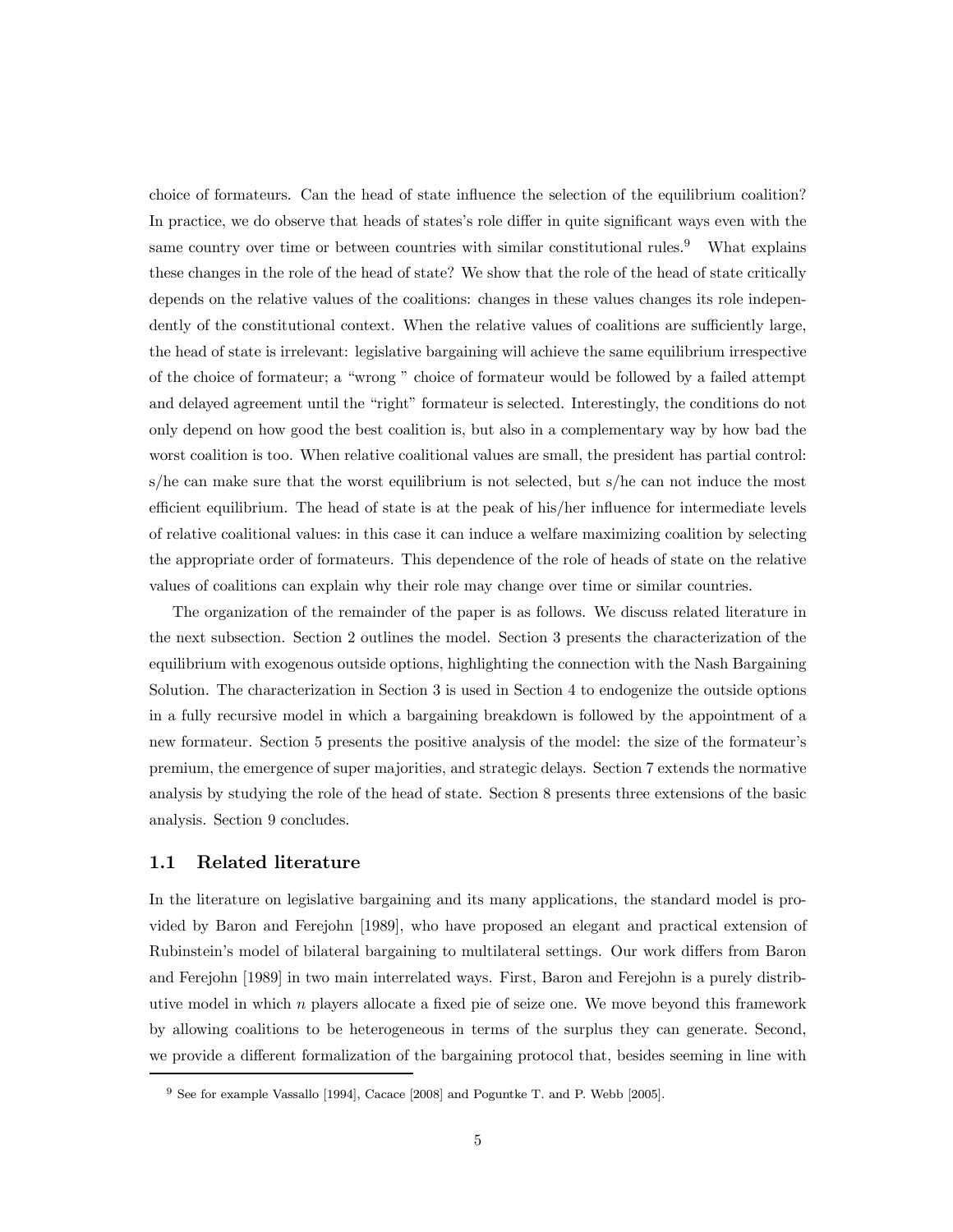legislative practice, highlights aspects of the strategic interaction that have not yet been explored in the literature. In Baron and Ferejohn [1989] the selection of the coalition and the allocation of the rents are collapsed in one step: a take it or leave it offer made by a proposer; if the offer is not accepted, a new randomly selected proposer is selected. We explicitly model the negotiation within the coalition and we allow the formateur to switch coalitions in the midst of negotiations. This has important theoretical implications. In a world in which a take it or leave it offer is followed by the random selection of another formateur, reservation utilities depend on the recognition probabilities and the associated random coalitions, but they do not allow the formateur to react to a no agreement decision. When negotiations are allowed to continue, reservation utilities depends on whether a threat to switch coalition is credible and whether negotiations are expected to lead to an agreement or not. At every step, the formateur is faced with a dilemma to keep negotiating with a coalition or to switch to some other coalition, perhaps less "ideal" in terms of surplus. Understanding the connection between these two elements, the heterogeneity of coalitions and the formateur's choice of coalitions, is key to understanding the logic behind our model and our results.

In modeling legislative bargaining with formateurs we build on two seminal contributions by Austen-Smith and Banks [1988] and Diermeier and Baron [2001], who consider models of bargaining with a formateur in spatial environments in which players have different ideal points.<sup>10</sup>

As in our model, in these papers there is a formateur that selects a coalition and who then negotiates with its members. Bargaining within the formateur's coalition, however, is limited to a take-it-or-leave it offer before the formateur looses power or a status quo is selected.<sup>11</sup> Because of this, the formateur cannot decide to switch coalition once bargaining has started, as discussed above. This leads to very different predictions. For instance, these models allow the formateur to capture a large share of surplus. This ability to capture surplus depends on the take-it-or-leave it nature of the formateur's offer and indeed play an important role in the selection of the coalition as we discuss below. The focus of these papers is in having tractable models of bargaining in which the parties' ideal points or their size in congress can be endogeneized by modeling elections before the bargaining takes place.

 $10$  Seidmann et al. [2007] and Bassi [2013] present alternative but related models of legislative bargaining with a formateur. Baron et al. [2012] present a repeated version of Baron and Diermeier [2001] in which the status quo may change over time. Important models of legislative bargaining in a spatial model but following Baron and Ferejohn's legislative protocol are also presented by Baron [1991, 1993] and Banks and Duggan [2000], among others.

<sup>&</sup>lt;sup>11</sup> This is similar but different than in Baron and Ferejohn [1989] because in these models it is assumed that once the coalition is selected by the formateur, the offer must be approved by unanimity in the coalition. If the formateur selects a supermajority, then unanimity of the supermajority is required (in Baron and Ferejohn [1989] approval by any subset that is a minimal winning coalition is enough). The identity and number of parties that are included in the coalition is therefore important.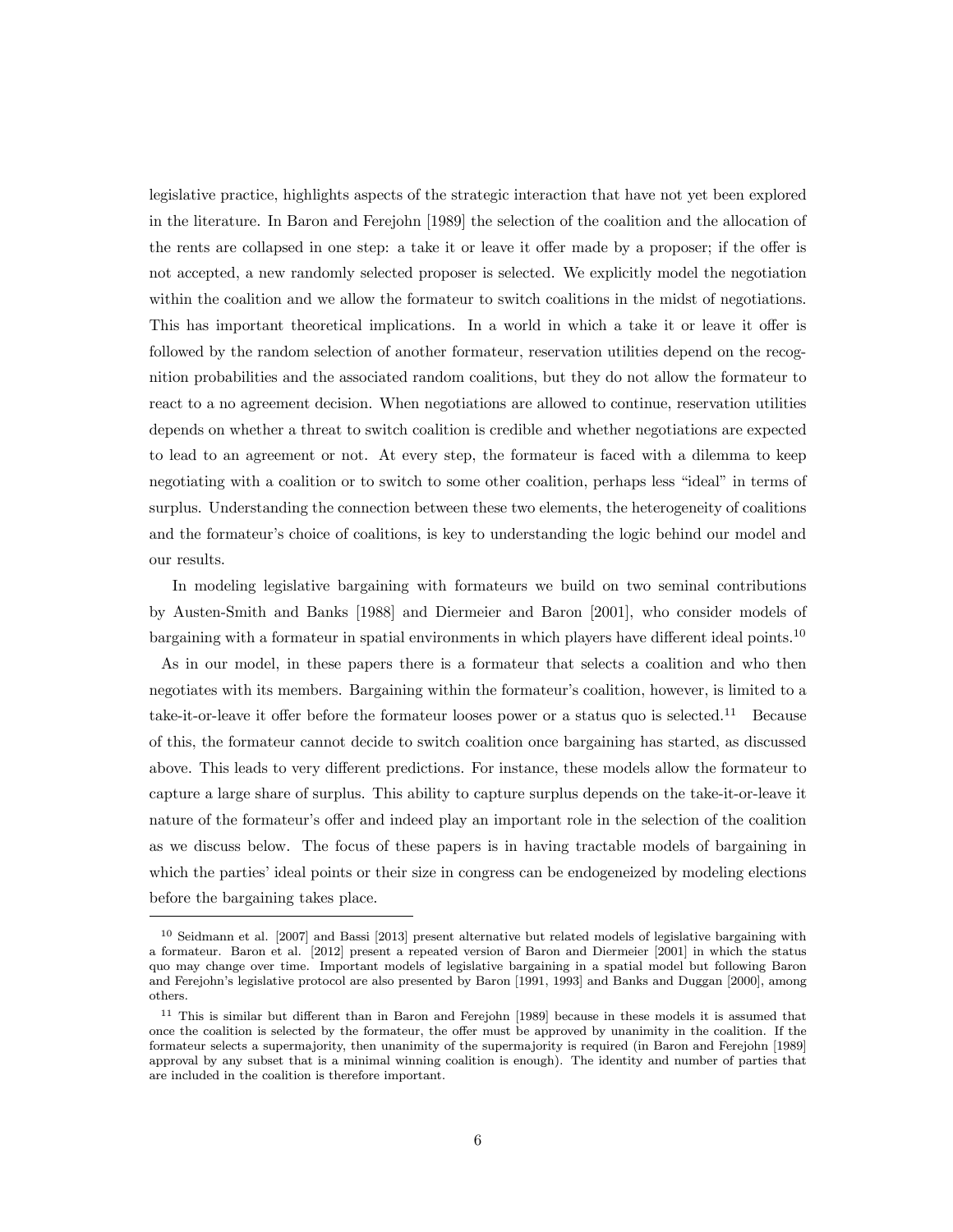To develop our theory with heterogeneous coalitions and endogeneous coalition selection, we also build on an idea first presented in Osborne and Rubinstein [1990]. They consider a model with 3 players, one seller and 2 potential buyers with different valuations for the good sold by the seller.<sup>12</sup> In their model, the only feasible coalitions consist in the seller and one of the buyers. As in our model, the seller can switch partners after an offer is rejected and before making a new offer. Their game has a unique equilibrium in which the efficient allocation is always reached (i.e. the good is sold to the buyer with the highest valuation). We instead attempt to model a setting of multilateral bargaining with  $n$  players and more general coalition structures. While it is natural in Osborne and Rubinstein [1990] to assume that the player who can choose the partner is constant and exogenously given (in their model the seller), it is natural in our model to allow the formateur's identity to change. The key differences with their work, therefore, are that we allow for more general coalitional structure, and for the formateur to be replaced by another formateur if s/he fails to form a coalition. These differences also have important implications for the strategic analysis. For example, while Osborne and Rubinstein's [1990] model has a unique equilibrium in which the efficient coalition always form, in our model the equilibrium is generically inefficient if reservation utilities are exogenous and with endogenous reservation utilities, multiple equilibria are possible.<sup>13</sup>

As we noted, our model contributes explaining some empirical "anomalies" from the standard model whose study has characterized the empirical literature on legislative bargaining. A number of important works have attempted to provide theories to explain them. In the context of a purely distributive model, Morelli [1999] has provided a demand theory of legislative bargaining that can explain why the proposer does not receive large premia.<sup>14</sup> Baron and Diermeier [2000], Seidmann et al. [2007] and Baron [2019] has provided bargaining theories with a formateur in which supermajorities can emerge in equilibrium.<sup>15</sup> Acharia and Ortner [2013] and Ortner [2012] have recently provided models with strategic delay with two parties and unanimous voting rule. While all these papers contribute to understand different specific aspects of strategic bargaining, an advantage of our theory is that it provides a coherent and unified potential explanation of all

<sup>12</sup> See Osborne and Rubinstein [1990, ch. 9.4].

 $13$  The problem of studying bargaining with three players and heterogeneous coalitional values ("the three-player/ three-cakes eating problem") was previously introduced by Binmore [1985], who focused on an axiomatic solution. See also Bennett and Houba [1992] and Bennett [1997]. Binmore also describes a non-cooperative approach, but he solves it only in a special case.

<sup>&</sup>lt;sup>14</sup> In Morelli's [1999] demand bargaining model, parties sequentially make demands for themselves rather than offers to others. If the demands are not consistent with the feasible set, a status quo policy is selected. See also Morelli [1999] and Montero and Vidal-Puga [2011].

<sup>15</sup> Supermajorities can also be explained in the Baron and Ferejohn [1989] model under the assumption of deliberations under an "open rule." Even in this case however, the size of the coalition converges to the size of a minimal winning coalitions as the number of legislators is sufficiently large.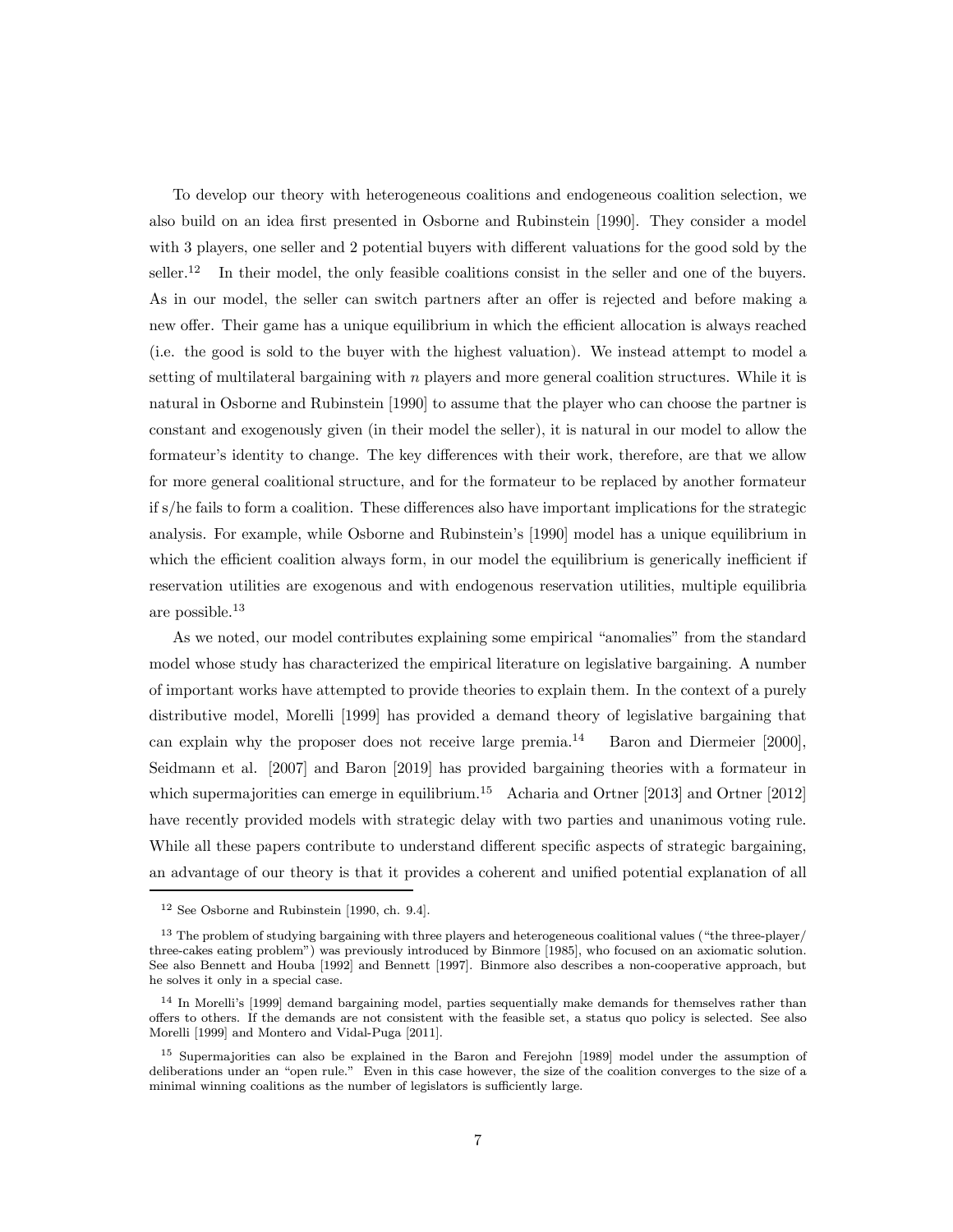these empirical "anomalies." Finally, there is a significant literature studying the role of the head of state in parliamentary democracies, but for the most part it is empirical.<sup>16</sup>

# 2 Model

We consider a model in which  $n$  parties bargain over the formation of a government. The set of parties is denoted  $N = \{1, ..., n\}$ . A government is formed if a qualified majority approves it. The set of qualified majorities is denoted  $\mathcal{C}$ . We say that a coalition  $C$  is a minimal winning coalition if  $C \in \mathcal{C}$  and for any  $C' \subset C$ , then  $C' \notin \mathcal{C}$ . The set of minimal winning coalitions is denoted  $\mathcal{M}$ , its complement in  $\mathcal{C}, \mathcal{S}$ , is the set of supermajorities. The set of qualified majorities and minimal winning coalitions to which party *i* belongs are denoted, respectively,  $C_i$  and  $M_i$ .

A government is defined by the supporting winning coalition and an internal allocation of the surplus generated by the government. Coalitions are not necessarily equivalent in terms of generated surplus. We assume that the surplus generated by a coalition C is  $V(C) \geq 0$  bounded above by a finite  $\overline{V} = \max_C V(C)$  and below by nonnegative  $\underline{V} = \min_C V(C)$ . We assume that the members of the coalition can share the surplus in any way the want. A feasible allocation in C is  $\mathbf{x} \in X(C)$ , where:

$$
X(C) := \left\{ \mathbf{x} \in R^{n(C)} \, \middle| \, x_i \ge 0, \, \sum_{i \in C} x_i \le V(C) \right\}.
$$

where  $n(C)$  is the number of parties in C. Parties evaluate the governments according to the surplus they receive, so  $\{C, \mathbf{x}\}\succeq_i \{C', \mathbf{x}'\}$  if and only if  $x_i \geq x'_i$ .

In the baseline model bargaining is as follows. We assume that there is a set  $\mathcal{T} = \{0, ..., T\} \subseteq N$ of potential formateurs who are ordered by a priority list. This list may depends on the result of the election: indeed, typically parties are recognized as formateurs in order of their electoral size. Since we do not model the electoral stage, we take this order as exogenous. We will endogenize the order of formateurs in Section 6, where we study the role of the head of state in selecting them.

A time  $t = 0$  the first formateur  $f^0$  is recognized and makes a proposal  $\mathbf{x} \in X(C)$  to a coalition  $C \in \mathcal{C}$  with  $f^0 \in C$ . If the proposal is accepted by all members of C, the game stops and the government is  $\{C, \mathbf{x}\}\$ . If the proposal is not unanimously accepted by the parties in C, then bargaining within the coalition continues. At period  $t + \Delta$  a different member i of C is recognized to make an offer to the coalition: again the proposal is accepted by all members of  $C$ , the game stops;

<sup>16</sup> For empirical studies, see for instance Amorim Neto and Strom [2008], Tavits [2009], Cox and Carroll [2011], Akirav and Cox [2018]. Akirav and Cox [2018] show that the formateur's bonus is positively correlated to the power of the monarch in European constitutional monarchies in the 20th century. They rationalize their empirical evidence with a model that incorporates the role of the head of state in the Baron and Ferejohn's model by allowing the monarch to choose the proposer with some probability  $p$ .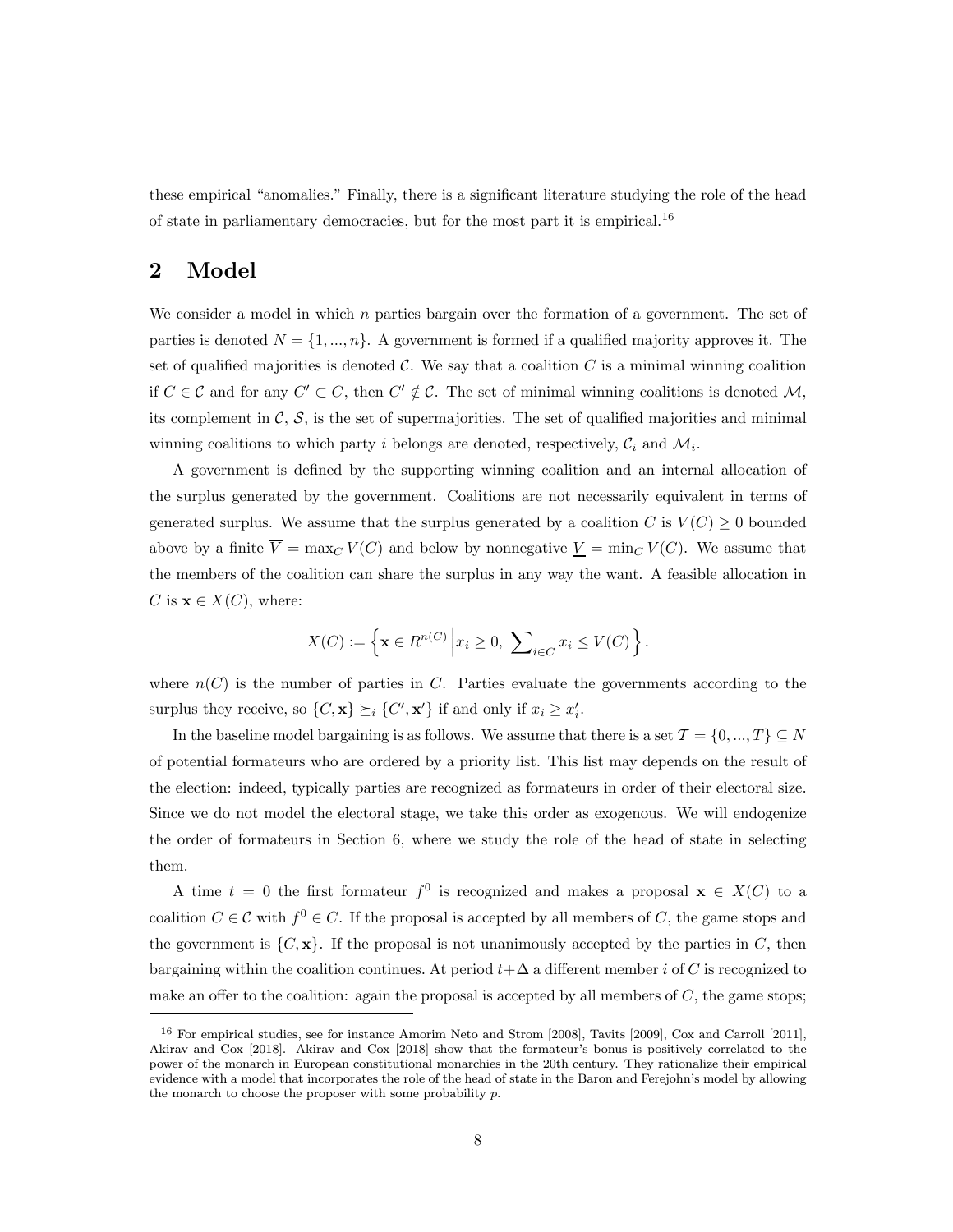otherwise the process continues. Parties in C are ordered according to some permutation  $\iota(k, C)$ , so the proposer following at the kth stage for  $k \leq n(C) - 1$  is identified as  $\iota(k, C)$ . The formateur is always the first proposer  $(\iota(1, C) = f)$  and the order is periodic  $(\iota(n(C) + i, C) = \iota(i, C))$ , so after all members of the coalition have a chance to make a proposal, proposal power returns to the formateur.<sup>17</sup> Every time that the formateur is recognized again,  $s/h$ e can continue with the same coalition as in the previous rounds or move to a different coalition  $C'$ . This reflects the fact that the formateur is not bound to a specific coalition and thus can strategically choose to change "partners."

At any point in time after which a proposal is rejected and before a new proposal is made we have a negotiation breakdown with probability  $p = 1-e^{-r\Delta}$ . In case the negotiation is interrupted, formateur f loses the status of formateur and a new formateur in  $\mathcal T$  is appointed. If bargaining breaks down at stage  $\tau < T$ , formateur  $f^{\tau+1}$  is selected according to an exogenous acyclical rule  $f^{\tau+1} = \Psi(f^{\tau}).$ 

In Section 3 we first assume that if the last formateur  $f<sup>T</sup>$  fails to form a government, new elections are held, yielding a status quo utilities  $\mathbf{u} = (u_1, ..., u_n)$ . In Section 4 we endogenize the reservation utilities assuming that in case  $f<sup>T</sup>$  fails to form a government, the process repeats itself starting from  $f^0$ , thus  $f^0 = \Psi(f^T)$ . The case with exogenous outside options corresponds to a case in which failure to form the government leads to a new regime: for example a caretaker government or new elections with uncertain outcome. The case in which the process restarts with  $f^0$  corresponds to a situation in which even if there are new elections, the bargaining positions in congress are not expected to change in a significant way, thus leading to the same strategic situation at the government formation stage. Both in the case in which bargaining terminates after  $f<sup>T</sup>$  fails to form a government, or if it continues, the parties that are left outside a government receive their reservation utilities  $u_i$ . We assume that there is at least a coalition C with  $C \cap T \neq \emptyset$ and  $\sum_{i \in C} x_i > \sum_{i \in C} u_i$ .<sup>18</sup>

In the following we will be interested in the welfare properties of the equilibrium bargaining outcomes We will focus on the utilitarian criterion, according to which an equilibrium outcome  ${C, \mathbf{x}}$  is efficient if it maximizes the sum of utilities. Since we have  $W({C, \mathbf{x}}) = V(C) + \sum_{j \notin C} u_j$ 

<sup>&</sup>lt;sup>17</sup> These assumptions on the bargaining protocol within a coalition are not especially important for our results. In Section 7.1 we extend the analysis to assume that each coalition member is randomly recognized as proposer with a probability  $q_i$  as in Baron and Ferejohn [1989].

 $18$  Naturally, the reservation utilities received in the last stage of the game with finite horizon and the reservation utilities received by the parties left out of the winning coalition in the infinite horizon game may be different. We use the same notation  $(u_j)_{j=1}^n$  for simplicity since it will not generate confusion.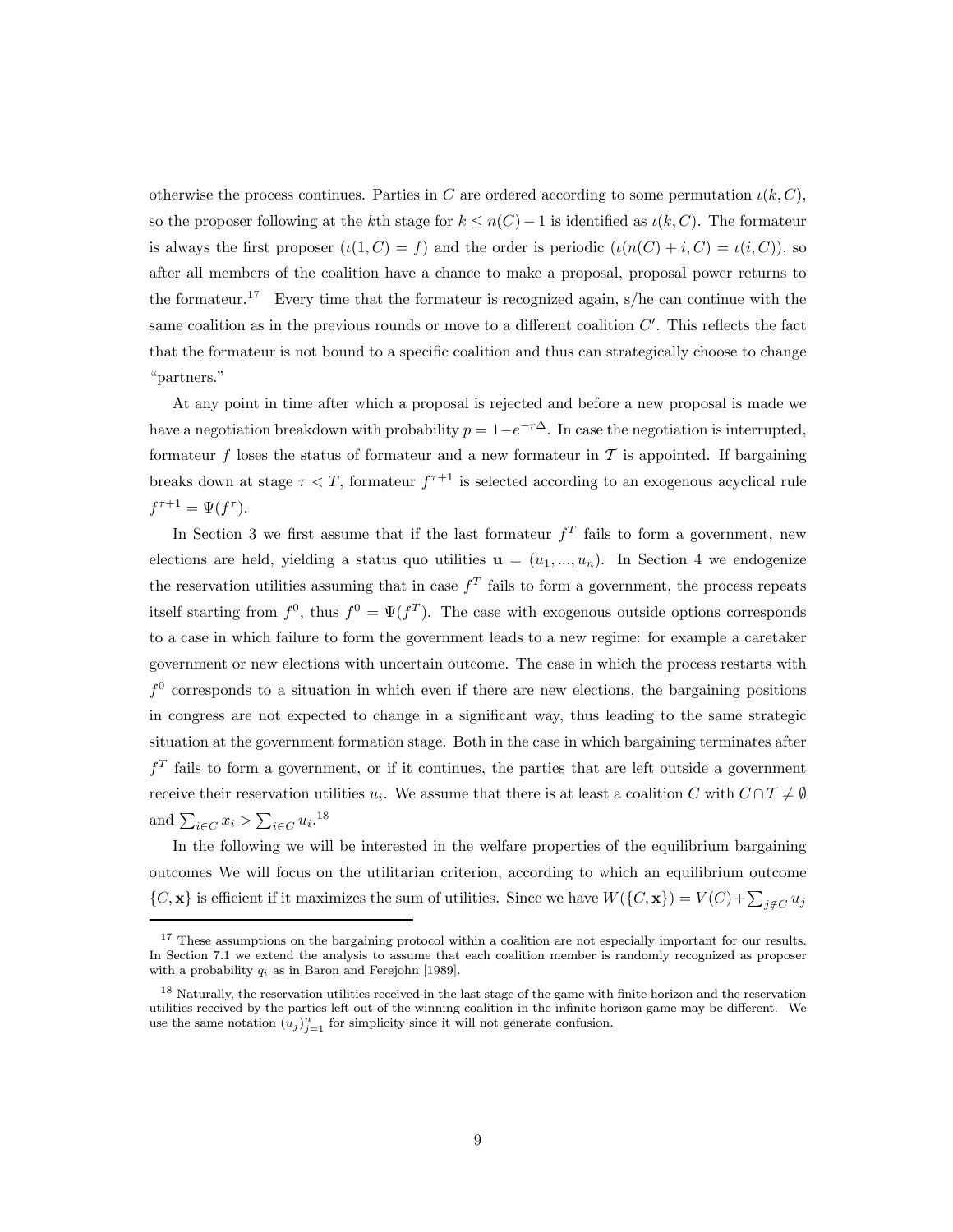that can be written as  $V(C) - \sum_{j \in C} u_j + \sum_{j \in N} u_j$ , the efficient coalition is:

$$
C^* = \arg \max_{C \in \mathcal{C}} \left\{ V(C) - \sum_{j \in C} u_j \right\}.
$$

A stationary equilibrium in pure strategies of the previous game is defined as follows. For a non formateur party *j* when the formateur is *i* and *i* selects coalition  $C$  with  $j \in C$ , a strategy is a function  $\sigma_i(C, i) \to X(C) \times [0, V(C)]^{n(C)}$  that maps the identity i of the formateur and the coalition C chosen by *i* to a proposal  $\mathbf{x}_j = \{x_{j,1}(C, i), ..., x_{j,n(C)}(C, i)\} \in X(C)$  when j is selected as proposer in C, and an acceptance threshold  $\mathbf{a}_j(C, i) = \{a_{l,j}(C, i)\}_{l \in C} \in [0, V(C)]^{n(C)}$  when l is proposer and j has to vote.<sup>19</sup> The identity of the formateur, the coalition chosen by the formateur and the identity of the proposer in the coalitional bargaining are the state variables on which the strategies depend. For formateur  $i \in \mathcal{T}$  a strategy is similarly defined by an allocation strategy  $\sigma_i(C, i) \to X(C) \times [0, V(C)]^{n(C)}$  defined as above and by a government proposal  $C_i$ , that selects the coalition in  $\mathcal{C}_i$  chosen by *i* whenever *i* becomes formateur and when, during coalitional bargaining s/he is recognized as proposer. A stationary equilibrium is a Nash equilibrium in stationary strategies. In the following we focus on stationary equilibria and for simplicity we refer to them simply as equilibria.

# 3 Bargaining with exogenous outside options

To study the equilibrium with finite rounds of formateurs and exogenous outside options, we start from the simple case in which there is only one formateur, i.e.  $|T| = 1$ : in this case if bargaining breaks down, parties receive their outside options u. The characterization of this case will be key for the characterization of the more complicated cases and it will allow to better understand the logic behind the equilibria.

Assume an equilibrium exists and, in this equilibrium, a coalition  $C_f$  is chosen by formateur f with payoffs equal to  $\mathbf{x}_f = \{x_{f,1}^*,...,x_{f,n(C_f)}^*\}$  with  $\mathbf{x}_f \in X(C_f)$ . We can now characterize the payoffs that would be achieved if  $f$  decides to choose a generic coalition  $C$  (that may or may not coincide with  $C_f$ )

To this goal let us extend  $\mathbf{x}_f$  to comprise all players by defining  $x_{f,i}^* = u_i$  for  $i \notin C_f$ . We can now define the acceptance threshold of a players i in  $C$  at stage  $n(C)$  of bargaining as:

$$
a_{\iota(n(C),C),i}(C,C_f) = pu_i + (1-p)x_{f,i}^* \tag{1}
$$

<sup>&</sup>lt;sup>19</sup> Proposal  $x_{j,l}(C, i)$  is the surplus allocated to *l* when *j* is the proposer in a coalition *C* chosen by *i*. The threshold  $a_{l,j}(C, i)$  is the minimal level of surplus acceptable by j when l is the proposer in coalition C chosen by .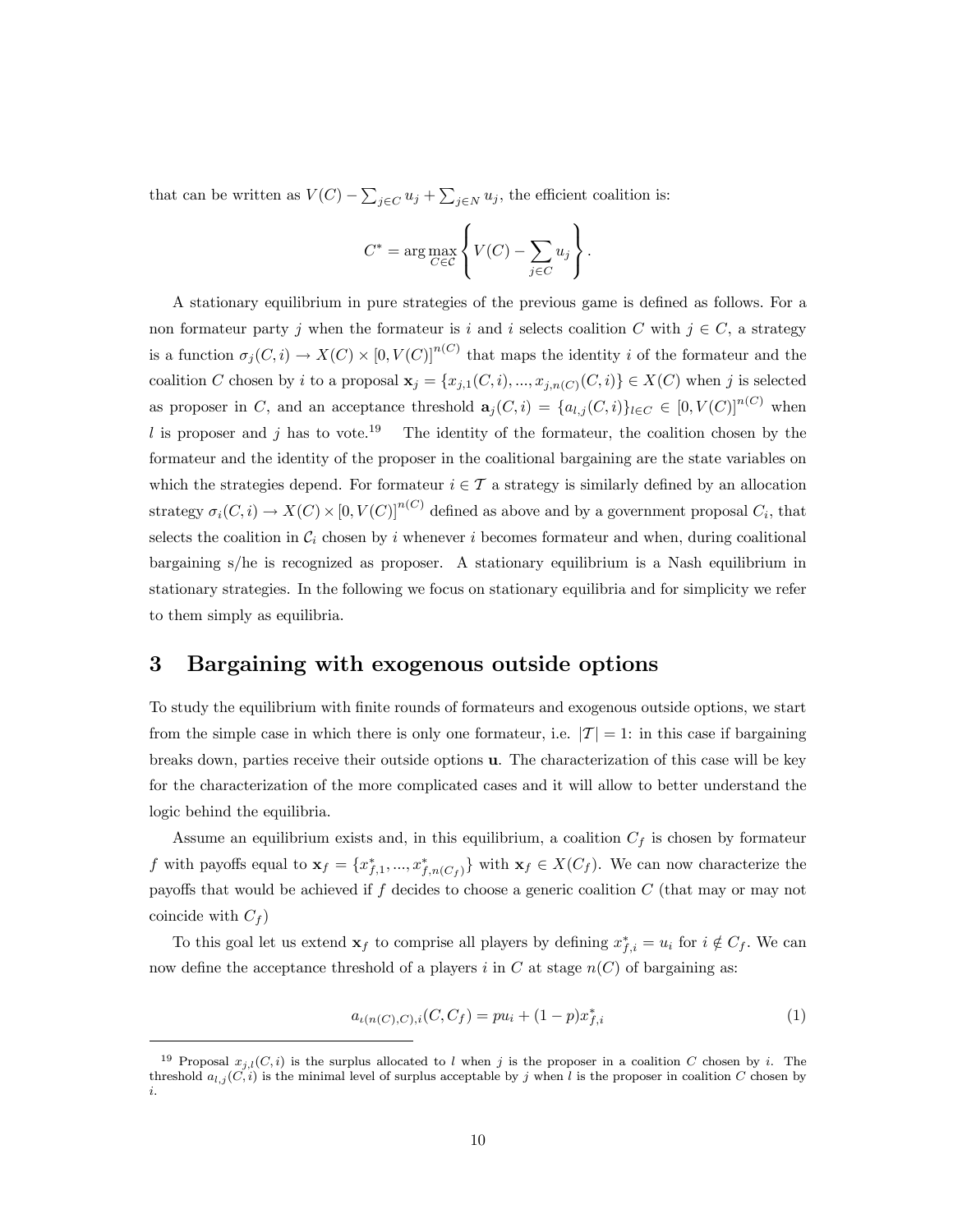

Figure 1: The selection of the equilibrium coalition

where we are using here the notation  $a_{j,i}(C, C_f)$  to indicate the acceptance threshold of i when j proposes in coalition  $C$  and the expected equilibrium coalition is  $C_f$  to emphasize that the threshold depends on  $C_f$ . Player *i* knows that if s/he refuses the offer one of two events occurs: with probability  $p$ , s/he has a bargaining breakdown, in which case the utility is  $u_i$ ; with probability  $1-p$ , formateur f is recognized after the  $n(C)$ -th proposer. At this stage, if C is equal to  $C_f$ , then the game continues recursively; if instead C is different than  $C_f$ , then the formateur is expected to return to  $C_f$ . This implies that party *i* expects to receive  $x_{f,i}^*$ . At this stage we can also easily define the proposal by proposer  $\iota(n(C), C)$  as follows. If

$$
V(C) - \sum_{i \in C \setminus \iota(n(C), C)} a_{\iota(n(C), C), i}(C, C_f) < a_{\iota(n(C), C), \iota(n(C), C)}(C, C_f),\tag{2}
$$

then  $\iota(n(C), C)$  can not make a proposal that is acceptable and that guarantees him/her the reservation utility, so the proposal at the  $n(C)$  stage fails and the formateur is recognized again as proposer if there is not a bargaining breakdown. In this case the expected payoff at the beginning of stage  $n(C)$  is  $pu_i + (1 - p)x_{f,i}^*$  for all players. If (2) is not satisfied, instead, we have  $x_{\iota(n(C),C),i}(C,f) = a_{\iota(n(C),C),i}(C,C_f)$  for all  $i \in C \setminus \iota(n(C),C)$  and  $x_{\iota(n(C),C),\iota(n(C),C)}(C,f) =$  $V(C) - \sum_{i \in C \setminus \iota(n(C), C)} a_{\iota(n(C), C), i}(C, C_f).$ 

Proceeding in the same way by backward induction, we can uniquely define the acceptance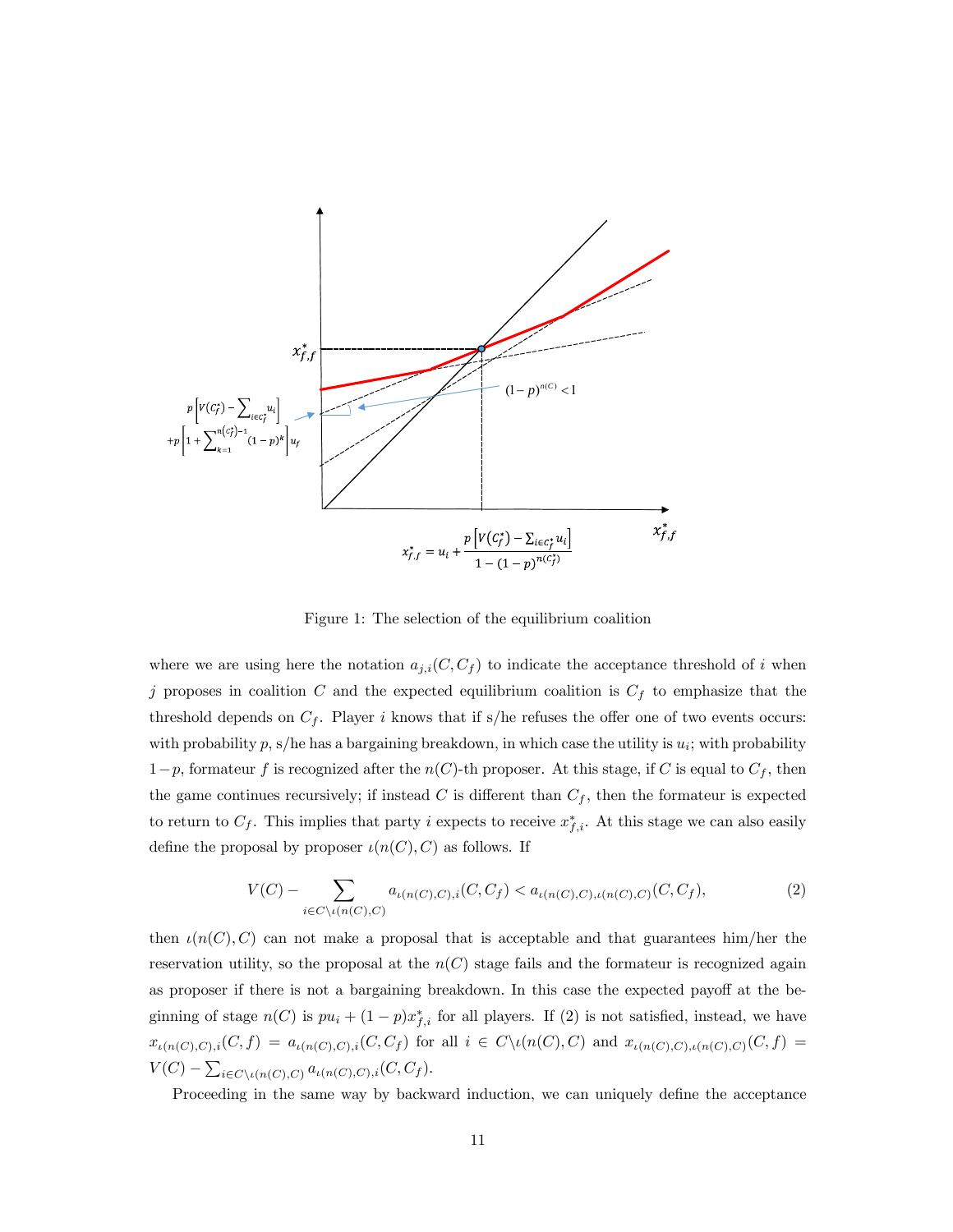threshold for all bargaining stages up to the first, when the formateur makes a proposal for the first time. At this stage, f proposes  $a_{f,i}(C, C_f)$  to all other  $i \in C \backslash f$ , securing a payoff  $V(C) - \sum_{i \in C \setminus f} a_{f,i}(C, C_f)$  if this is larger than  $a_{f,f}(C, C_f)$ , or a payoff  $a_{f,f}(C, C_f)$  otherwise. The initial coalition  $C_f$  is chosen in equilibrium if and only if it is a fixed-point of the following correspondence that maps coalitions to coalitions:

$$
C_f \in \arg\max_{C \in \mathcal{C}_f} \left\{ V(C) - \sum_{i \in C \setminus f} a_{f,i}(C, C_f) \right\} \tag{3}
$$

When  $C_f$  satisfies (3), then it is indeed optimal for f to select it whenever s/he has proposal power. In this case, therefore, the expectation that after stage  $n(C)$  the payoff will be  $\mathbf{x}_f$  is correct. The following result tell us that a fixed-point of (3) exists and it is generically unique. Let

$$
C_f^* = \arg \max_{C \in \mathcal{C}_f} \left\{ \frac{p \left[ V(C) - \sum_{i \in C} u_i \right]}{1 - (1 - p)^{n(C)}} \right\} \tag{4}
$$

Naturally, since the set of coalitions is finite,  $C_f^*$  is well defined and, except for a non-generic choice of payoffs, unique. We have:

#### **Lemma 1.** For a generic choice of payoffs,  $C_f^*$  is the unique fixed-point of (3).

The idea behind Lemma 1 can be easily illustrated. In the appendix we explicitly solve for the acceptance thresholds  $a_{\iota(\tau, C), i}(C; C^f)$  for all stages  $\tau = 1, ..., n(C)$  and all  $i \in C$  and show that the equilibrium payoff obtained by  $f$  can be represented in a recursive way as:

$$
x_{f,f}^{*} = \max_{C \in \mathcal{C}_{f}} \left\{ p\left[ V(C) - \sum_{i \in C} u_{i} \right] + p\left[ 1 + \sum_{k=1}^{n(C)-1} (1-p)^{k} \right] u_{f} + (1-p)^{n(C)} \cdot x_{f,f}^{*} \right\}
$$
(5)

From (5) it can be seen that the choice of C has two effects on  $x_{f,f}^*$ . On the one hand, it affects the efficiency of the allocation, as represented by the first term in the brackets. Naturally the formateur would like to choose an efficient coalition, since this guarantees a larger pie to be divided. On the other hand, the choice of  $C$  affects the fraction of surplus that can be extracted by  $f$ : specifically, the larger is the coalition, the lower is the bargaining power of  $f$ . This is the hold-up problem and it is reflected in the slope of the curves, that are decreasing in the size of the coalition. Naturally the formateur's ability to extract surplus depends also on the probability of breakdown. When the probability is high, the formateur's offer is basically a take it or leave it offer, and all surplus can be extracted: in this case the lines are almost flat; and  $C_f^*$  converges to the surplus maximizing coalition. As  $p$  decreases, however, the formateur's commitment power and the share of surplus that s/he can appropriate is reduced.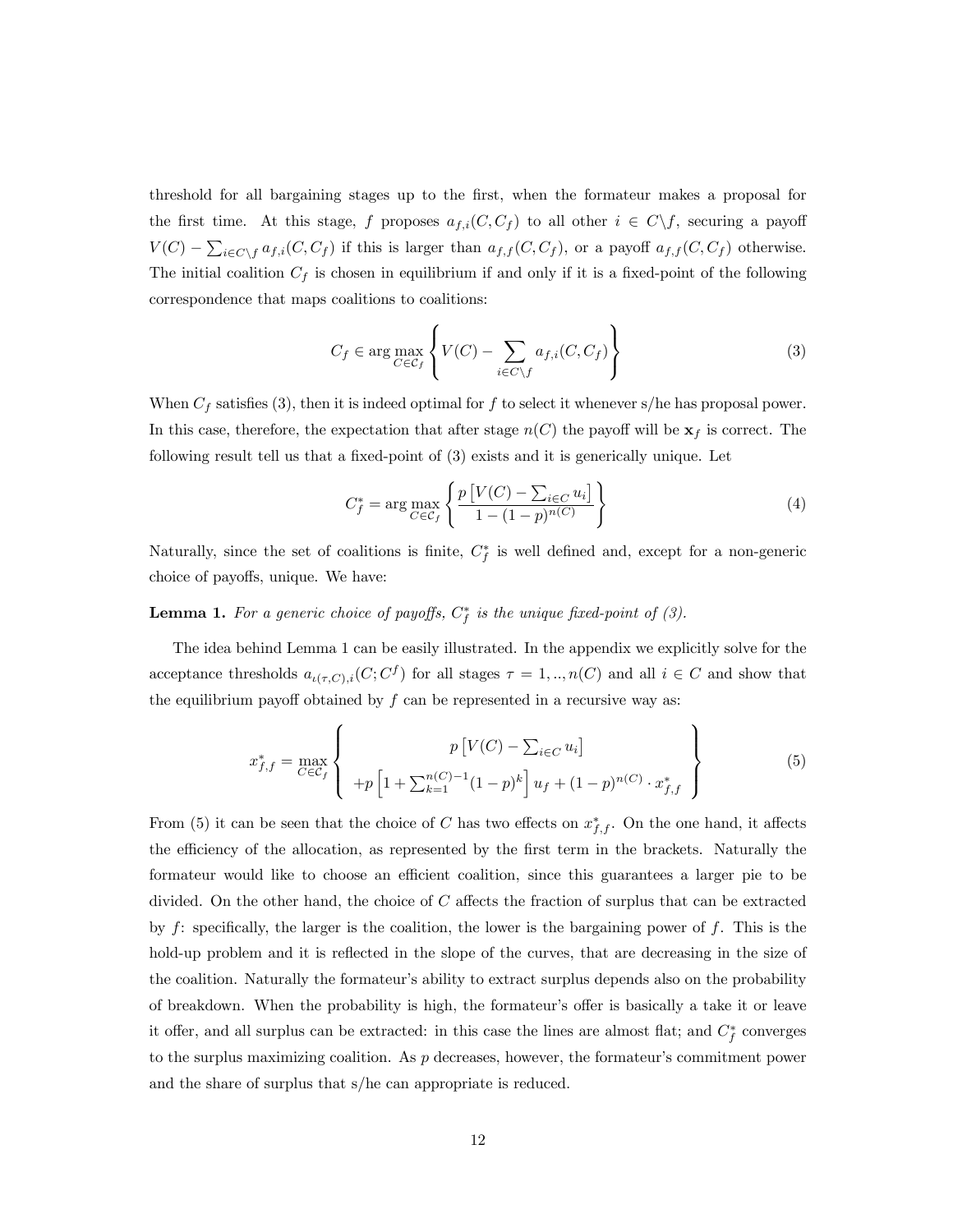Note that for all  $Cs$ , the term in the brackets is a contraction. It follows that the upper contour is a contraction as well, as illustrated by the thick line in Figure 1. We must therefore have a unique fixed-point  $x_{f,f}^*$  and a unique associated optimal coalition for f that balances efficiency with bargaining power.

Given Lemma 1 we can now easily show that there is a unique equilibrium and it must be supported by parties in  $C_f^*$ . By construction, every time that the formateur has an opportunity of choosing C, s/he will chose  $C_f^*$ . It follows that in equilibrium  $C_f^*$  is chosen and we must satisfy for all  $j \in C_f^*$ 

$$
a_{i,j}^* = pu_j + (1-p)x_{\iota(\iota^{-1}(i,C)+1,C),j}^* \text{ for all } i \in C_f^*
$$
  

$$
x_{j,j}^* = V(C_f^*) - \sum_{i \in C_f^* \setminus j} a_{j,i}^* \text{ and } x_{j,i}^* = a_{j,i}^* \text{ for all } i \in C_f^* \setminus j
$$

In the appendix we show that this system is reduced to a system of  $n(C_f^*) \times n(C_f^*)$  equations in  $n(C_f^*) \times n(C_f^*)$  unknowns that has a unique solution. Using this solution we obtain the equilibrium payoffs as  $x_{f,i}^*$  for all  $i \in C_f^*$  and  $u_j$  for  $j \in N \setminus C_f^*$ ; and the equilibrium strategies when  $C_f^*$  is chosen. Using these equilibrium values we can also uniquely define the strategies in all out of equilibrium subgames in which some other coalition  $C$  are chosen. We therefore have:<sup>20</sup>

**Proposition 1.** The bargaining game has a unique stationary equilibrium in which coalition  $C_f^*$ is selected and payoffs are uniquely defined as:

$$
x_{f,f}^* = u_f + \frac{p\left[V(C_f^*) - \sum_{l \in C_f^*} u_l\right]}{1 - (1 - p)^{n(C_f^*)}}
$$
\n
$$
(6)
$$

$$
x_{f,i}^* = u_i + \frac{p(1-p)^{i-1}(i, C_f^*) - 1\left[V(C_f^*) - \sum_{l \in C_f^*} u_l\right]}{1 - (1-p)^{n(C_f^*)}} \text{ for } i \neq f
$$
 (7)

where  $x_{f,f}^*$  is the payoff of the formateur,  $x_{f,i}^*$  is the payoff of a party i different from the formateur who is in position  $\iota^{-1}(i, C_f^*)$  in the bargaining queue. For all other parties we have  $u_j$  for  $j \in$  $N\backslash C_f^*$ .

To gain insight on the equilibrium allocation, it is useful to consider the case in which the interaction between the parties is very frequent, that is when  $\Delta \to 0$ . This is important for two reasons. First, because it will give us a simple characterization of the payoffs that will be useful in the generalization studied in the next section. Second, because it highlights an interesting connection between the model of the previous section and the Nash Bargaining Solution (henceforth NBS). In the special case in which  $N = 2$ , the bargaining game considered in the

 $^{20}$  A complete characterization of the equilibrium strategies is presented in the Proof of Proposition 1 in the appendix.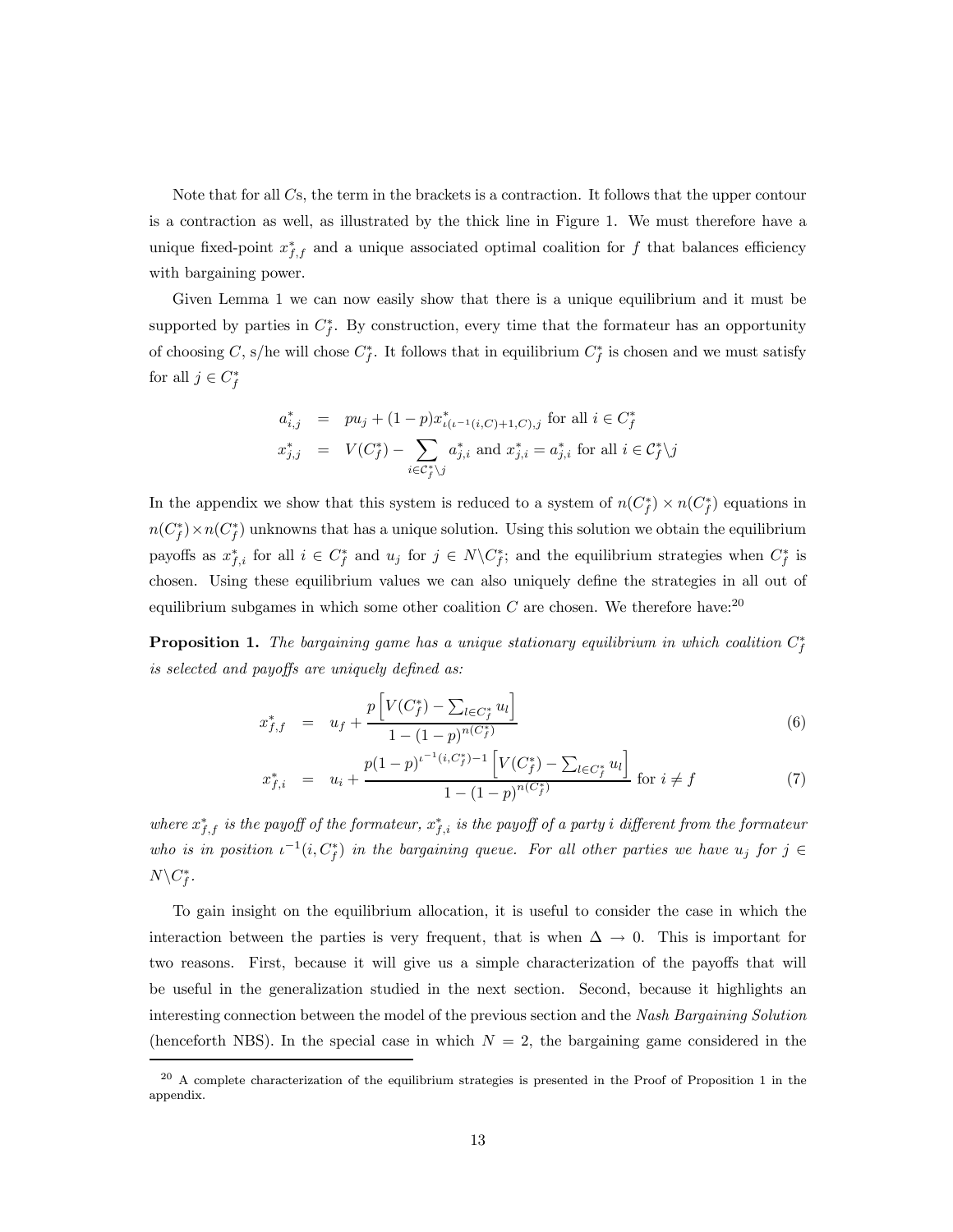previous section coincides with Rubinstein's model with the risk of breakdown (see Binmore, Rubinstein and Wolinsky [1986]). It is well known that in this case the solution of Rubinstein's model coincides with the NBS. While the NBS formula can be extended to  $n$  players, there are two basic reasons why a mechanical extension is not advisable. First, because there is not a univocal way to rationalize the  $n$ -person NBS as the limit of a noncooperative game. Secondly, because even if one were to accept the specific bargaining protocol that rationalizes the  $n$ -person bargaining solution, then the solution would implicitly imply that the coalition of all players is formed and all players share the surplus. In the political context studied in this paper, such a scenario is highly unlikely. Ideally, a  $n$ -person generalization of NBS would provide indication of which coalition is selected and how surplus is divided in that coalition. A simple application of the NBS to a -person environment gives a solution of how surplus should be divided, but it assumes that a -person coalition is chosen.

The following result shows that the limit equilibria as the bargaining interval converge to zero of the bargaining game described in the previous provide a alternative generalization of the Nash solution to then  $n$ -person case. Define the  $C$ -Nash Bargaining solution as:

$$
\mathcal{N}(C, \mathbf{u}) = \arg \max_{\mathbf{x} \in X(C)} \prod_{l \in C} [x_l - u_l]
$$
\n(8)

where  $\mathcal{N}(C, \mathbf{u}) = \{ \mathcal{N}_1(C, \mathbf{u}), ..., \mathcal{N}_{|C|}(C, \mathbf{u}) \}.$  Let, moreover,  $\overline{C}_f$  be the coalition the coalition with the largest per capita surplus such that  $f \in \overline{C}_f$ , i.e. that maximizes  $[V(C) - \sum_{l \in C} u_l] / n(C)$  for  $C \in \mathcal{C}_f$ . This is the Nash Bargaining solution when coalition C is chosen. We have:

**Proposition 2.** As  $\Delta \to 0$ , the equilibrium of the bargaining problem converges to  $x_i^* = \mathcal{N}_i(\overline{C}_f, \mathbf{u})$ for  $i \in C_f$  and  $x_i^* = u_i$  for  $i \notin C_f$ .

A surprising feature of the equilibrium characterized above is that the formateur does not receive a share of the pie that is much larger than any of the other members of the winning coalition. Unsurprisingly, payoff depend on the order of proposal power in the coalition, since  $x_i^*$  is decreasing in its position in the bargaining queue. When the bargaining process is fast, however, the difference in payoffs net of reservation utilities converges to zero. Define the formateur advantage with respect to a legislator  $i$  as the net benefit the formateur with respect to  $i$  net of the respective reservation utilities:

$$
\mathcal{A}_i(\Delta) = x_f^*(\Delta) - x_i^*(\Delta) - (u_f - u_i)
$$

where we have expressed the equilibrium payoffs  $(x_i^*(\Delta))_{i \in N}$  as a function of  $\Delta$ .

**Proposition 3.** As  $\Delta \rightarrow 0$ , the formateur advantage with respect to any other party converges to zero:  $\lim_{\Delta\to 0} \mathcal{A}_i(\Delta)=0$ . Moreover, the share of output captured by party *i* is nondecreasing in its electoral size if and only if  $u_i$  is non decreasing party i's electoral size.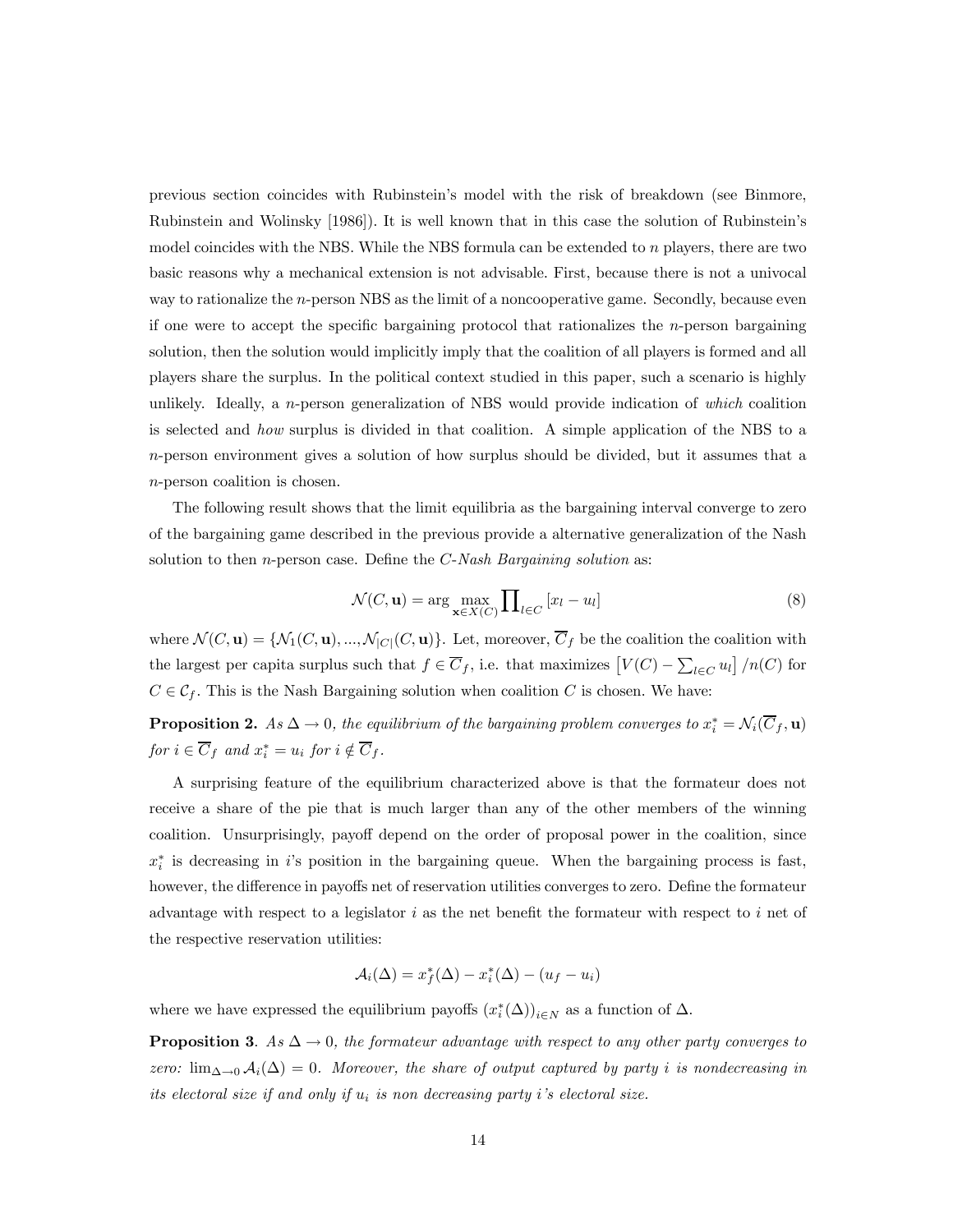There are two reasons for why this result is interesting. First, the presence of a significant advantage for the formateur is one of the key characteristics of existing non-cooperative models of legislative bargaining and it has criticized by the empirical literature, since a formateur advantage has not been detected in many empirical studies. Second, and most importantly, the result seems surprising because in the bargaining model described above the proposer has significant bargaining power since proposal power always return to the formateur, who can always change coalition. The reason this happens is that coalitions are not all equal. As discussed above, given the continuation equilibrium, there is a unique optimal coalition to select for the formateur: this ties the hands of the formateur, since it makes deviations to other coalitions non credible. This allows the other coalition members in  $C_f^*$  to credibly insist on high reservation values. The inability of the formateur to capture a larger share of the surplus is the reason for the hold-up problem in bargaining and it leads to the selection of an inefficient coalition.

# 4 Endogenizing the outside options

In the previous section we have assumed that if bargaining with the formateur fails, then there are new elections and the parties receive exogenously specified expected utilities  $(u_i)_{i\in N}$  from the elections. It is however common in legislative processes that if there is a bargaining breakdown, then a new party is selected as formateur and the process restarts. The theory of the previous section can be easily generalized to environments with multiple formateurs. As described in Section 2, we can imagine a set of  $\mathcal{T} = \{0, ..., T\} \subseteq N$  formateurs such that after breakdown of bargaining with formateur  $\tau \in \mathcal{T}$ , formateur  $\tau + 1$  is called to the job. In a finite horizon extension after  $\tau = T$ , the players receive exogenous utilities  $\mathbf{u}_{T+1} = \{u_1, ..., u_n\}$  as in the previous section; in an infinite horizon extension, after  $\tau = T$ , formateur  $\tau = 0$  is called again to the job and the process repeats. This case represents an environment in which, after bargaining with the last formateur fails, there are new elections that, however, repropose the same strategic interactions between the parties. For simplicity, in the following we focus on the infinite horizon extension and the case in which  $\Delta \to 0$ . A very similar analysis can be done for the case with  $\Delta > 0$ .

Define  $F_i(\mathbf{u}, C)$  as party i's payoff if coalition C is chosen and the continuation value functions are  $\mathbf{u} = \{u_1, ..., u_n\}$ . From the previous analysis we have:

$$
F_i(\mathbf{u}, C) = \begin{cases} \mathcal{N}_i(C, \mathbf{u}) & \text{if } i \in C \text{ and } V(C) - \sum_{l \in C} u_l > 0 \\ u_i & \text{else} \end{cases}
$$

and  $F(\mathbf{u}, C) = \{F_1(\mathbf{u}, C), ..., F_n(\mathbf{u}, C)\}\$ . Define, moreover,  $C^*_{\tau}(\mathbf{u})$  as the family of coalitions in  $C_{\tau}$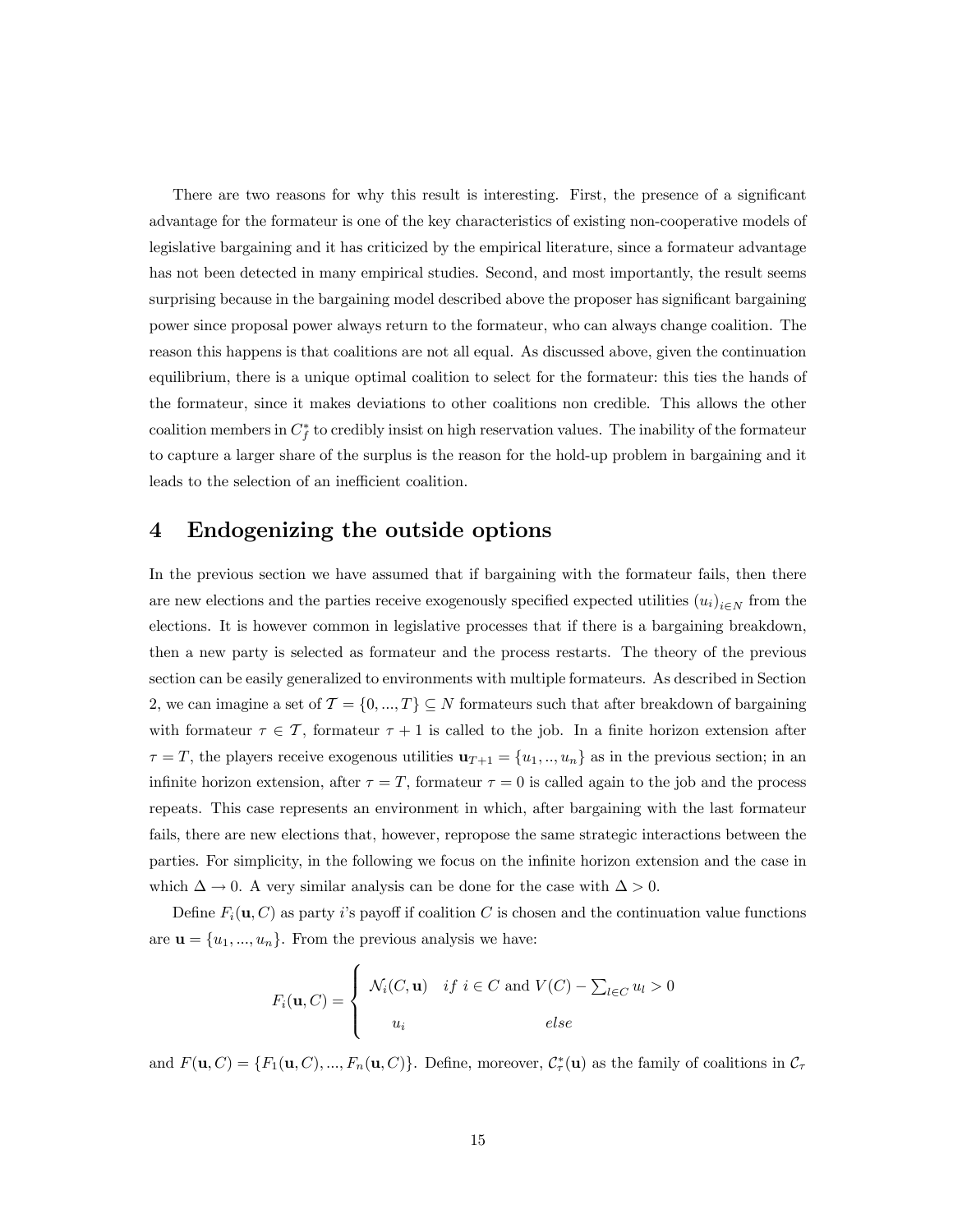with maximal average surplus when the outside option is  $\mathbf{u}$ .

$$
C_{\tau}^*(\mathbf{u}) = \left\{ C' \in C_{\tau} \text{ s.t. } C' \in \arg\max_{C \in C_{\tau}} \left\{ \left[ V(C) - \sum_{l \in C} u_l \right] / n(C) \right\} \right\}
$$

At stage  $\tau$  the coalition either belongs to  $\mathcal{C}^*_{\tau}(\mathbf{u})$ , or formateur  $\tau$  is unable to form a coalition. We can now define the following operator. At the last stage when  $T$  is formateur:

$$
F_T^*(\mathbf{u}) := \{ \mathbf{v} \text{ s.t. } \mathbf{v} = F(\mathbf{u}, C) \text{ for some } C \in C_T^*(\mathbf{u}) \}
$$

The operator  $F^*_{T}(\mathbf{u})$  maps the expected reservation utilities **u** if there is a bargaining breakdown with the last formateur  $T$ , to the equilibrium utilities that can be reached by if the stage in which formateur  $T$  is reached. For the previous stages, we define the payoffs recursively as:

$$
F_{\tau-1}^*(\mathbf{u}) := \left\{ \mathbf{v} \text{ s.t. } \mathbf{v} = F(\mathbf{u}^\tau, C) \text{ for some } C \in C_{\tau-1}^*(\mathbf{u}^\tau) \text{ and } \mathbf{u}^\tau \in F_\tau^*(\mathbf{u}) \right\}
$$

The operator  $F_{\tau-1}^*(u)$  maps the reservation utilities u to the utilities reached in equilibrium if formateur  $\tau - 1$  is reached. For a generic choice of **u**,  $C_{\tau-1}^*(u)$  is a singleton and thus either bargaining with  $\tau - 1$  fails to form a government and we move to  $\tau$ , or there is a unique optimal coalition for  $\tau - 1$ , thus  $F_{\tau-1}^*(\mathbf{u})$  is a function. It is however convenient to allow  $F_{\tau-1}^*(\mathbf{u})$  to be a correspondence since when u is endogenous, the formateur may be indifferent among different coalitions.

In this environment it is very natural to focus the analysis on pure strategy equilibria. As we mentioned, the optimal choice of coalition at stage  $\tau$ ,  $\mathcal{C}_{\tau}^{*}(\mathbf{u})$  and the feasible payoffs  $F_{\tau}^{*}(\mathbf{u})$ are uniquely defined for a generic choice of u. The same is true in a finitely repeated version of the game (in which the complete loop of formateurs from 0 to  $T$  is repeated for a finite number of times, after which a generic  $\bf{u}$  is assigned to the players if there is no agreement). Any finite horizon version of the model, therefore has generically a unique pure strategy equilibrium. This implies that an equilibrium of the infinite horizon game can be seen as the limit of equilibria of finite horizon games if and only if it is a pure strategy equilibrium. We have:

**Definition 1.** An equilibrium outcome in the extended bargaining game is a vector of utilities  $\mathbf{u}^*$ and a coalition  $C^*$  such that  $\mathbf{u}^* \in F_0^*(\mathbf{u}^*)$  and  $C^* \in C_0^*(\mathbf{u}^*)$ .

To study the equilibria of the extended game, we now specialize the model assuming that there are three parties and each party has a chance to be formateur in some order, so  $N = \{1, 2, 3\}$  and  $N = T$ . Without loss of generality we can assume that parties are formateurs in order of their index and the value of the coalitions are  $V({1, 2}) = a - d$ ,  $V({1, 3}) = a + e$  and  $V({2, 3}) = a$ , where  $a > 0$ ; either d and e are nonnegative, or d and e are non-positive; and  $a - d \geq 0$  even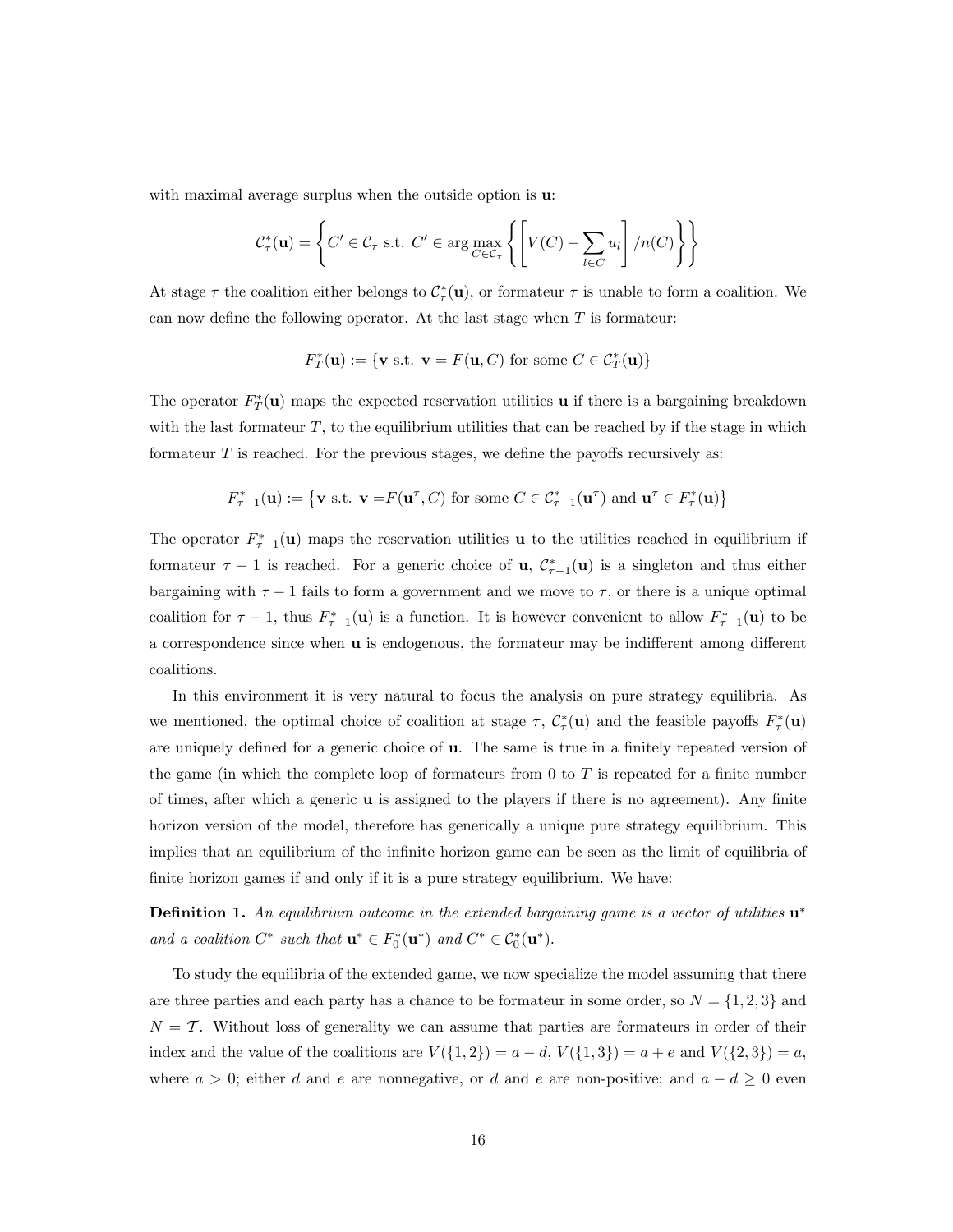

Figure 2: Classification of the possible equilibria

if  $d \geq 0$  and  $a + e \geq 0$  even if  $e < 0$ <sup>21</sup> Here for simplicity, we assume that larger winning coalitions do not make policy agreement easier to reach and implement at the government stage, so we assume  $C, C' \in \mathcal{C}, V(C) \geq V(C')$  if  $C \subseteq C'.^{22}$  We relax this assumption in Section 5 where we study when supermajorities can arise in equilibrium.

The assumption of three parties is an assumption that has been previously adopted by Austen-Smith and Banks [1988], Baron [1991], Baron and Diermeier [2001] and many others: it allows us to keep the key strategic feature of the problem, minimizing the analytical complications. It is also realistic since most political systems have this feature.

Our first result characterizes the strategies that are feasible in a pure strategy equilibrium. Note first that there is essentially only one way to achieve an efficient allocation: if  $d, e > 0$ , coalition  $\{1,3\}$  should form, no matter what is the order of proposals; if  $d, e < 0$ , coalition  $\{1,2\}$ 

<sup>&</sup>lt;sup>21</sup> To see that there is no loss, note that, for example, the game with  $(d, e) = (f, g) > 0$  and order of proposal is 1, 3, 2 is equivalent to the game with order 1, 2, 3 and  $(d, e) = (-f, -g)$ . The game with, say,  $d > 0$  and  $e < 0$  is equivalent to a game with a larger  $a$  and both  $d$  and  $e < 0$ . Moreover, since the Markov equilibrium is memoryless, once we have characterized the equilibrium with some order starting from 1, we have also characterized any game with the same order starting from 2 or 3. Finally, note that under the assumption that  $C, C' \in \mathcal{C}, V(C) \geq V(C')$ if  $C \subseteq C'$ , the grand coalition with all parties is never selected in equilibrium. We will relax this assumption in Section 6.2 where we focus on the possibility of supermajorities in equilibrium.

<sup>&</sup>lt;sup>22</sup> The idea is that if a winning coalition can agree on a policy that generates a surplus  $V(C)$ , then additional member who can veto it in a larger coalition  $C'$  can only reduce the attainable value.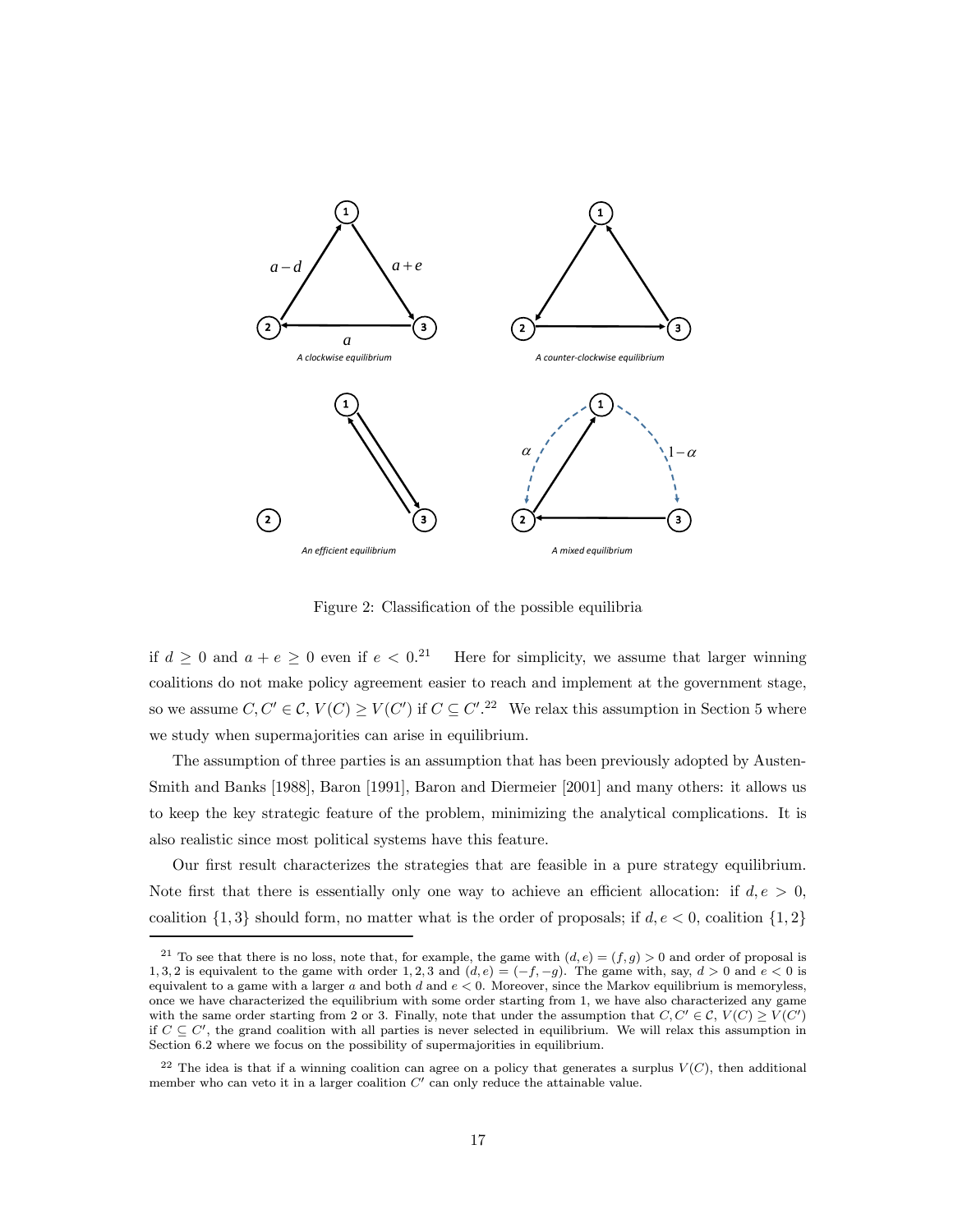should form, no matter what is the order of proposals. This happens if the party who is not included in the efficient coalition is unable to form a coalition and no other party includes it in a coalition.

**Definition 2.** If  $d, e > 0$ , an equilibrium is efficient if formateur 1 forms an equilibrium with 3, 3 forms an equilibrium with 1 and 2 is unable to form an equilibrium. If  $d, e < 0$ , an equilibrium is efficient if formateur 1 forms an equilibrium with 2, 2 forms an equilibrium with 1 and 3 is unable to form an equilibrium.

On the other hand, inefficient coalition formation strategies come of different types and shapes. Two forms of inefficient strategies are particularly salient.

**Definition 3.** A clockwise equilibrium is an equilibrium in which, when given a chance, party 1 selects 3, party 3 selects 2 and party 2 selects 1.

**Definition 4.** A counter-clockwise equilibrium is an equilibrium in which, when given a chance, party 1 selects 2, party 2 selects 3 and party 3 selects 1.

The top left panel of Figure 2 illustrates the clockwise equilibrium, where the choice of coalition is illustrated by a pointed arrow (from the chooser to the chosed). The top right and bottom left panels illustrate the counter-clockwise and efficient equilibria respectively.<sup>23</sup> This classification is important because, as the following result shows, it exhausts all the possible cases that can occur in equilibrium. In the appendix we prove that:

#### Proposition 4. A pure strategy equilibrium is either clockwise, counter-clockwise or efficient.

The intuition behind Proposition 4 is simple. Assume, for the sake of the discussion here, that  $d, e > 0$ . Suppose that 1 chooses 2 to be in a coalition with her.<sup>24</sup> Is it possible that 3 also find it optimal to select 2 as her coalition partner if given a chance to be formateur? The problem with such a scenario is that if this were the case, then 2 would always be in a coalition, thus making her equilibrium outside option high (and making the equilibrium outside option of 3 very low); this would reduce the incentive to include 2 in a coalition, and make 3 more appealing. But then it is natural to expect that 1 will choose 3, since a coalition  $\{1,3\}$  is more valuable and 3 is "cheap." Proposition 4 shows that indeed 3 will not find it optimal to include 2, thus leaving only three other scenarios: either offers are "spread out" following the order of the formateurs (the counter-clockwise equilibrium); or offers are spread out following the opposite order (the clockwise equilibrium); or only the efficient coalition is feasible in which case 1 would not offer to 2 if  $d, e > 0$ 

 $23$  The bottom right panel illustrates a mixed equilibrium that will be discussed below.

<sup>&</sup>lt;sup>24</sup> As we will see, this may occur in equilibrium even if  $d, e > 0$ .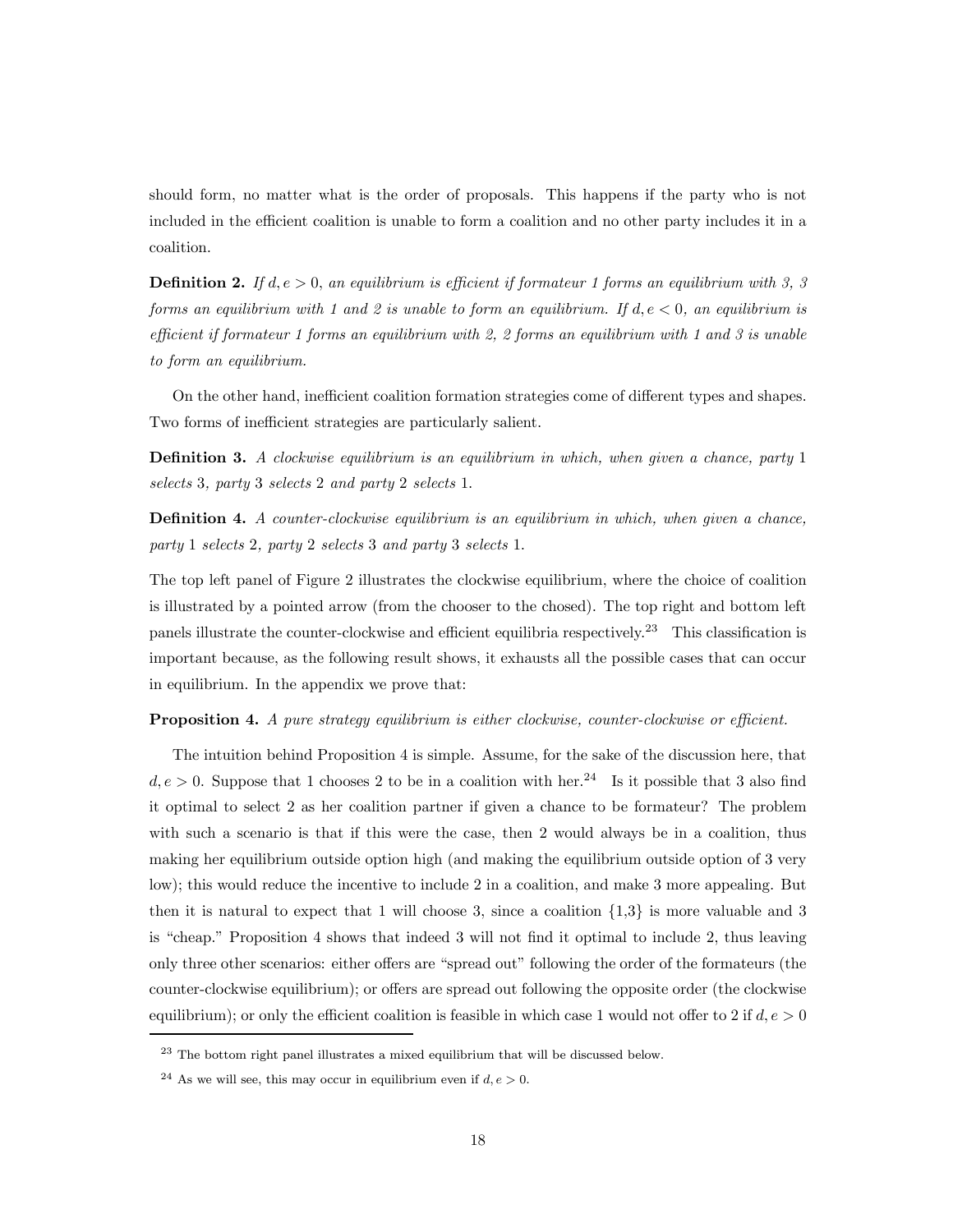and the party that does not belong to the efficient coalition will never be included in the winning coalition.

We can now turn to the characterization of the equilibria. Note that the game can be seen as a classic stochastic game in which the only state variable at any point in time is the identity of the formateur. Proposal strategies are easily represented by functions  $x_j^i$ , describing the proposal that *i* makes to *j* when *i* is the formateur.<sup>25</sup>

Assume we are in a counter-clockwise equilibrium and consider the problem of formateur 1. She selects party 3 and makes a payment that depends on 2's expected reservation utility, that is the utility that 2 expects to achieve if bargaining with 1 breakdowns. The reservation utilities at this stage correspond to  $x_j^2$ , the payment that formateur 2 in equilibrium offers to j. From Proposition 2,  $x_j^1$  must satisfy as  $\Delta \to 0:^{26}$ 

$$
x_1^1 = x_1^2 + \frac{a - d - x_1^2 - x_2^2}{2}, \ x_2^1 = x_2^2 + \frac{a - d - x_1^2 - x_2^2}{2}, \ x_3^1 = 0. \tag{9}
$$

Compared to the analysis of Section 3, now the parties' reservation utilities are endogenous and they themselves depend on what it is expected to happen if bargaining with formateur 2 breakdowns. Following the same logic as in (9), we obtain the allocations when 2 and 3 are formateurs:

$$
x_1^2 = 0, x_2^2 = \frac{a}{2} - \frac{x_3^3}{2}, x_3^2 = \frac{a}{2} + \frac{x_3^3}{2}
$$
  

$$
x_1^3 = \frac{a+e}{2} + \frac{x_1^1}{2}, x_2^3 = 0, x_3^3 = \frac{a+e}{2} - \frac{x_1^1}{2},
$$
 (10)

Equations  $(9)-(10)$  define a system of nine equations in nine unknowns that gives us the following unique solution:

$$
x_1^1 = \frac{3a - 4d + e}{9}, x_2^1 = \frac{6a - 5d - e}{9}, x_3^1 = 0
$$
  
\n
$$
x_1^2 = 0, x_2^2 = \frac{3a - d - 2e}{9}, x_3^2 = \frac{6a + d + 2e}{9}
$$
  
\n
$$
x_1^3 = \frac{6a - 2d + 5e}{9}, x_2^3 = 0, x_3^3 = \frac{3a + 2d + 4e}{9},
$$
\n(11)

These are the equilibrium allocations under the assumption that we are in a counter-clockwise equilibrium. To complete the characterization we need to make sure that the coalition chosen

<sup>&</sup>lt;sup>25</sup> We adopt the simplified notation here since it will not lead to confusion. In terms of the more general notation of Section 2, we have  $x_j^i = x_j(\{i, j\}, i)$ .

<sup>&</sup>lt;sup>26</sup> The formulas look analogous, just a little more complicated when  $\Delta > 0$ . For example, we would have: and  $x_1^1 = x_1^2 + \frac{p(1-p)}{1-(1-p)^2} [a-d-x_1^2-x_2^2], x_3^1 = 0, x_2^1 = x_2^2 + \frac{p(1-p)}{1-(1-p)^2} [a-d-x_1^2-x_2^2].$  Analogous formula can be derived for the reservation values in (10) below.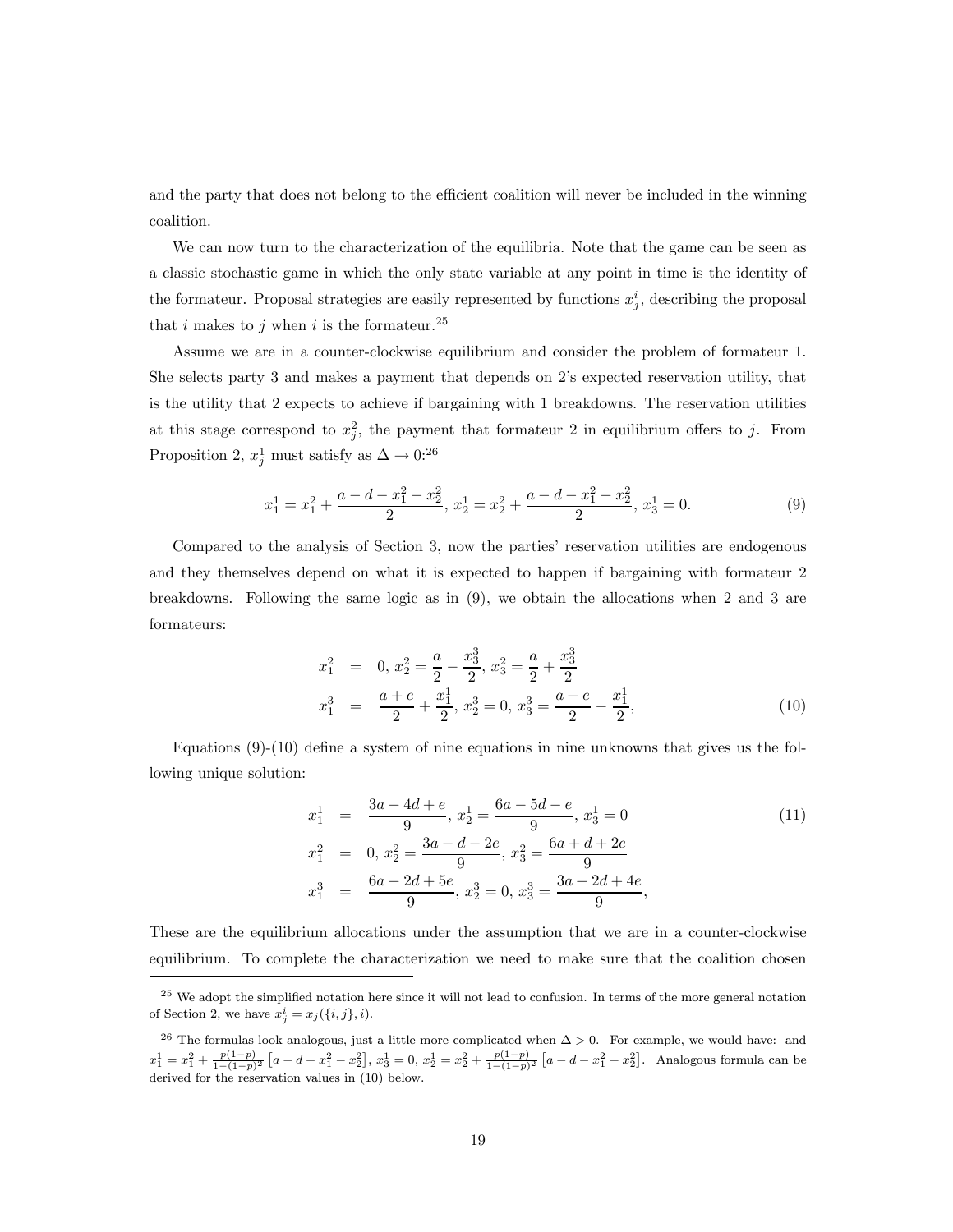

Figure 3: The equilibrium characterization

in this type of equilibrium correspond are the players' best responses. Let  $S_{\tau}(C)$  be the average surplus in coalition  $C$  when  $\tau$  is the formateur, that is

$$
S_{\tau}(C) = \frac{1}{2} \left[ V(C) - \left( \sum_{j \in C} x_j^{\tau + 1} \right) \right].
$$

For illustration, let us assume here that  $d$  and  $e$  are negative, so that the most efficient coalition is  $\{1,2\}$  (the case in which d and e are positive is very similar and presented in the appendix). Consider first the case in which 2 is the formateur. From Proposition 2, formateur 2 selects coalition  $\{2,3\}$  if  $S_1(\{2,3\}) \ge S_1(\{1,2\})$ . From  $(11)$ , we have:

$$
S_2({1, 2}) = \frac{1}{2} (a - d - x_1^3) = \frac{3a - 7d - 5e}{18}
$$
  

$$
S_2({2, 3}) = \frac{1}{2} (a - x_3^3) = \frac{6a - 2d - 4e}{18}
$$

so  $S_2({2, 3}) \ge S_2({1, 2})$  if  $d \ge -\frac{3}{5}a - \frac{1}{5}e$ . Proceeding analogously we can verify that formateur 1 and 3 finds it optimal to select, respectively, coalitions  $\{1,2\}$  and  $\{1,3\}$  if and only if  $d \leq$  $3a + 7e$ . We conclude that a counterclockwise equilibrium exists only if  $d \geq -\frac{3}{5}a - \frac{1}{5}e$  and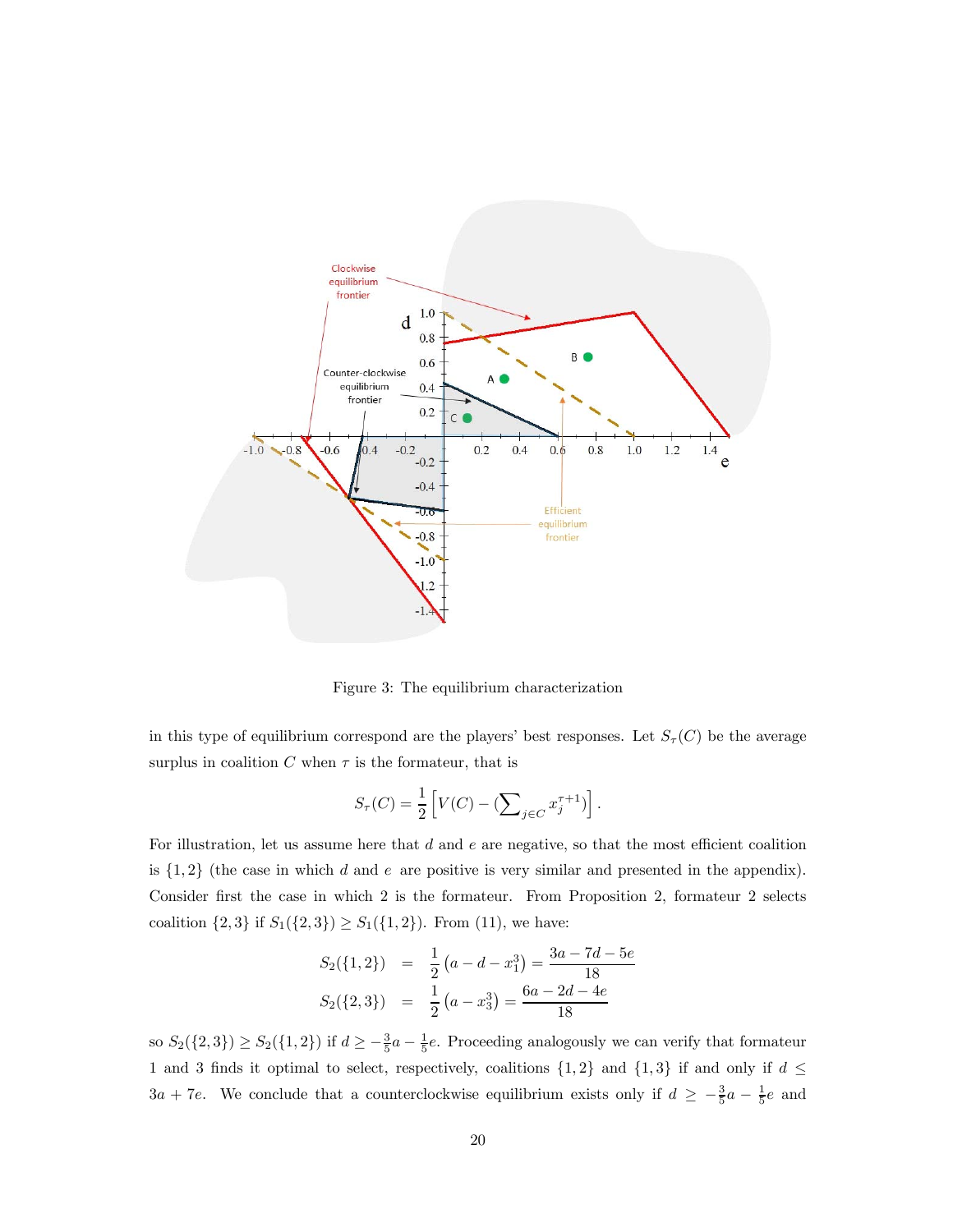$d \leq 3a + 7e$  (the darkly shaded region in the negative orthant in Figure 3). Using a similar logic we can characterize all the other feasible equilibria and obtain the following full characterization of equilibrium bargaining:

Proposition 5. We have that:

- A clock-wise equilibrium exists if and only if  $d \leq \min(\frac{3}{4}a + \frac{e}{4}, 3a 2e)$  when  $d, e > 0$ , and *if*  $d \ge -\frac{3}{2}a - 2e$  if  $d, e < 0$
- A counter-clockwise equilibrium exists if and only if:  $d \leq \frac{3}{7}a \frac{5}{7}e$  if  $d, e > 0$ ; and  $d \geq -\frac{3}{5}a \frac{1}{5}e$ and  $d \leq 3a + 7e$  if  $d, e \leq 0$ .
- An efficient equilibrium exists if an only if  $d \ge a e$  when  $d, e > 0$ , and if  $d \ge -(a + e)$  if  $d, e < 0$

The equilibrium structure is described in Figure 3. In the following two sections we will discuss some important welfare and positive implication of the equilibria. We conclude this section commenting on three aspects of the characterization that make the analysis distinctive from previous work on legislative bargaining: the possibility of inefficient equilibria; multiple equilibria that depend on the parties expectations of likely coalitions; and the possibility of strategic delays.

The issue of inefficient equilibria has been studied little in the previous literature because they focused on distributive politics.<sup>27</sup> Noncooperative models a' la Baron and Ferejohn [1989] assume that all coalition generate the same surplus, thus restricting the analysis to how surplus is allocated and making the choice of coalition irrelevant; cooperative models of bargaining, on the contrary, assume that the largest coalition is the most efficient and always selected. In the model studied above, instead, the focus is on how the equilibrium coalition is chosen and how this choice depends on the associated surplus. Proposition 1 and 2 showed that an inefficient coalition can be selected, though in that case the equilibrium coalition is always the one that maximizes the average surplus among the coalitions that are feasible for the formateur (as  $\Delta \to 0$ , at least). Proposition 5 makes a step further showing that indeed inefficient coalitions can be selected even if the formateur is a member of the efficient coalition, and the selected coalition may not even be the one that maximizes average surplus. This happens when the equilibrium "expectation" of the other member of the efficient coalition is too high, thus making convenient to choose a less efficient coalition. Surprisingly, this is not just one of the equilibrium outcomes, but under some condition the unique equilibrium outcome. For example, with  $d, e < 0$  and  $d > -(a + e), d < -\frac{3}{5}a - \frac{1}{5}e$ ,

<sup>&</sup>lt;sup>27</sup> Welfare in bargaining models has been explicitly studied in models that explicitly contemplate public goods (for instance, Battaglini and Coate [2007], Volden and Wiseman [2007]) and in model of public debt with distortionary taxation (Battaglini and Coate [2008]).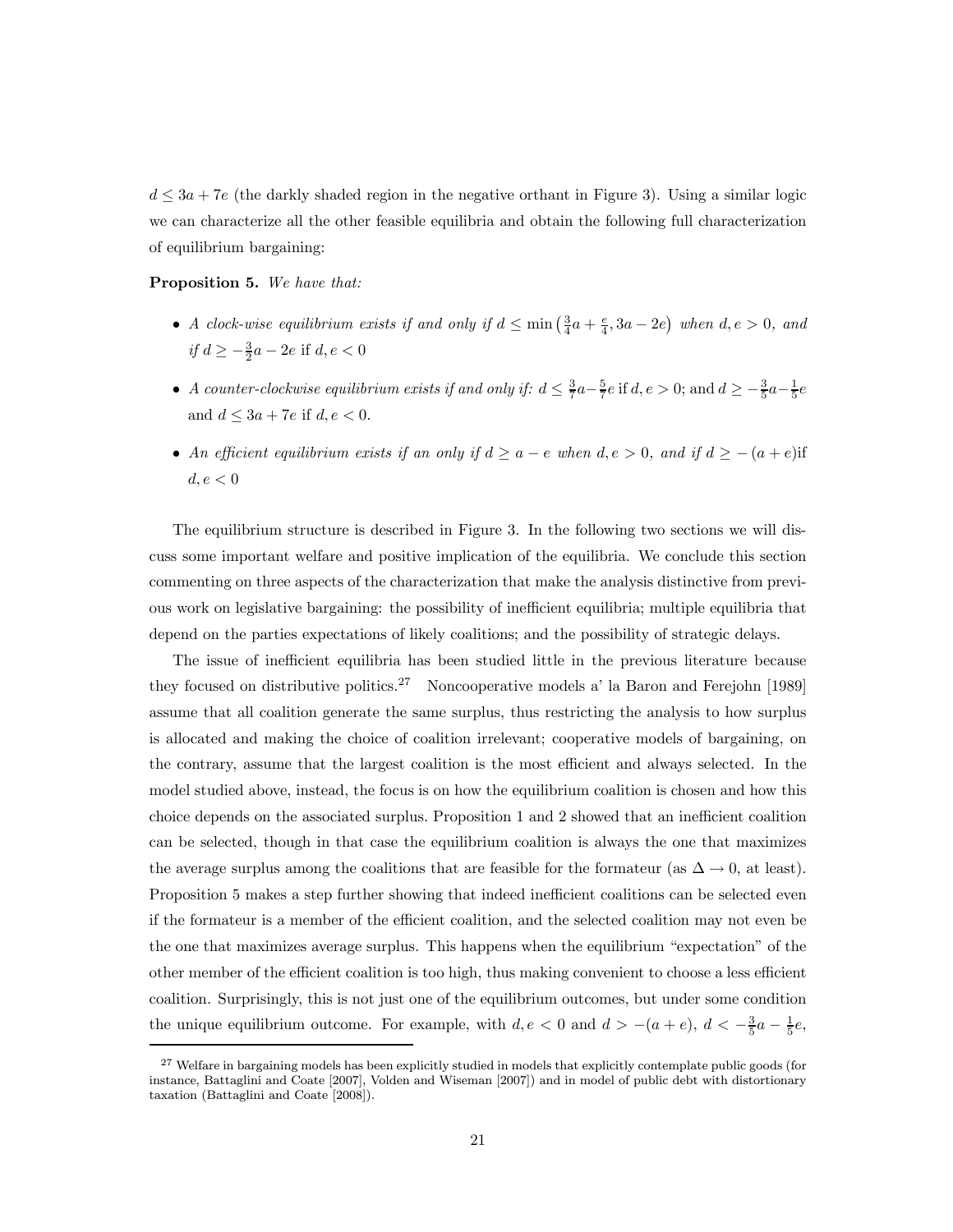this is the unique equilibrium when 1 is the first formateur (who elects 3 instead of the efficient 2); with  $d, e > 0$  and  $d > \frac{3}{7}a - \frac{5}{7}e$ ,  $d < \min\{(a-e), \frac{3}{4} + \frac{e}{4}\}\$ , this is the unique equilibrium when 3 is the first formateur (who selects 2 instead of the efficient 1).

Related to the expectations on continuation values that are feasible in equilibrium is also the issue of multiplicity. For the sake of the discussion here, assume  $d, e > 0$ . In the area below the counter-clockwise equilibrium threshold (the lower solid line) in Figure 3, both the counterclockwise and the clockwise equilibria exist (but no efficient equilibrium exists); in the area above the efficient equilibrium threshold (the dashed line) and below the clockwise equilibrium threshold (the higher solid line), we have both an efficient and an inefficient equilibrium. Contrary to what happens in Baron and Ferejohn [1989], this multiplicity of equilibria is payoff relevant.<sup>28</sup> For example in the area in which both the clockwise and the counterclockwise equilibria coexist, the counter-clockwise equilibrium is associated to the payoffs in (11); as we show in the proof of Proposition 5 in the appendix, the payoffs with a clockwise equilibrium are:

$$
x_1^1 = \frac{6a + 5e - 2d}{9}, x_2^1 = 0, x_3^1 = \frac{3a + 4e + 2d}{9}
$$
  
\n
$$
x_1^2 = \frac{3a + e - 4d}{9}, x_2^2 = \frac{6a - e - 5d}{9}, x_3^2 = 0
$$
  
\n
$$
x_1^3 = 0, x_2^3 = \frac{3a - 2e - d}{9}, x_3^3 = \frac{6a + 2e + d}{9}
$$
\n(12)

The payoff of party 1 when s/he is the formateur, for example, is much higher in the clockwise equilibrium than in the counterclockwise equilibrium. The multiplicity of equilibria capture the complexity of the strategic interaction in this model and it is natural in this environment, since it reflects the fact that reservation utilities depend in a non trivial way on endogenous expectations on future. As we will discuss in the following section, this multiplicity has important implications for understanding the limits of presidential power to control bargaining outcome by just controlling the order and identity of formateurs. Despite this, the model generates only few equilibria and thus allows to derive sharp predictions on behavior and welfare.

# 5 Positive analysis

We now apply the theory developed in the previous sections to discuss three important empirical facts about legislative majorities. First, we explain the absence of significant formateur's premia, and indeed the evidence of negative premia in the data. Second, we explain the fact that grand coalitions comprising more than 50% of the seats are very common in legislative bargaining. Third, we explain the fact that legislative bargaining often includes failed attempts before an agreement

<sup>&</sup>lt;sup>28</sup> In Baron and Ferejohn [1989] we typically have multiple stationary equilibria, but they all lead to the same equilibrium payoffs.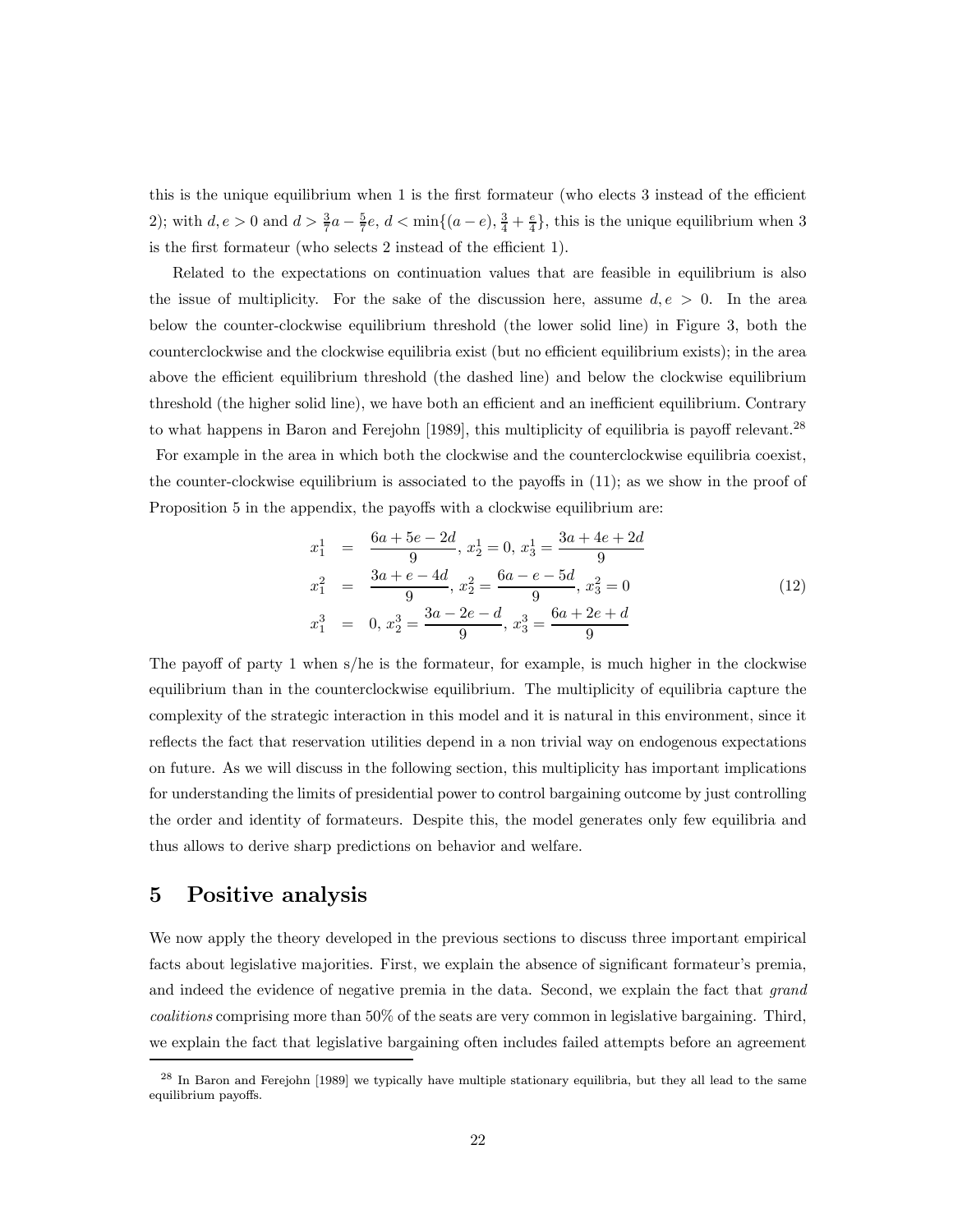is reached. These facts are important because they have often been seen as evidence against strategic models of legislative bargaining. We show that they emerge naturally in richer strategic environment such as the one studied here.

#### 5.1 The formateur's premium.

As we mentioned in Section 3, a key prediction of standard noncooperative models a' la Baron and Ferejohn [1989] is that the party selecting the coalition receives a very significant premium in terms of surplus allocation. This reflects the fact that in these models the proposer has, at least temporary, monopoly power on the choice of the allocation and can exploit this advantage. A surprising but robust finding in the empirical literature is that not only such a premium does not exist, but that indeed formateurs suffers a proposer's penalty.<sup>29</sup> For instance, Warwick and Druckman [2001] show that the payoff formateurs receive falls short of their vote contributions to the coalition by  $13.3\%$ <sup>30</sup>

The empirical phenomenon in which the proposer receives the same or less than the other coalition member can be explained in an intuitive way in the equilibrium of Proposition 5. To address these questions (and the questions in the next subsections), it is useful to express all payoffs in terms of how similar the values generated by the different coalitions are. Normalize  $a=1$  and let  $e=\epsilon \cdot \theta$  and  $d=\vartheta \cdot \theta$ , where  $\epsilon$  and  $\vartheta$  are generic coefficients in  $(0,1)$  and  $\theta$  can be positive or negative with  $|\theta| \in (0, 1).^{31}$  When  $|\theta|$  is small, we are in an environment in which all coalitions generate a similar value (as in the Baron and Ferejohn's [1989] benchmark); as  $|\theta|$ increases the differences between the different coalitions become more prominent.

Assume first that  $|\theta|$  is small: this corresponds to an environment where the different coalitions generate similar valuations, so there is not an obviously superior or inferior coalition. In this case, we always have a counterclock equilibrium (the area in the dark shadow in Figure (3)). Consider party 1 when it is the proposer: can it extract a formateur's premium? It is easy to see that this is not possible and indeed it will be very willing to concede a bonus to the coalition partner. If negotiation fails 2 becomes proposer: 1 expects 2 to form a coalition with 3, leaving himself marginalized. This makes it rational for 1 to leave 2 more than 50% of the surplus generated in their coalition. Naturally, 1 can try with 3, but 3 would require an even higher surplus since he expects

<sup>29</sup> This literaure, stared by Browne and Franklin [1973] and [1980] typically uses ministerial portfolio allocations (often weighted by the importance of the cabinets) as a measure of surplus allocation. See, among many others, Schofield and Laver [1985], Warwick and Druckman [2001] and [2006].

 $30$  This finding does not depend on the fact that coalitions split surplus equally but the formaterur is systematically the largest party. Druckman and Warwick [2001] find that the coefficient of a variable interacting the size of a political party with a dummy equal to one when the party is formateur has a significantly negative sign.

 $31$  The normalization of  $a=1$  is without loss of generality. If a is not equal to one, we obtain the same results defining  $e = \epsilon \theta a$  and  $d = \vartheta \theta a$ .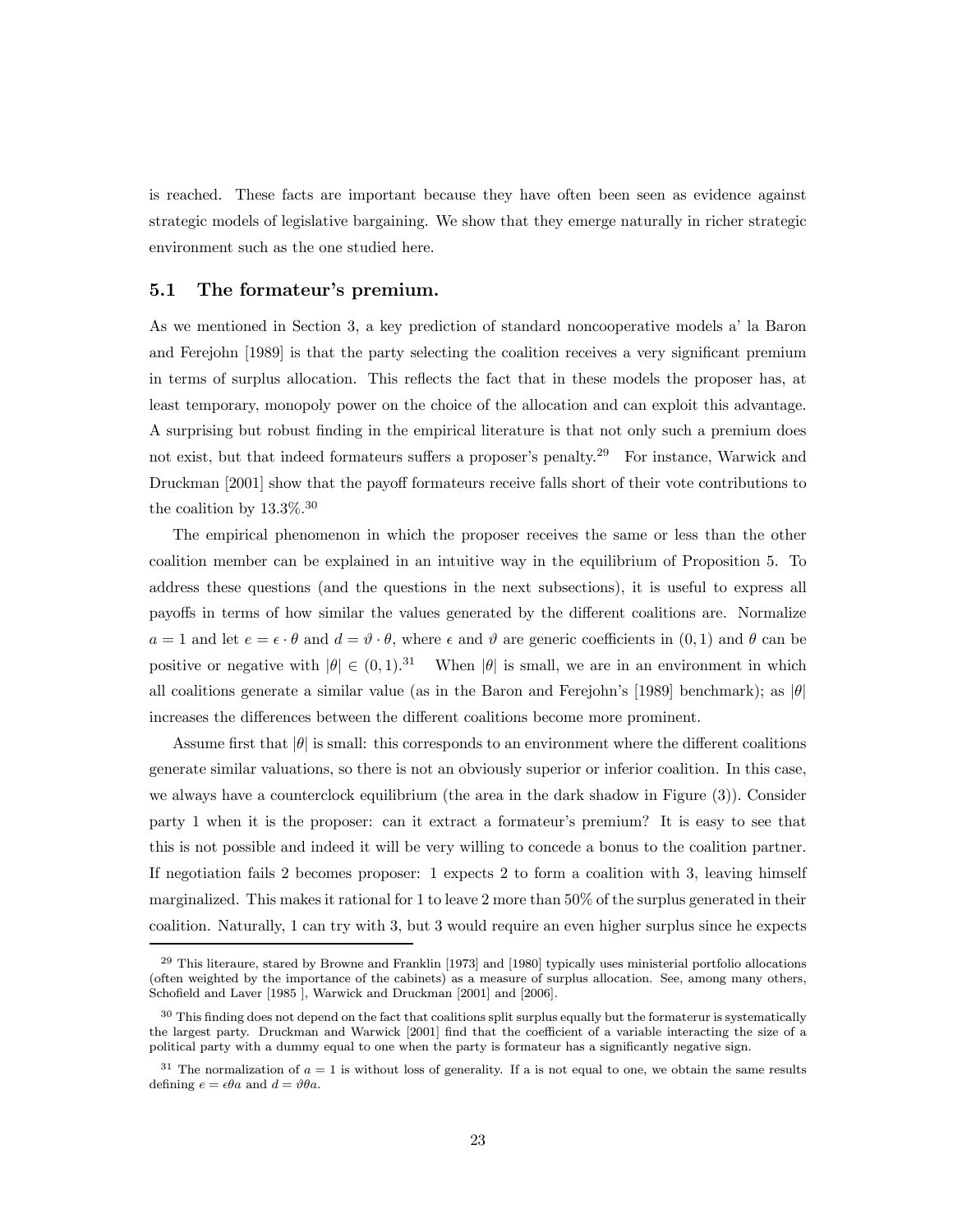to be in a coalition with 2 in which indeed 2 will be willing to leave him more than 50% of the surplus (again, this because 2 fears that if proposal power movers to 3, then 3 will form a coalition with  $1$ .<sup>32</sup> This is a manifestation of the *hold-up problem* in multilateral bargaining. Formateur's 1 can threaten 2 to switch to 3 while bargaining, but the threat would not be credible. Party 2 knows that 1 will either return to the table or fail as formateur. Party 2 then can comfortably hold 1 up and extract more than 50% of the surplus.

Assume now that  $|\theta|$  is large: this corresponds to the case in which there is a clearly superior (and a clearly inferior) coalition. In this case (when  $a \leq d + e$  so  $\theta \geq a/(\vartheta + \epsilon)$ ), only the efficient coalition can form. In this case too party 1 can not credibly extract a positive proposer's bonus. If, for example,  $\theta > 0$ , then party 2 knows that party 1 really has no choice, since the coalition  $\{1,3\}$  is so inferior. In this case, 1 and 3 are basically stuck with each other, so 1 can expect to receive anything in  $[a - d, e]$ ; and 2 can expect to receive the reminder  $a + e - x_1$ . Positive, zero or negative proposer's bonuses are now possible in equilibrium. Again, the hold-up problem is at work here: this time one in which 1 and 2 can hold each other up.

To formalize these considerations, recall that  $e = \epsilon \cdot \theta$  and  $d = \vartheta \cdot \theta$ . define the thresholds  $\theta_{**}^F = 1/(\vartheta + \epsilon)$  and:

$$
\theta_*^F = \begin{cases}\n3/(7\vartheta + 5\epsilon) & \theta > 0 \\
3 \cdot \max(1/(7\epsilon - \vartheta), 1/(5\vartheta + \epsilon)) & \theta < 0\n\end{cases}
$$

The threshold  $\theta_*^F$  defines the dark shaded area in Fig. 3; the threshold  $\theta_{**}^F$ , instead, defines the area above, the dashed efficiency frontier for  $d, e > 0$  (below for  $d, e < 0$ ). We can now state:

**Proposition 6.** A positive formateur's advantage is the unique equilibrium prediction only if  $|\theta| \in (\theta_*^F, \theta_{**}^F)$ . If  $|\theta| < \theta_*^F$  or  $|\theta| > \theta_{**}^F$  there is an equilibrium in which the formateur receives a negative bonus.

Proposition 6 paints a more nuanced picture than other existing models of non cooperative bargaining. This result does not prove that we should necessary observe a small formateur's premium, or that payoffs should be proportional to the parties' vote shares. It however shows that both possibilities are consistent and even natural in our noncooperative bargaining model and that these phenomena are not features to very specific bargaining protocols. The feasible allocations now depends on the details of the environment in which bargaining takes place. The strength of Proposition 6 is that the conditions on  $\theta$  only refer to the relative magnitude of the values generated by the possible coalitions: the result is true no matter what selection procedure

<sup>&</sup>lt;sup>32</sup> The argument is indeed general and true for any party who may be proposer and indeed for any order of proposer.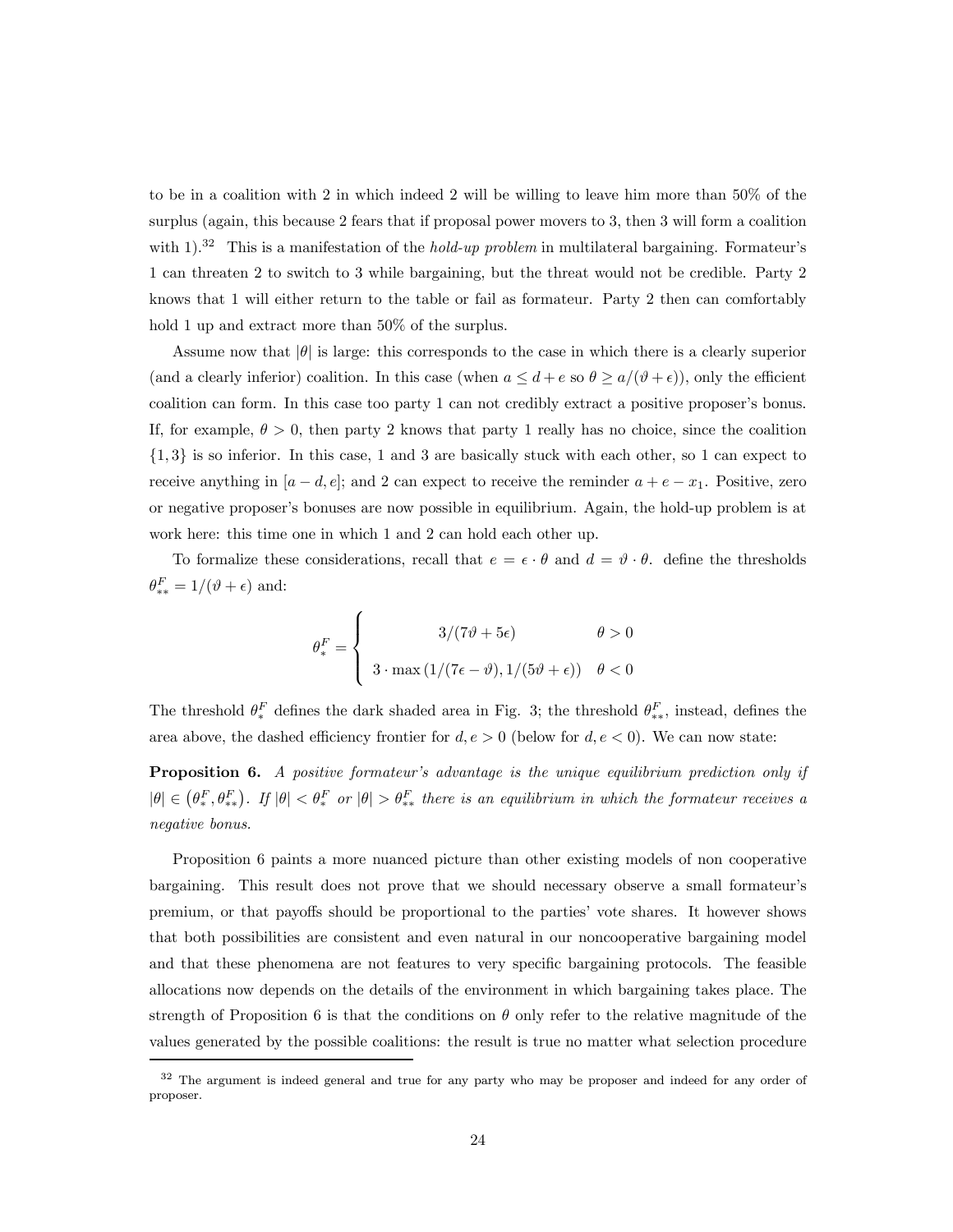is chosen for the first formateur (who does not need to be the largest party and indeed can be randomly selected), and no matter what is the sequence of formateurs in case of bargaining breakdown.<sup>33</sup>

Far from being a limitation, the multiplicity of equilibria may explain some puzzling empirical results, such as the fact that even in environments with three relevant political parties we observe that payoffs are distributed in a way that is seemingly proportional to the parties vote share.<sup>34</sup> This is puzzling because with 3 players and a minimal coalition of two, the precise share of votes of each player is irrelevant in any bargaining model.<sup>35</sup> Evidence from countries with three-party legislatures where only two parties can form a majority government however strongly suggests a positive and significant correlation between seat shares and portfolio allocations (see Warwick and Druckman [2001]).<sup>36</sup> Political environments in which bargaining is played with 3 relevant parties are cases in which it is natural to imagine there is a coalition that is significantly superior to the other. Proposition 5 and 6 predict that in this case the precise distribution of surplus is not fully determinate, thus making the vote share a natural rational focal point.

Proposition 6, however, suggests a more important point regarding how surplus is distributed in government formation. Most of the discussion has focused on how surplus is divided between parties in the realized coalition. Failure of the formateur to capture more than 50% has been interpreted as evidence that the formateur does not benefit from its proposal power. This is natural in a world in which all coalition have the same value (as in standard non cooperative models) and in which the "grand coalition" is the most valuable coalition (as implicitly assumed in all cooperative models, that have little to say on the choice of coalition). In a model in which coalitions have heterogeneous values and equilibria may be inefficient, the formateur's benefit of proposal power mostly comes from the choice of the coalition, rather than from the share of surplus that is obtained. For example, party 1 obtains less than 50% of  $a - d$  when proposer in a counterclockwise equilibrium leading to a coalition  $\{1, 2\}$ , but even less than this if he attempts to form the more efficient coalition  $\{1,3\}$ , and exactly zero if he loses proposal power (since  $\{2,3\}$ ) forms in this case). The real benefit of being formateur for party 1 is in selecting  $\{1, 2\}$ .

<sup>&</sup>lt;sup>33</sup> As explained in Footnote 22, by considering  $d, e > 0$  and  $d, e < 0$ , the characterization of Proposition 5 (and thus of Proposition 7) captures equilibrium behavior of all sequences of formateurs.

<sup>&</sup>lt;sup>34</sup> Another puzzling empirical effect that can be explained by our theory is presented by Fujiwara and Sanz [2018] who show that in multilateral bargaining the party with slightly more votes is substantially more likely to appoint the mayor (thus extracts significantly more rents from negotiations). The social norm that "the most voted party should express the major" can indeed serve as a natural focal point that helps the parties pin down the appropriate reservation utilities in the presence of multiple equilibria.

<sup>&</sup>lt;sup>35</sup> Standard measures of power in non cooperative game theory (such as the Shapley-Shubik index or the Banzhaf index) give all parties the same power of 0.33. Morelli [1999]'s demand bargaining model also predicts that surplus is split in the middle in any minimal winning coalition.

<sup>&</sup>lt;sup>36</sup> Warwick and Druckman [2001] report a correlation between portfolio shares and seat contributions of  $r = 0.850$ with  $p < 0.001$  in countries with 3 relevant political parties such as West Germany or Austria.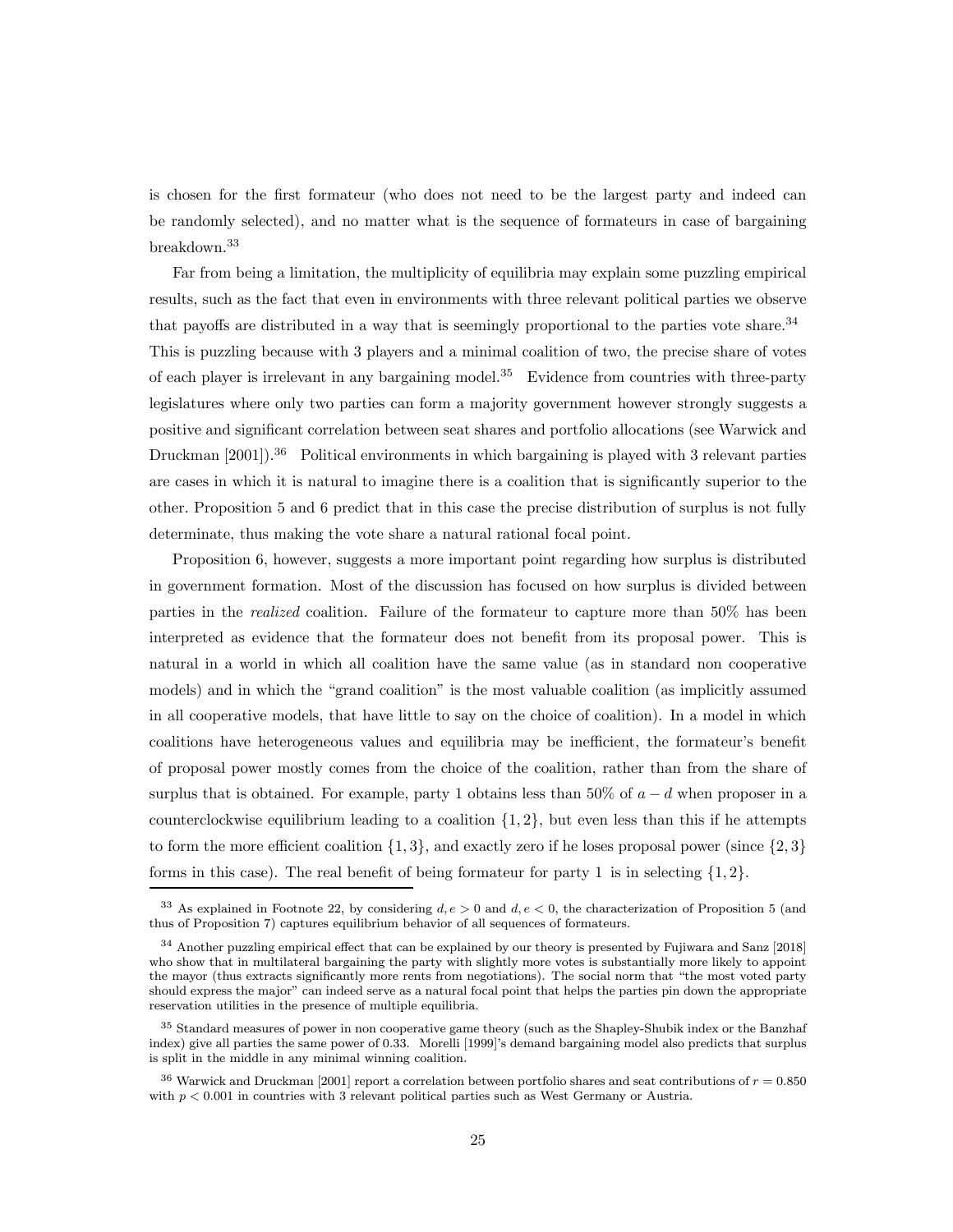

Figure 4: The existence of a Grand Coalition Equilibrium

#### 5.2 Grand Coalitions

In Section 4 we assumed that there is no intrinsic benefit in the size of a coalition. If  $C$  is a winning coalition that can agree, say, on a policy  $p^*$ , enlarging the coalition to  $C'$  with  $C \subset C'$  can only add veto players, thus reducing the surplus to be divided.<sup>37</sup> Formally, we assumed  $V(C) \ge V(C')$ for  $C \subset C'$ . Under this assumption, supermajorities are never optimal in equilibrium. It is intuitive that the model presented above may explain the emergence of supermajorities if we drop this assumption and allow supermajorities to be more valuable than smaller coalitions. In a supermajority the formateur needs to compromise with more parties, but if the surplus is sufficiently large this may be worthwhile. It would however not be extremely surprising if we could only explain supermajorities by assuming a very large surplus advantage for a large coalition. The interesting question is: can we explain supermajorities even when the supermajorities are only marginally better than minimal winning coalitions? This would go a long way in explaining why we observe them so often.

To study these questions, let us focus without loss of generality that  $d, e > 0$ . We now assume that any party can choose the unanimous coalition and obtain  $V({1, 2, 3}) = a + e + g$ . Coalition  $N = \{1, 2, 3\}$  is now the most efficient coalition and  $g \ge 0$  measures the supermajority premium: the larger is  $g$  the more efficient is  $N$ , as  $g$  converges to zero, this premium disappears.

When does an equilibrium in which all formateurs choose a supermajority emerge? We should

 $37$  In our formalization we have not specified policies, but they are implicit in the value function  $V(C)$ . The government chooses a policy  $p_C$  in coalition C that generates a surplus  $s_i(p_C)$  to party  $i \in C$ . We can link  $p_C$  to C by letting  $V(C) = \sum s_i(p_C)$ . Assuming transferable utilities as in Austen-Smith and Banks [1988] and Baron and Diermeier [1999], each party can now achieve  $u_i(p_C) = s_i(p_C) + t_i$ , where naturally we need  $\sum t_i \leq \sum s_i(p_C)$ and  $t_i \in [-s_i(p_C), \sum s_i(p_C)].$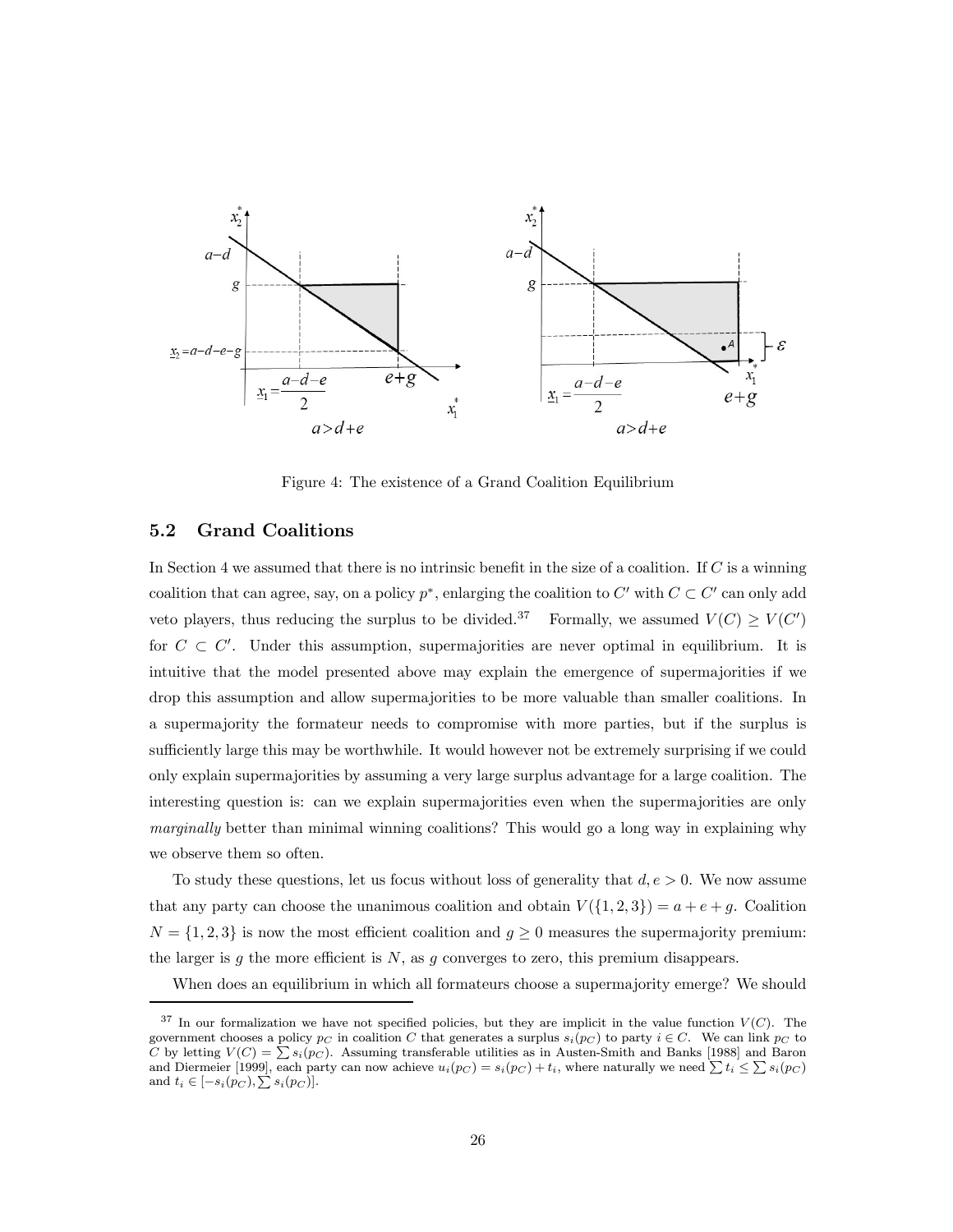first note that in such a situation a player *j* receives a payoff  $x_j^*$  independent from the identity of the formateur. To see this, assume *i* is the proposer who is followed by  $i+1$  in case of bargaining breakdown, then  $j$  receives:

$$
x_j^i = x_j^{i+1} + \frac{1}{3} \left[ V(N) - \sum_j x_j^{i+1} \right] = x_j^{i+1} = x_j^*
$$

where the second equality follows from the fact that  $\sum_j x_j^{i+1} = V(N)$ . For  $(x_j^*)_{j \in N}$  to be an equilibrium, it must be that no party finds any other coalition more profitable. Party 1 chooses N if the average surplus  $S_1(N) = \left(V(N) - \sum_j x_j^*\right)/3$  in equilibrium is larger than the surplus in the other two alternatives:  $S_1({1, 2}), S_1({1, 3}).$  This implies two conditions on payoffs must be verified:  $x_1^* + x_2^* \ge a - d$  and  $x_1^* + x_3^* \ge a + e$ . When considering the constraints implied by 2 and 3 optimal response and the budget  $\sum_j x_j^* = a + e + g$ , we obtain that a supermajority equilibrium emerges if and only if:

$$
x_1^* \le e + g, \ x_2^* \le g, \ x_2^* \ge a - d - x_1^* \tag{13}
$$

The set of feasible equilibrium payoffs is illustrated by the shaded area in Figure 4. Two facts should be emphasized. First, while multiple equilibria are possible, the equilibrium restriction limit the set of payoffs that are feasible. Second and most importantly, a supermajority equilibrium is not always possible and (13) characterize its feasibility. We have:

Proposition 7. An equilibrium in which all parties choose a grand coalition exists if and only if  $g \ge (a - d - e)/2.$ 

The most important implication of this result is that the grand coalition can emerge in equilibrium even if its welfare advantage on the minimal winning coalition is minimal or indeed zero: when  $a-d-e$  is small (left panel of Figure 4 or negative (see point A in the left panel of Figure 4, for example). Note that for  $g > (a - d - e)/2$  there is indeed an equilibrium in which all parties strictly prefer the grand coalition to a minimal winning coalition. This is surprising since it implies that, for example, even when  $q$  is arbitrarily small party 1 prefers to propose a grand coalition including 2 and 3 rather than a minimal winning coalition with 2 only, despite the fact that in bargaining with a grand coalition he will have to leave surplus to two other parties, while in a minimal coalition with 3 he can generate most of the surplus and safely ignore 2's demands.

The general lesson is that the hold-up problem in legislative bargaining is mitigated when reservation utilities are endogenous. The intuition of this that in this equilibrium party 2's value function self regulate to make it appealing for the other parties to bring it on the bargaining table. It is interesting to note that the possibility of supermajority critically depends on the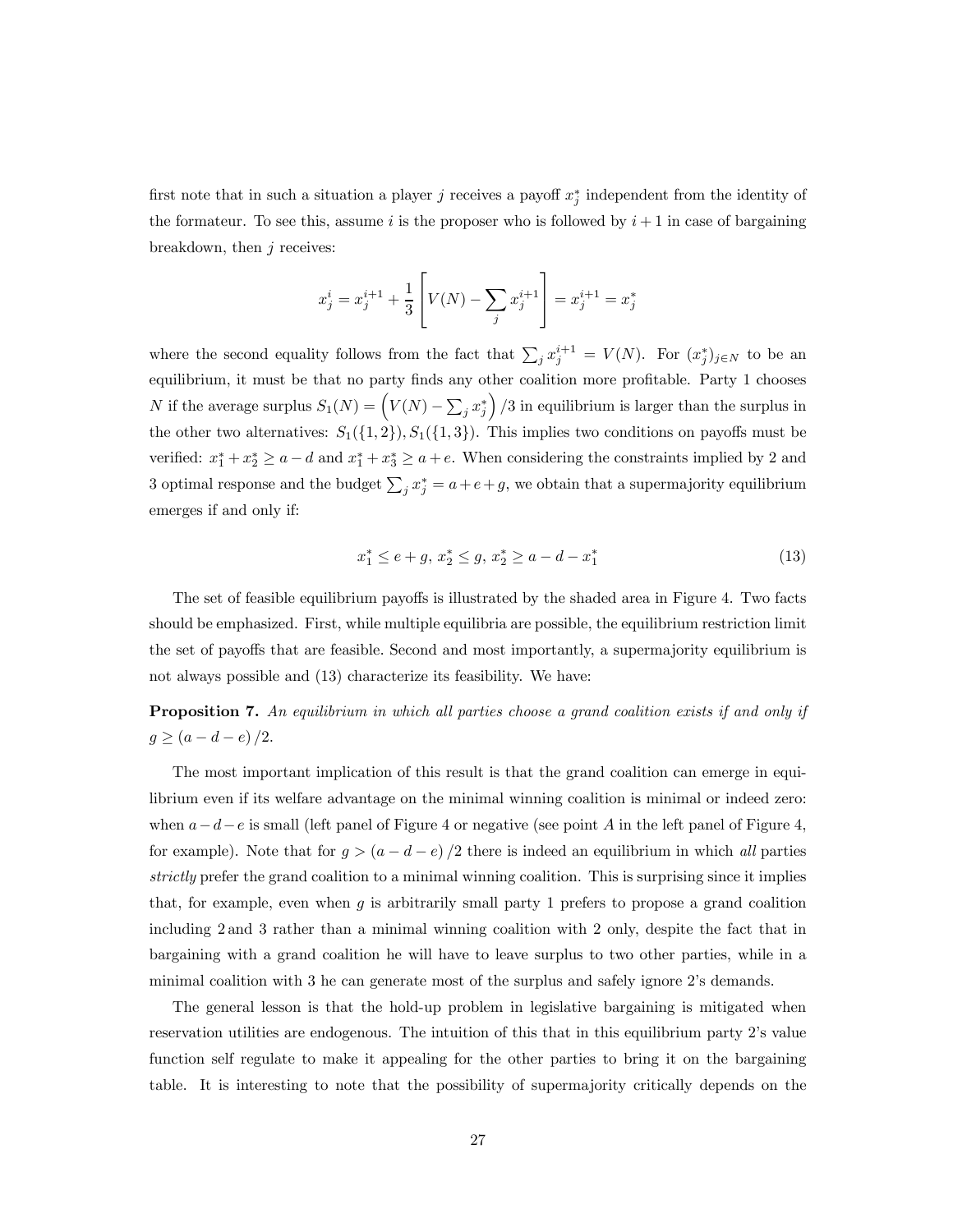heterogeneous value of the coalitions. As  $d$  and  $e$  converges to zero, the lowerbound on the bonus value required by the grand coalition to sustain a grand coalition equilibrium converges to 50% of the value of the minimal winning coalitions, a very high threshold.

#### 5.3 Strategic delays

The third difference with previous work is the fact that we may have strategic delay in equilibrium. An equilibrium with strategic delay occurs when the efficient coalition is possible, say  $\{1,3\}$  with  $d, e > 0$ , and 2 has a chance to be formateur; delay is inevitable under the conditions of Proposition 6, when the efficient equilibrium is the unique equilibrium. Previous stories about strategic delay relied on the fact that players expected random shocks that may increase the size of the pie. These explanations rely on the assumption that the "size of the pie" may change frequently and unpredictably, in the relative short time in which negotiations occur, that is days or weeks. In our case the pie is not stochastic: delay occurs because one party is unable to convince the others not to wait for better opportunities. This, moreover, is not due to the fact that the opportunity is by assumption too large not to be waited for (in terms of expected surplus). In the case with  $d, e > 0$ , for example, when  $d \le \min\left(\frac{3}{4}a + \frac{e}{4}, 3a - 2e\right)$  and  $d \ge a - e$  (the area marked "B" in Figure 3), both an efficient equilibrium with delay and an inefficient clockwise equilibrium coexist: party 2 is unable to form a government because of the players' (self-fulfilling) equilibrium beliefs. The delays in reaching an agreement, therefore, is an exquisitely strategic phenomenon.

# 6 Welfare and the role of the head of state in legislative bargaining

The characterization of the bargaining equilibrium presented in the previous section allows us to study the role of the head of state in affecting legislative bargaining and thus shaping governing coalitions by exerting his/her prerogatives in selecting the formateurs. Among the prerogative of a head of state in a parliamentary democracy, that of choosing the government formateur is one of the most important.<sup>38</sup> Many European constitutions empower their heads of state with significant discretion in the government formation process, including Austria, Croatia, the Czeck Republic, France, Iceland, Italy, Poland and constitutional monarchies such as Belgium, Denmark, Luxemburg, Norway, and the United Kingdom (Brunclick [2015]). The role of the head of state in this process is not generally formally regulated and it may change over time. Italy, for example, used to have relatively weak heads of state; but this tradition ended with President Scalfaro (1992-

<sup>38</sup> See Amorim Neto and Strom [2006], Tavits [2009], Carroll and Cox [2011] among others for a discussion of the role of the head of state. Other important prerogatives of the president include the timing of dissolution and the vetoing of legislation which are less relevant to our discussion.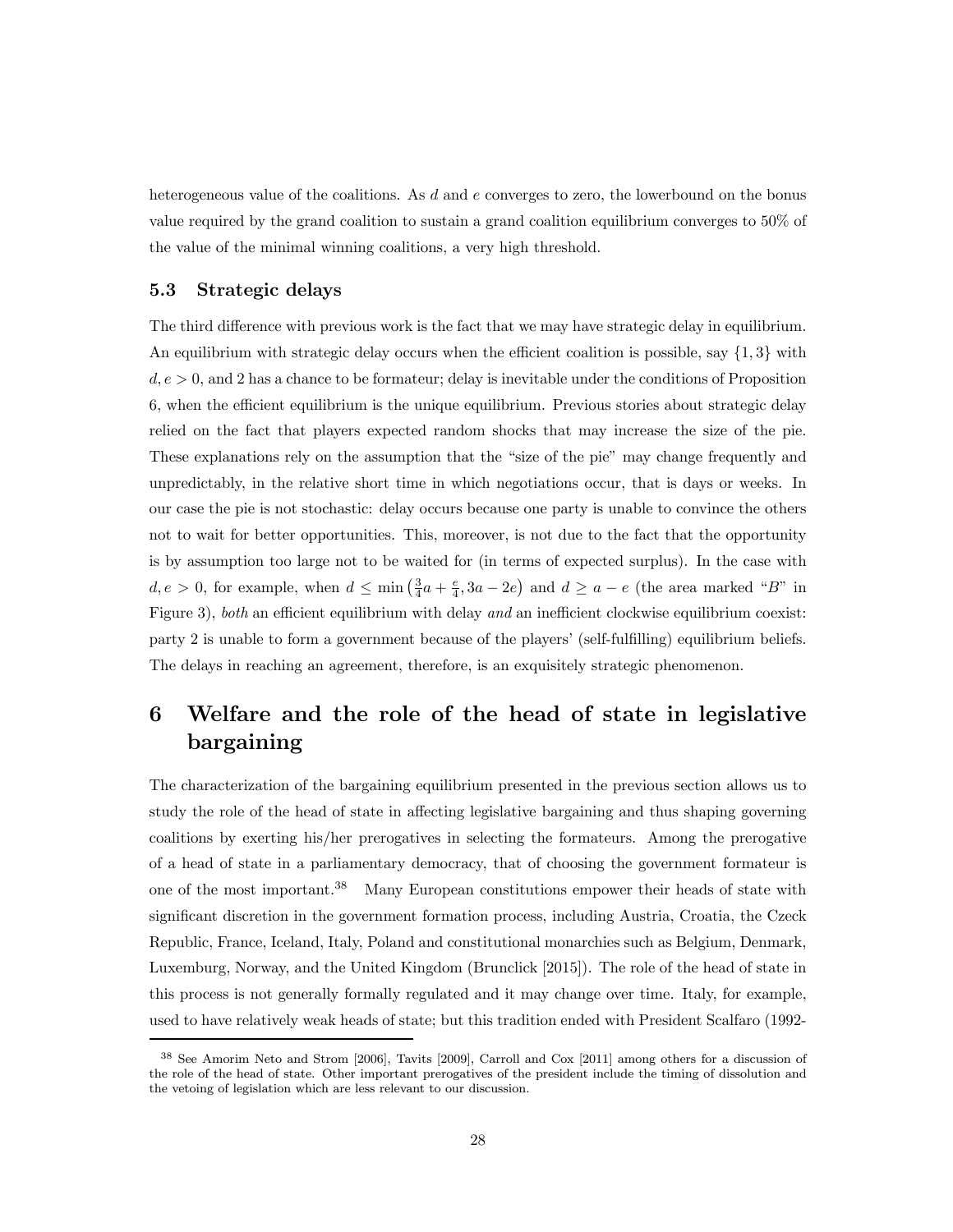1999) who leveraged his prerogatives in the face of a weakened party system after the corruption scandals of the 90s. In the United Kingdom the monarch has repeatedly showed its influence in the presence of a "hung parliament" (Kavanagh et al. [2005]). In some cases the power of the head of state is so strong that legislatures proceeded to curb it, as in the case of Sweden and the Netherlands in 1975 and 2012 respectively.

The equilibrium characterization of the previous section suggests 3 questions. As we have seen, the legislative process does not generally arrive to an efficient equilibrium in which the coalition that generates the most surplus is chosen (even when the cost of delay is small). Indeed, we have seen that it is even possible that the worst equilibrium, in which the least efficient of the coalitions forms in equilibrium, is achieved. First, is there room for a head of state to improve the outcome of the bargaining process, just by controlling the order of formateurs? Second, if this is the case, what are the limits of this power? Ideally the head of state would want to induce an efficient equilibrium; under what conditions is this possible? Finally, if full control of the outcome is impossible, can at least the head of state avoid that the worst equilibrium is achieved?

As done in Section 5, it is useful to normalize  $a$  to 1 and use the notation according to which  $e = \epsilon \cdot \theta$  and  $d = \vartheta \cdot \theta$ , where  $\epsilon$  and  $\vartheta$  are generic coefficients in  $(0,1)$  and  $\theta$  can be positive or negative with  $|\theta| < 1$ . It is easy to see that when  $|\theta|$  is sufficiently large (the area in the light shade in Figure 3), the head of state is irrelevant: no matter what the order of formateur is, the efficient coalition is so much better than the others, that it will form anyway. Assume for example that  $d, e > 0$ . If 1 or 3 are selected, then  $\{1,3\}$  forms; if 2 is selected, then 2's attempt is destined to fail and  $\{1,3\}$  forms again. A similar phenomenon is true for  $d, e < 0$ , in which case  $\{1,2\}$ always forms if  $|\theta|$  is sufficiently large. The area in the (lightly) shaded area in which this happens is easily characterized by  $|\theta| > \overline{\theta}^P$  where:<sup>39</sup>

$$
\overline{\theta}^{P} = \begin{cases} \max(1/(\vartheta + \epsilon), 3 \cdot \min(1/(4\vartheta - \epsilon), 1/(\vartheta + 2\epsilon))) & \text{if } \theta \ge 0 \\ \max(1/(\vartheta + \epsilon), 3/(2\vartheta + 4\epsilon)) & \text{if } \theta < 0 \end{cases}
$$

As we reduce  $|\theta|$  below the area defined by  $\overline{\theta}^P$ , efficiency is not a forgone conclusion anymore. Define the threshold that defines the area in which both the cockwise and counter-clockwise equilibria exist (the darkly shaded area in Figure 3):

$$
\underline{\theta}^{P} = \begin{cases}\n3/(7\vartheta + 5\epsilon) & \text{if } \theta \ge 0 \\
3 \cdot \max(1/(5\vartheta + \epsilon), 1/(7\epsilon - \vartheta)) & \text{if } \theta < 0\n\end{cases}
$$

<sup>39</sup> The threshold presented below follow directly from Proposition 5. For details see the proof of Proposition 8.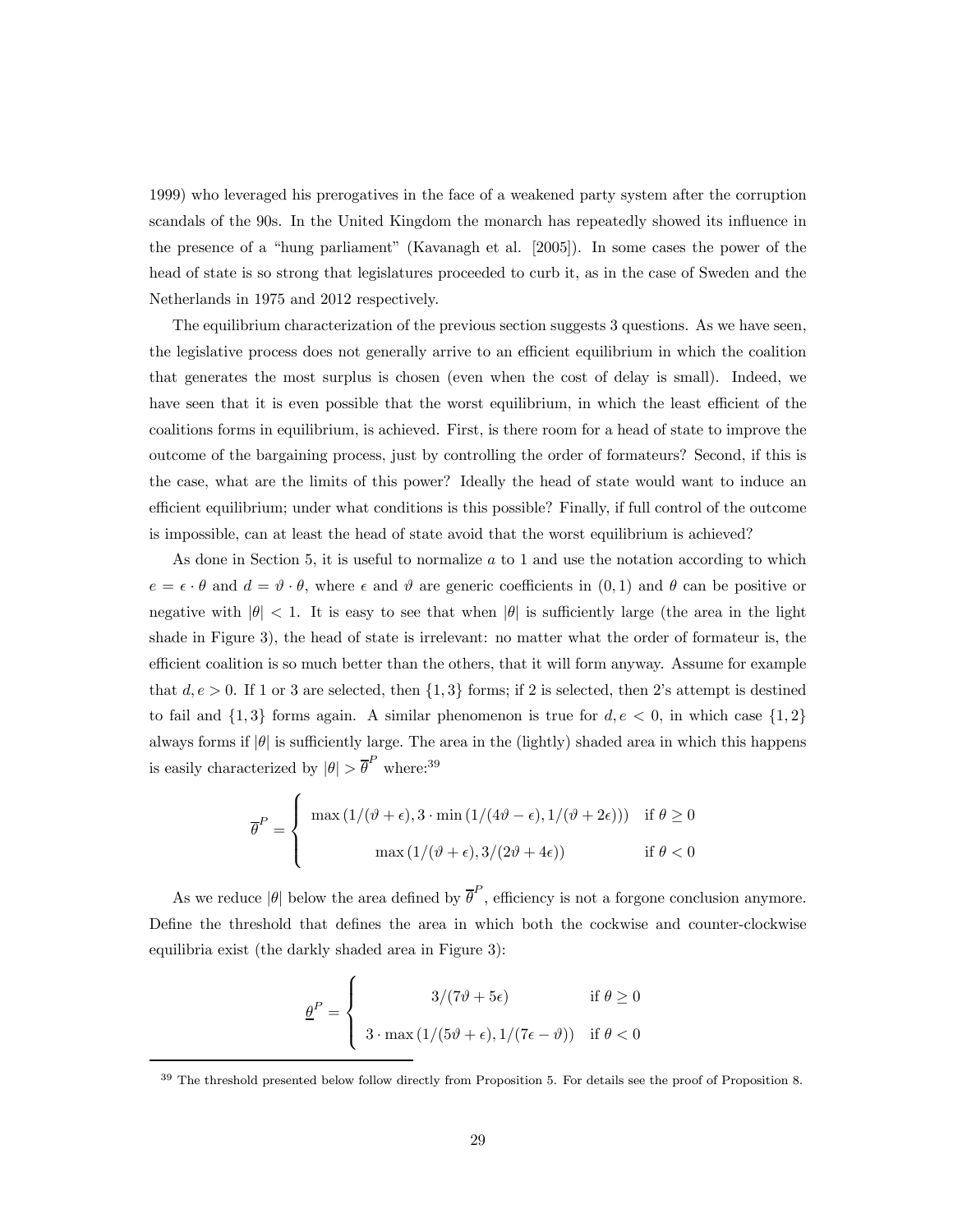When  $|\theta| < \underline{\theta}^P$ , the head of state is faced with multiple inefficient equilibria, no matter the order of formateurs. Consider point  $C$  in Figure 3. Here the head of state can achieve an efficient equilibrium by choosing an order  $3, 1, 2$  and aim at a clockwise equilibrium. If this happens, then 1 forms a coalition with 3 and an efficient outcome is achieved. If however, the parties play a counterclockwise equilibrium, the result is the opposite: 1 offers to 2 and the least efficient coalition forms in equilibrium. The head of state can attempt to achieve an efficient equilibrium by choosing an order  $1, 2, 3$ , letting 3 to go first and aim at a counter-clockwise equilibrium: in this case 3 proposes to 1, and again we have an efficient outcome. If however the players play a clockwise equilibrium, the outcome is again inefficient, though not the least efficient coalition. The natural choice for the head of state is to go for this second scenario since it makes sure that the least efficient equilibrium is not achieved: but it is impossible to guarantee an efficient equilibrium.

In the intermediate case  $|\theta| \in (\underline{\theta}^P, \overline{\theta}^P],$  there are two possibilities. Define

$$
\theta_*^P = \begin{cases} \min(1/(\vartheta + \epsilon), 3 \cdot \min(1/(4\vartheta - \epsilon), 1/(\vartheta + 3\epsilon))) & \text{if } \theta \ge 0 \\ \min(1/(\vartheta + \epsilon), 3/(2\vartheta + 4\epsilon)) & \text{if } \theta < 0 \end{cases}
$$

which is in between  $\underline{\theta}^P$  and  $\overline{\theta}^P$ . For  $|\theta| \in (\underline{\theta}^P, \theta_*^P)$ I the head of state can make sure that the efficient outcome will be achieved in all equilibria. Consider point  $A$  in Figure 3. Here the clockwise equilibrium is the unique equilibrium. If the order of formateurs is  $1, 2, 3$ , an efficient allocation is formed if 1 is selected as formateur; an inefficient equilibrium is instead obtained if 2 or 3 is selected as formateurs: indeed the *worst* equilibrium  $\{1, 2\}$  is obtained if 2 is selected as formateur. In point  $B$  the head of state is faced with a different scenario. There is indeed an equilibrium in which the efficient equilibrium always form, the head of state would be irrelevant in this case; there is however also a clockwise equilibrium in which efficiency is achieved only if 1 is selected as first proposer (when the order is  $1, 2, 3$ ). The equilibrium is not unique, but the efficient equilibrium can be implemented for sure by the head of state by an appropriate choice of order of formateurs.

In the area  $|\theta| \in (\theta_*^P, \overline{\theta}^P],$  instead, a pure strategy equilibrium does not exist: these are the two triangles below the dashed efficiency line and above the solid clockwise equilibrium frontier with  $\theta > 0$ ; and above the dashed efficiency line and below the solid clockwise equilibrium frontier with  $\theta < 0$ . The lack of existence of a pure equilibrium in this region is problematic for the head of state. As we will show in Section 7.2 a mixed equilibrium with which an efficient equilibrium can be achieved exists in this region. Still, mixed equilibria are fragile because they can not be seen as limits of finite horizon versions of the game: this implies that the outcome with a finite horizon can not be approximated by them and it is sensitive to details as the exact number of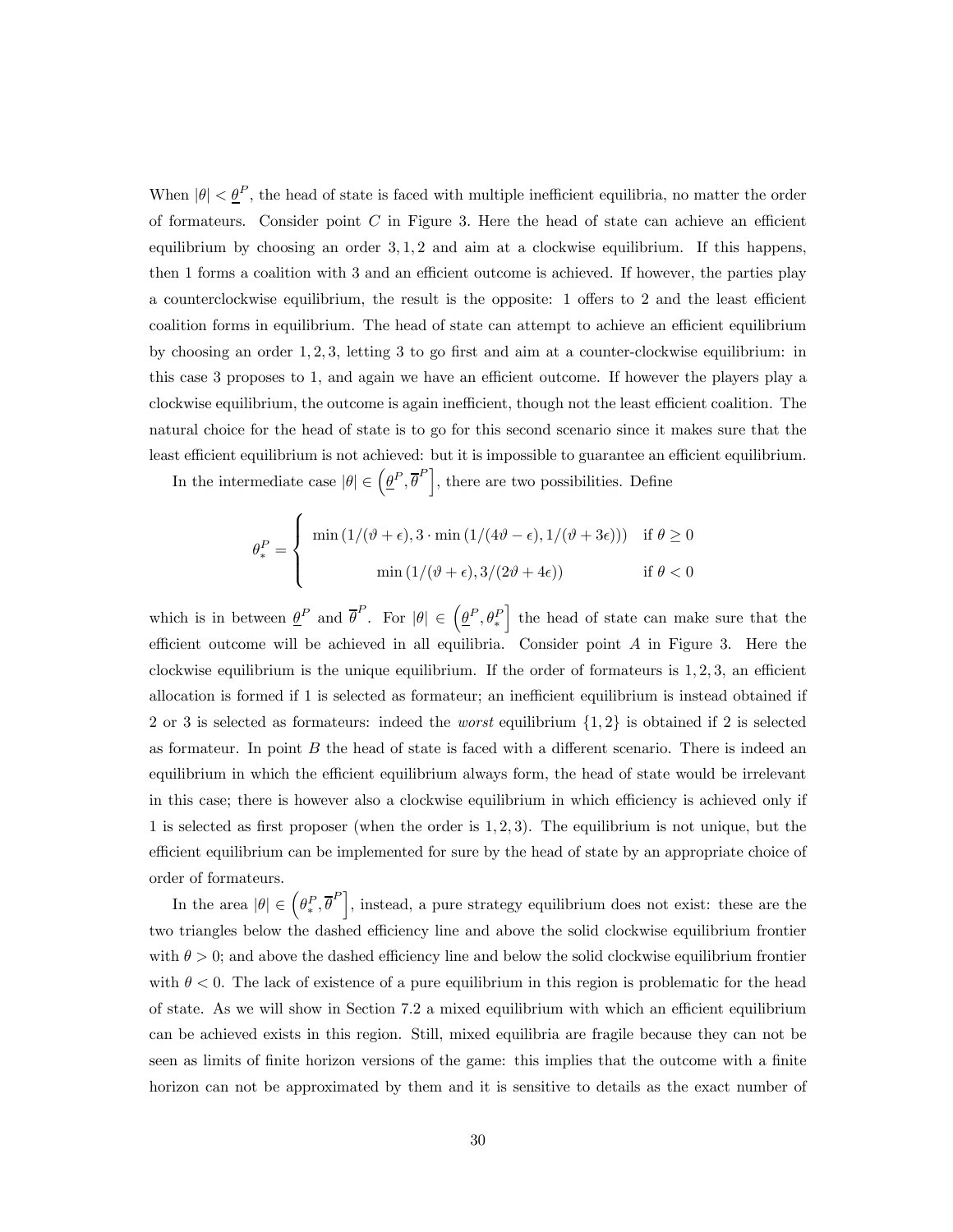periods of the bargaining game in a finite horizon.

To summarize this discussion it is useful to have the following definitions. We say that the head of state has *full control* if s/he can select the order of formateurs in such a way that the efficient outcome is achieved in all possible equilibria. We say that the head of state is *irrelevant* if no matter what selection of the order of formateurs is chosen, the outcome is efficient. We say that the head of state has *incomplete control* if for any selection of the order of formateurs there is an inefficient equilibrium or there is no pure strategy equilibrium that achieves efficiency.

**Proposition 8.** The head of state has full control if and only if  $|\theta| \in (\underline{\theta}^P, \theta_*^P)$  $\big]$ . S/he has limited power elsewhere: s/he is irrelevant if  $|\theta| > \overline{\theta}^P$ ; and s/he has incomplete control if  $|\theta| \leq \underline{\theta}^P$  and  $|\theta| \in \Big(\theta_*^P, \overline{\theta}^P\Big].$ 

The region in which the head of state can induce the efficient outcome as a unique equilibrium just by selecting the formateurs is actually larger than the region characterized in Proposition 8, i.e.  $|\theta| \in \left(\underline{\theta}^P, \theta_*^P\right)$ . The reason is that in Proposition 8, we change payoffs, but we keep the order of formateur constant at  $1 \rightarrow 2 \rightarrow 3^{40}$  Of course, given payoffs, the head of state can use different orders, for example  $1 \rightarrow 3 \rightarrow 2$ . As we commented in Section 4, Proposition 5 characterizes the equilibria in these cases as well. For example, assume  $V({1, 2}) = a - d$  and  $V({1, 3}) = a + e$ with  $d, e > 0$ . It is easy to see that if there is a clockwise equilibrium in the game with order  $1 \rightarrow 3 \rightarrow 2,41$  if and only if there is a counterclock equilibrium in the game with order  $1 \rightarrow 2 \rightarrow 3$ and  $V({1, 2}) = a + e$  and  $V({1, 3}) = a - d$  (to see this, just switch the labels of 2 and 3 and use the results of Proposition 5 in the case with negative  $d, e$ ). When we take this into account, the set in which the head of state can induce an efficient outcome as unique equilibrium is given by the (lightly and darkly) shaded area between the solid lines in Figure  $5^{42}$ 

An implicit assumption in this analysis, however, is that the head of state can commit to an order of formateurs. This is however problematic. Consider point A in figure 5, where  $d, e > 0$ . If the head of state selects and order  $1 \rightarrow 2 \rightarrow 3$  and this is credible, then 1 forms with 3 and the efficient equilibrium forms. But what if, out of equilibrium, 1 fails to form and the head of state needs to select a different formateur? In this case it would not be optimal to select 2, who would form a coalition  $\{1,2\}$ , the least efficient. The choice of an order  $1 \rightarrow 2 \rightarrow 3$  would not be credible absent some form of commitment device. It turns out that the head of state can still induce the efficient equilibrium by inducing a clockwise equilibrium an order  $1 \rightarrow 3 \rightarrow 2$ , but in a

<sup>&</sup>lt;sup>40</sup> With the notation  $i \to j \to k$  we mean that j is formateur after i, k after j, and i either is first or comes after  $\boldsymbol{k}$ .

<sup>&</sup>lt;sup>41</sup> With order  $1 \rightarrow 3 \rightarrow 2$ , a clockwise equilibrium is still an equilibrium in which 1 forms,  $\{1,3\}$ , 3 forms  $\{1,2\}$ and 2 forms  $\{1, 2\}.$ 

<sup>&</sup>lt;sup>42</sup> The analytical characterization of this set is presented in the proof of Proposition 9 in the appendix.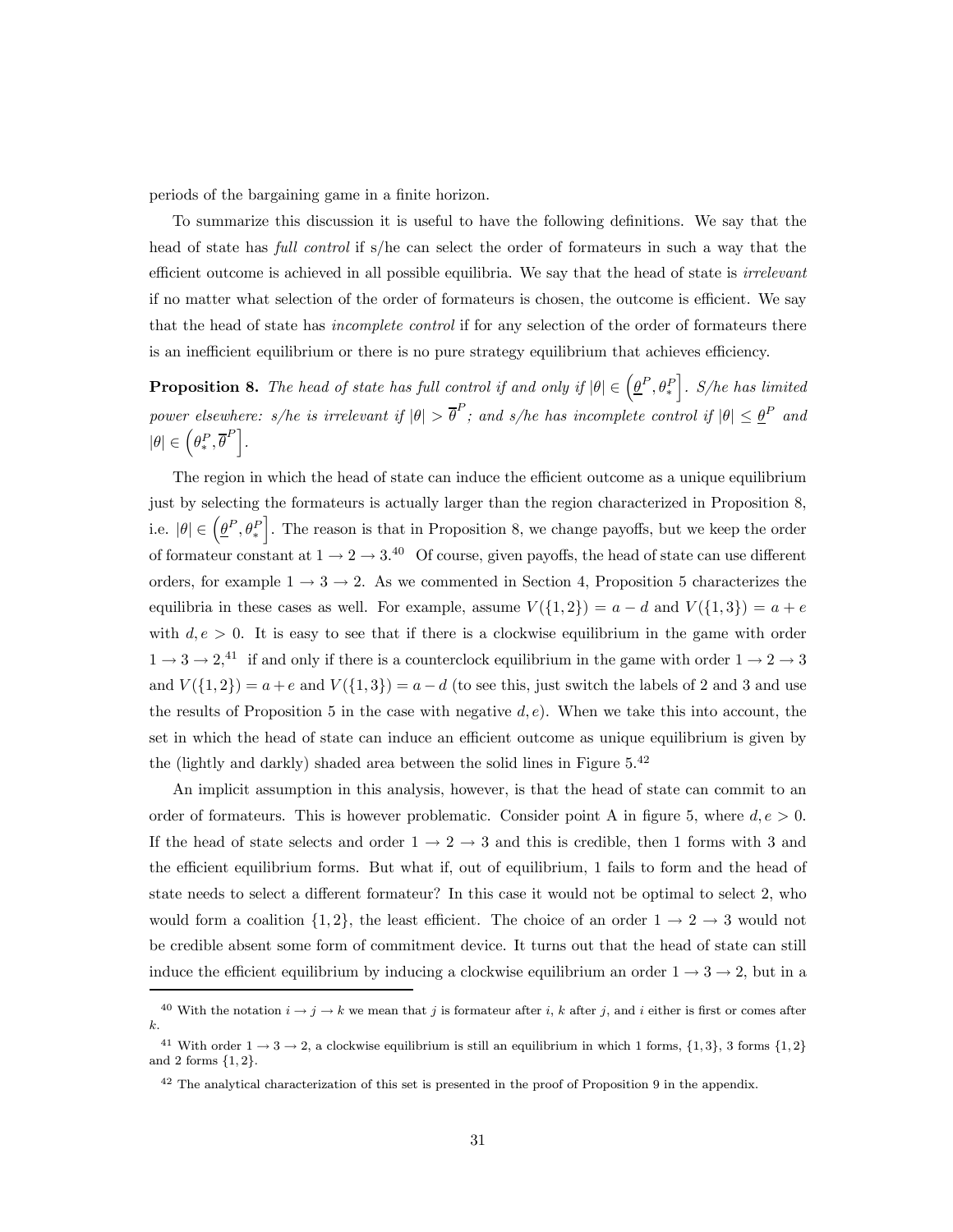

Figure 5: Dynamically consistent and inconsistent selections of formateurs by the head of state. much smaller region. We have:

**Proposition 9.** The head of state can induce the efficient outcome without commitment iff:

$$
\theta \le 3/(4\vartheta + 2\epsilon) \text{ and either } \theta \ge 3/(\vartheta + 5\epsilon) \text{ or } \theta \le 3/(7\vartheta - \epsilon) \text{ if } \theta > 0
$$
  

$$
\theta \le 3 \cdot \max\{1/(\vartheta - 7\epsilon), -1/(2\vartheta + 4\epsilon)\} \text{ and } \theta \ge -3/(5\vartheta + \epsilon) \text{ if } \theta < 0.
$$

The region defined by the inequalities in Proposition 9 is the darker section delimited by the dashed lines in Figure 5.<sup>43</sup> Proposition 8 and 9 presents two general lessons. First, the head of state can affect legislative bargaining, but his/her power is severely limited. This power is even more limited if the head of state lacks the reputational capital to commit to a course of action.

The second lesson is that the influence of the head of state depends on the relative coalitional values of the potential coalitions. As said, the relative importance of picking the right coalition can then be measured by  $\theta$ . When  $\theta$  is high there is a big bonus of choosing well (that is  $\{1,3\}$ , when  $d, e > 0$ ) and a big cost of choosing badly  $({1, 2}, \text{when } d, e > 0)$ . Proposition 8 says that when  $\theta$  is sufficiently high, the bargaining process will necessarily gravitate toward the efficient equilibrium and the head of state role is minimal. When  $\theta$  is sufficiently small, the head of state

 $43$  In the proof of Proposition 9 we present the formulas also in terms of  $d$  and  $e$ .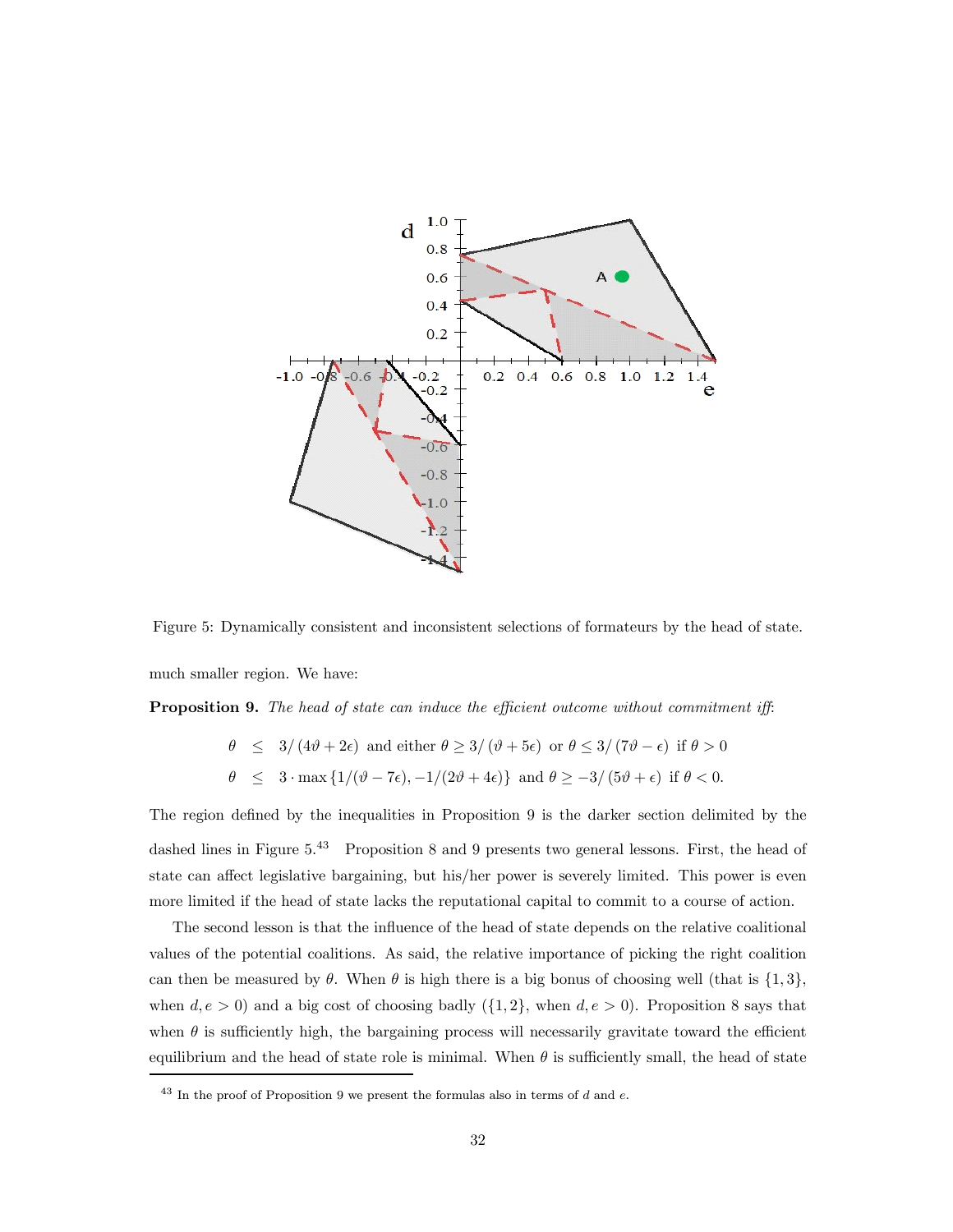is not irrelevant, but s/he plays a limited role: s/he can not pick the best equilibrium, but can make sure that the worst equilibrium is not selected. It is only for intermediate levels of  $\theta$  that the head of state is the most powerful in steering the bargaining process, where the selection of the order of formateur is most important and can lead to an efficient equilibrium when done properly, or to even the least efficient equilibrium if not. This dependency of the head of state's power can explain why heads of states may play dramatically different roles over time in the same institutional context. We have mentioned the case of President Scalfaro in Italy (1992-1999) who played a key role in shaping the Italian governments compared to previous presidents (Vassallo [1994]). Here the change in the environment was the fall of the Berlin wall and the end of the cold war, that made the traditional coalition formed by the Christian Democrats (CD) less compelling, and a coalition led by Democratic Party (DP, former Communist party) less of a taboo. The pre-1992 period corresponded to a period in which a coalition  $\{1,3\}$  (led by the CD) was the most viable coalition  $(d + e > a)$ : with the end of the cold war, the stigma of a leftist coalition led by the DP decreased (fall in  $d$ ), moving the equilibrium to the region with presidential full control (Case 2 in Proposition 8).

# 7 Extensions

#### 7.1 Alternative bargaining procedures

In the previous analysis we assumed a specific bargaining procedure within a coalition  $C$ : its members have a chance of making a proposal in some order given by  $\iota(k, C)$ . We have also shown that as the interaction between parties become frequent  $(\Delta \to 0)$ , the order is irrelevant and the allocation within the coalition converges to the C-Nash solution (8). An alternative specification of the bargaining inside the coalition is to assume that each member of the coalition  $i \in C$  has a probability  $q_i(C)$  of being recognized and thus make a proposal. As in the previous analysis, whenever the formateur is recognized, s/he can choose to continue bargaining in  $C$  or move to an alternative coalition. The analysis in this variant is qualitatively similar to the analysis presented above, but as it adds an additional source of information (the recognition probabilities  $q_i(C)$ ).

In this case a stationary equilibrium in pure strategies is defined as follows. For a non formateur party *j* when the formateur is *i* and *i* selects coalition C with  $j \in C$ , a strategy is a function  $\sigma_j(C, i) \to X(C) \times [0, V(C)]$  that maps the identity i of the formateur and the coalition C chosen by i to a proposal  $\mathbf{x}_j(C, i) = \{x_{j,1}(C, i), ..., x_{j,n(C)}(C, i)\} \in X(C)$  when j is selected as proposer in C, and an acceptance threshold  $\mathbf{a}_{j}(C, i) = \{a_{j}(C, i)\}\in [0, V(C)]$  when j has to vote.<sup>44</sup> For formateur

<sup>&</sup>lt;sup>44</sup> Proposal  $x_{i,l}(C, i)$  is the surplus allocated to l when j is the proposer in a coalition C chosen by i. The threshold  $a_j(C, i)$  is the minimal level of surplus acceptable by j in coalition C chosen by i.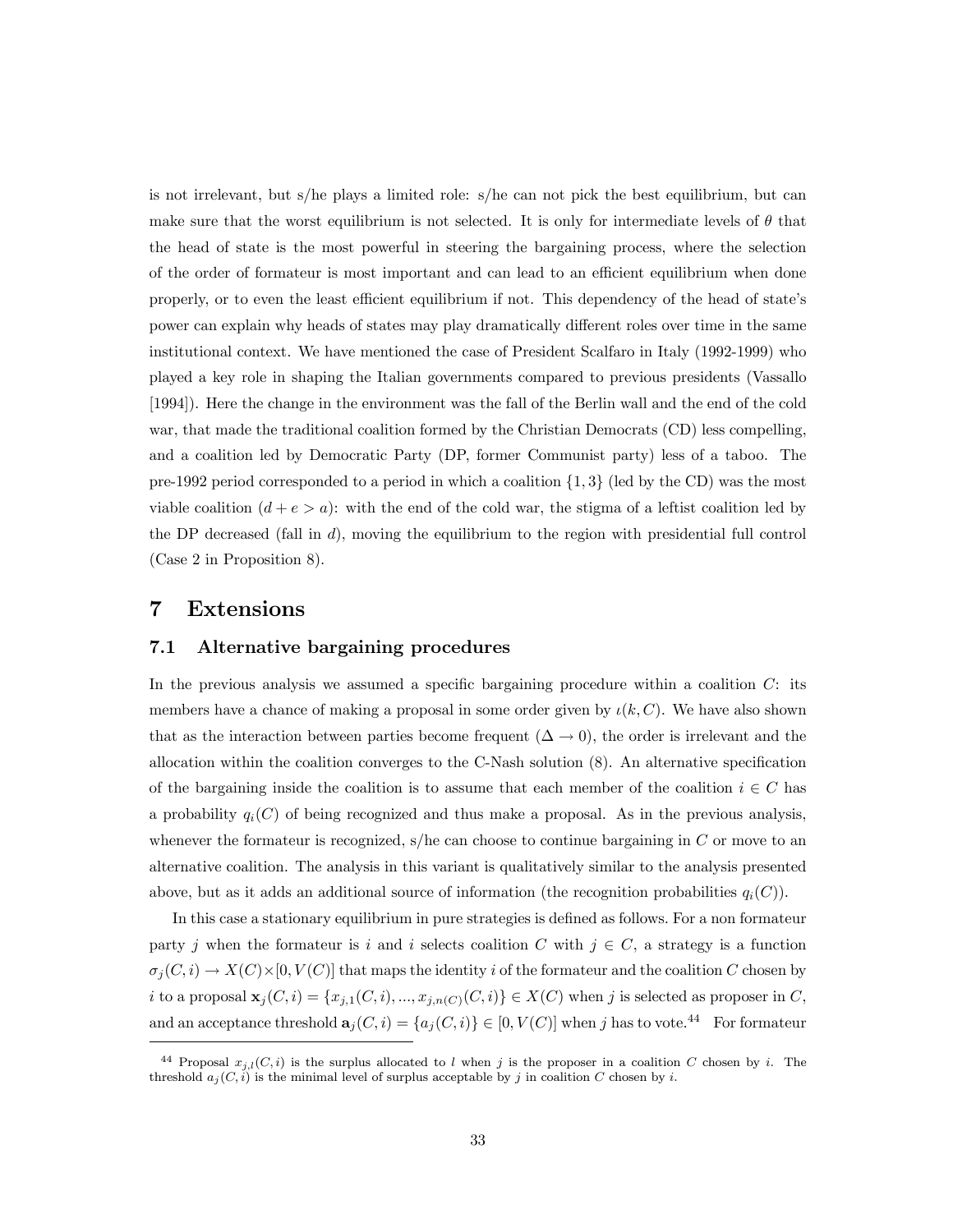$i \in \mathcal{T}$  a strategy is similarly defined by an allocation strategy  $\sigma_i(C, i) \to X(C) \times [0, V(C)]$  defined as above; and by a government proposal  $C^{f}(i)$ , that selects the coalition in  $\mathcal{C}_i$  chosen by *i* whenever becomes formateur and when, during coalitional bargaining s/he is recognized as proposer.

As in the analysis of Section 3, the equilibrium coalition must be optimal for the formateur given the requests of the coalition members, who expect the same coalition to be chosen by the formateur, thus being a fixed-point in (3). Similarly as in (5), the formateur's payoff can be characterized recursively as the fixed-point of a contraction that now takes the form:<sup>45</sup>

$$
x_f^*(C, C_f) = \max_{C \in C_f} \left\{ p \left[ V(C) - \sum_{l \in C \setminus f} u_l \right] + (1 - p) \left[ \frac{q_f(C)x_f^*(C, C_f) + (1 - q_f(C))u_f p}{1 - (1 - p)(1 - q_f(C))} \right] \right\}
$$
(14)

where we use the notation  $x_f^*(C, C_f)$  to indicate the formateur's payoff when C is selected and the equilibrium coalition is  $C_f$ , to emphasize how it depends on  $C_f$ . Naturally, now (14) depends on the recognition probabilities associated to each coalition  $C$ . In the online appendix, we show that there is (generically) a unique coalition that the formateur chooses in equilibrium and it is:

$$
C_q^* = \arg \max_{C \in C_f} \left\{ (1 - (1 - p)(1 - q_f(C))) \left[ V(C) - \sum_{l \in C} u_l \right] \right\}
$$

Given this, it is immediate to derive equilibrium payoffs for all players as in Proposition 1. It is however useful to see what happens as  $\Delta \to 0$ . Define the  $C_q$ -Nash Bargaining solution as:

$$
\mathcal{Q}(C, \mathbf{u}) = \arg \max_{\mathbf{x} \in X(C)} \prod_{l \in C} [x_l - u_l]^{q_l(C)} \tag{15}
$$

where  $\mathcal{Q}(C, \mathbf{u}) = {\mathcal{Q}^1(C, \mathbf{u}), ..., \mathcal{Q}^n(C, \mathbf{u})}.$  This is the weighted Nash Bargaining solution when coalition C is chosen and legislators have weights  $q(C) = \{q_1(C), ..., q_n(C)\}\.$  We have:

**Proposition 10.** As  $\Delta \rightarrow 0$ , the equilibrium of the bargaining problem in the model with recognition probabilities  $\mathbf{q}(\mathbf{C})$  converges to  $x_i^* = \mathcal{Q}^i(C_f(q), \mathbf{u})$  for  $i \in C_f(q)$  where

$$
C_f(q) = \arg \max_{C \in C_f} \left\{ q_f(C) \cdot \left[ V(C) - \sum_{l \in C} u_l \right] \right\}
$$

and  $x_i^* = u_i$   $i \notin C_f(q)$ .

As Proposition 2, Proposition 10 can be seen as an institutionally based extension of the Nash Bargaining solution, specifically the weighted Nash Bargaining solution in which the weights are given by the recognition probabilities in the bargaining protocol.

 $45$  Details of the derivation of (14) are presented in the proof of Proposition 10 in the appendix.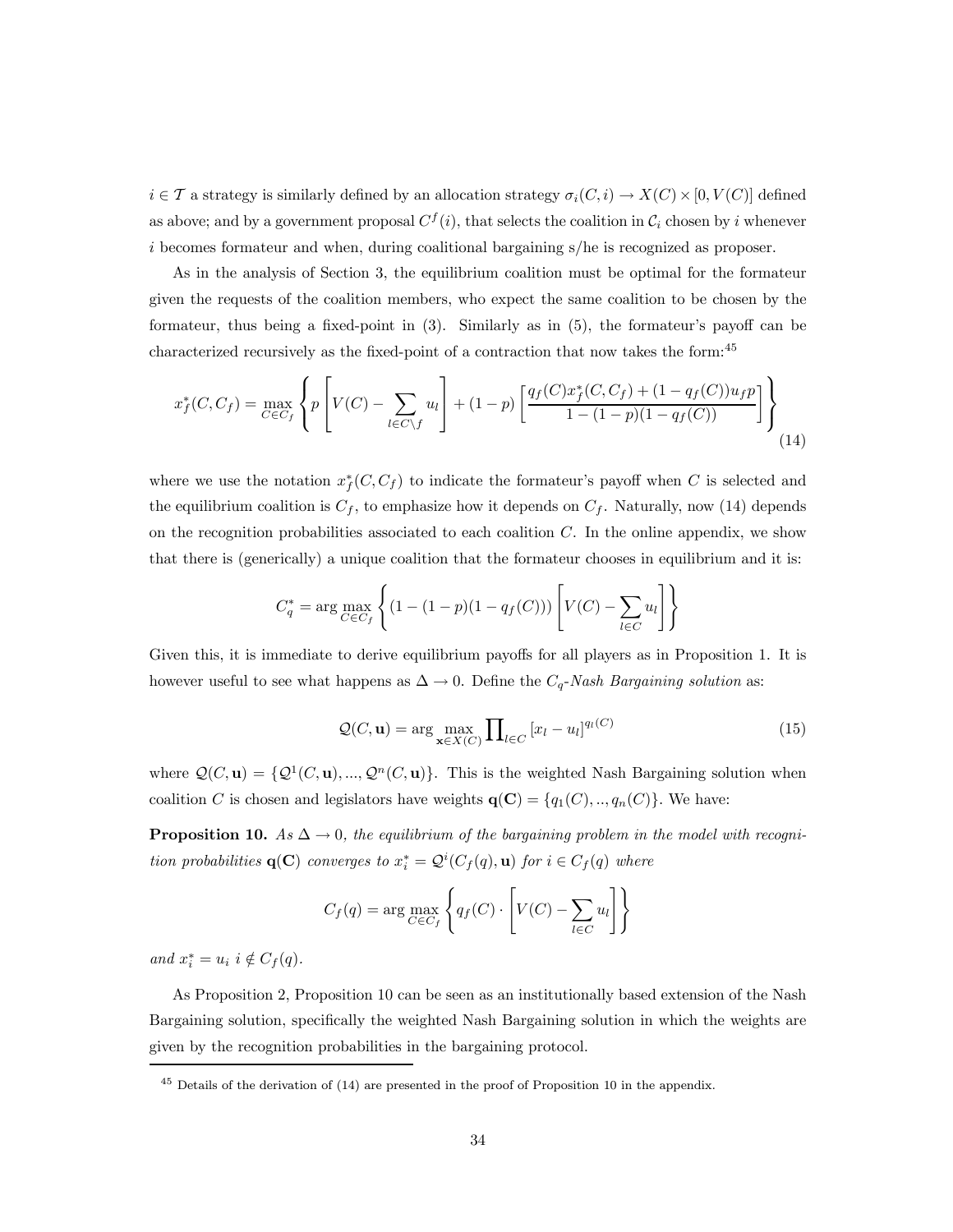Given Proposition 9, it is straightforward to extend the analysis of Section 4 with endogenous reservation values. The analysis of Section 4 remains completely unchanged if we assume that all parties have the same recognition probabilities, as generally assumed in the analysis of the Baron and Ferejohn's [1989] model. If we allow for heterogenous recognition probabilities, however, the thresholds for the existence of the different types of equilibria become dependent on the weights  $q(C)$ , thus providing an additional channel through which the details of the environment may affect the allocation of resources.

#### 7.2 Mixed strategies

The analysis presented above focused on pure strategy equilibria. As we said, there is a good reason for this: for a generic choice of payoffs, the limit of a finite horizon version of the bargaining game must be a pure strategy equilibrium. Any mixed strategy equilibrium can therefore not be seen as the limit of any finite horizon game, it literally requires an infinite horizon. It is however interesting to note that Proposition 5 implies that a pure strategy equilibrium does not always exist. When  $d, e < 0$ , no pure equilibrium exists if  $d > -(a + e)$  and  $d < -\frac{3}{2}a - 2e$ , i.e. the triangle defined by the dashed efficiency frontier and the solid line of the clockwise equilibrium in the negative orthant of 3. Similarly, when  $d, e > 0$ , no pure strategy equilibrium exists if  $d > \min\left(\frac{3}{4}a + \frac{e}{4}, 3a - 2e\right)$ and  $d < a - e$ , i.e. the triangle defined by the dashed efficiency frontier and the solid line of the counterclockwise equilibrium in the positive orthant of 3. These are situations in which, if we believe in a literally infinite horizon, the equilibrium can be searched among the mixed equilibria; but if we believe the model has a finite but perhaps long horizon, then the exact number of stages is important, without exact knowledge of this information the outcome is indeterminate.

For completeness in the online appendix, we have characterized a mixed equilibrium in these regions as well. In this equilibrium, party 1 randomizes between forming a coalition with 2 and 3; party 2 forms a coalition with party 1 with probability one, and party 3 forms a coalition with party 2 with probability one (see the lower right quadrant in Figure 3). As we show in the appendix, this equilibrium can be used to show that the head of state can implement the efficient outcome in an equilibrium in these regions in which no pure strategy equilibrium exists.

An interesting qualitative feature of this equilibrium is that it makes it clear how using the "formateur premium" as a way of measuring the advantage of being a formateur may lead to misleading and even puzzling conclusions. Let  $\Delta_{i,j} = x_i^i - x_j^i$  be the premium of formateur i when forming a government with j. In the case in which  $d, e < 0$ , formateur 1 receives a premium  $\Delta_{1,2} = -a - 2e < 0$  when  $\{1,2\}$  is chosen (with probability  $\alpha$ ); and a premium  $\Delta_{1,3} = a + e > 0$ when  $\{1,3\}$  (with probability  $\alpha$ ): so the formateur's premium is simultaneously positive and negative. Naturally, this is irrelevant, since in both cases the payoff of the formateur is the same,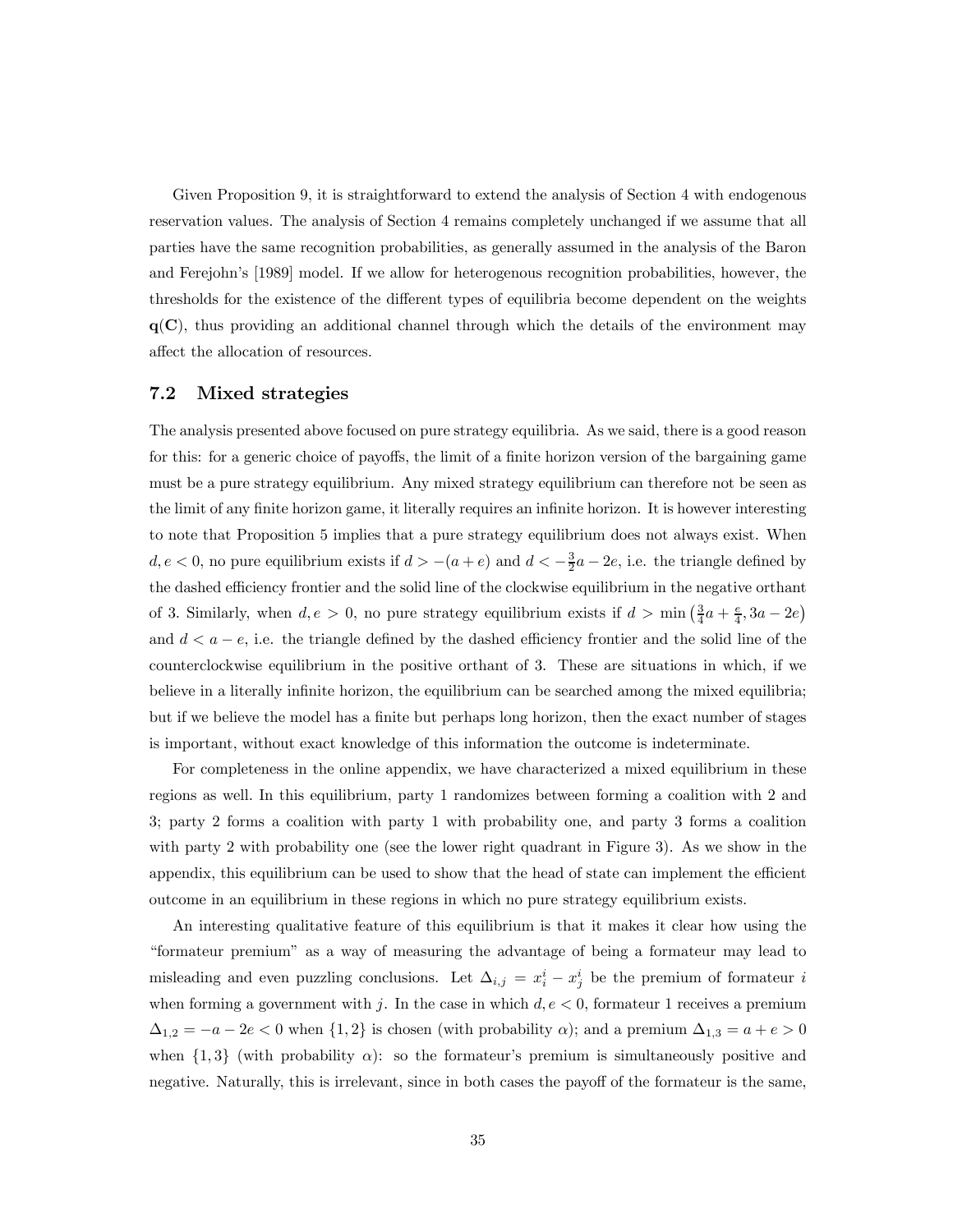$x_1^1 = a + e.$ 

#### 7.3 Endogenizing elections

In the preceding analysis we have abstracted from the voting stage that elects the parties to congress, by instead focusing on the bargaining stage for a given set of parties. Clearly the voting stage may play an important role, since it may affect the bargaining stage in many ways. It may, for example, tie the hands of the head of state when selecting the identity of the formateurs. This is the approach followed by Austen-Smith and Banks [1988] and Baron and Diermeier [1999] who assumed that the largest party is the unique designated formateur and focused on how this strategically affects voting to influence bargaining outcomes. The outcome of the elections may also affect bargaining in the proto-coalitioon (selected by the formateur) by affecting the order of proposal or, more significantly, the probability of proposal as studied in Section 7.1. Finally, the electoral outcome may affect the internal composition of parties, thus affecting the value  $V(C)$ of a given coalition  $C$ . If we assumed that the options for the head of state are constrained (for example that the head of state is forced to choose the largest party), then we delegate the decision to the voters as in Austen-Smith and Banks [1988] and Baron and Diermeier [1999] and we have a theory that maps voting decisions to parliamentary coalitions. The bargaining model presented above may however constitute an important building block of an integrated theory of elections and subsequent coalition formation in congress because it allows us to endogenize the reservation utilities of the parties in congress. Both Austen-Smith and Banks [1988] and Baron and Diermeier [1999] assumed take it or leave it bargaining protocols in which if the formateur's proposal is refused by the proto-coalition, a default policy is selected. Allowing reservation values to be endogenous would drastically limit the ability of the formateur to extract rents from the other parties and change the voters' calculus when attempting to affect bargaining in congress. We leave a comprehensive study of such an integrated model to future research.

# 8 Conclusions

In this paper we have proposed a new model of multilateral bargaining to study how majorities are formed in legislatures when coalitions are heterogeneous in terms of the surplus they are expected to generate. In our model, a formateur picks a coalition and negotiates for the allocation of the surplus. The formateur is free to change coalition to seek better deals with other coalitions, but s/he may lose her status if bargaining breaks down, in which case a new formateur is chosen. In this context, a formateur needs to reconcile the need to form the most productive coalition with the desire to maximize the share of output that s/he captures. This seems an important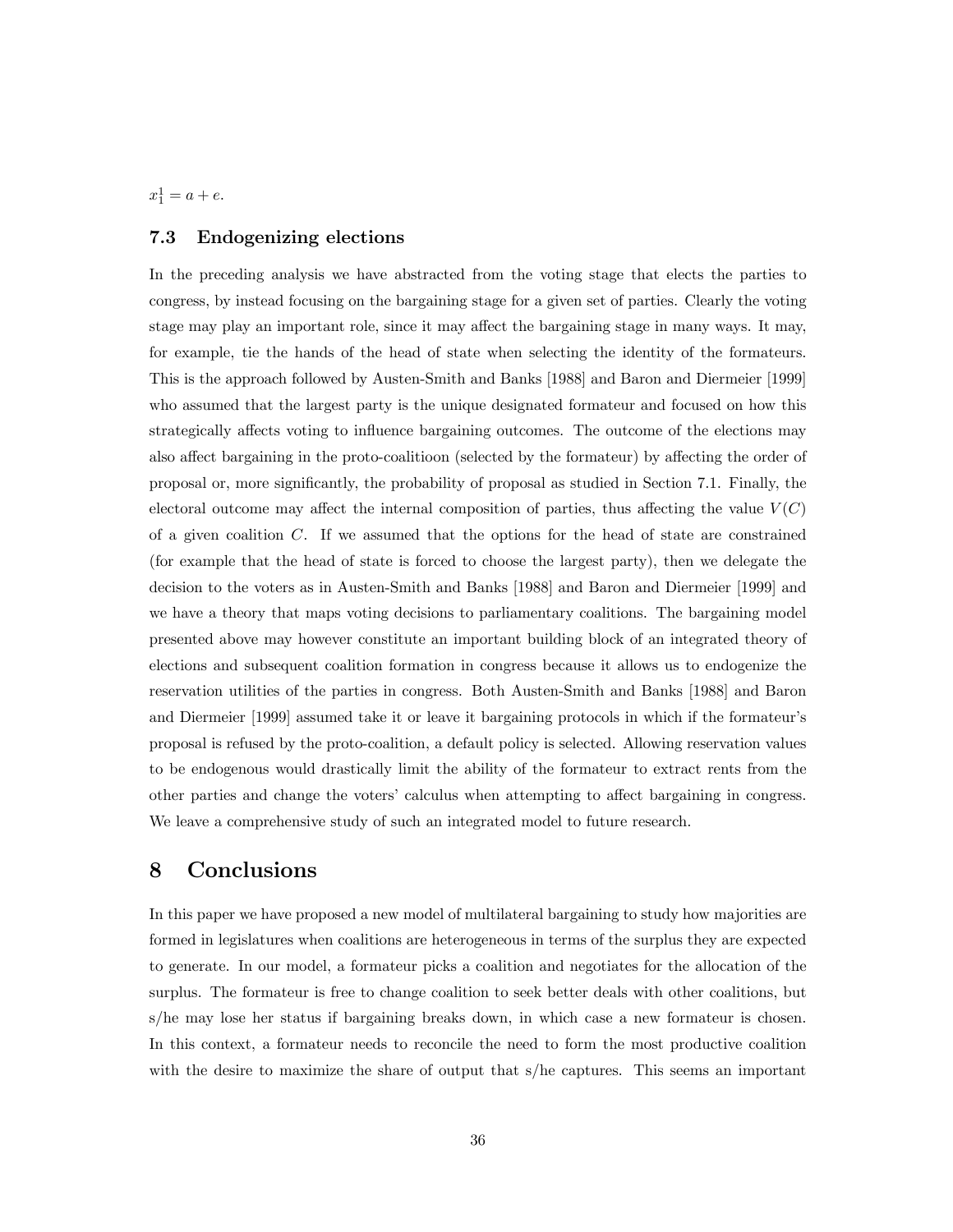feature that has characterized most legislative negotiations in parliamentary democracies in the post World War II period.

The model provides a new perspective on legislative bargaining and helps explain a number of well established empirical facts at odds with existing noncooperative models of multilateral bargaining. From a theoretical point of view, we have shown that, as the delay between offers goes to zero, the equilibrium allocation converges to a generalized version of the Nash bargaining solution in which each coalition member receives its outside option plus a share of surplus net of reservation utilities. The difference with respect to the Nash's solution is that in the  $n$ -person Nash Bargaining Solution the coalition is assumed to be comprised by all players (or chosen exogenously), while in our model it is *endogenously* determined. A form of the hold-up problem specific to these bargaining games may lead to significant inefficiencies in the selection of the equilibrium coalition. When reservation utilities are endogeneized in a fully recursive model in which a bargaining breakdown is followed by the appointment of a new formateur, moreover, we may have multiple stationary equilibria with different welfare implications. The equilibrium characterization is however sufficiently tight for positive and normative analysis.

In terms of positive analysis, the model helps explaining three well known empirical facts that have been hard to reconcile with non-cooperative models of multilateral bargaining: the absence of significant (or even positive) premia in ministerial allocations for formateurs and their parties; the occurrence of supermajorities; and delays in reaching agreements. While a number of important previous works have attempted to explain these facts individually, our theory has the advantage of providing a unified and intuitive explanation for all them. Finally, in terms of normative analysis, the model provides a simple framework to study the role of the head of state in legislative bargaining processes, helping to understands the limits of its prerogatives in selecting the formateurs.

There are many directions in which the model presented here can be extended. A direction discussed in Section 7.3. concerns endogenizing elections as in Austen-Smith and Banks [1988] and Baron and Diermeier [1999]. As a starting point, we have assumed that the value  $V(C)$ associated to a coalition  $C$  is exogenous. In a more general model with elections these values can be made dependent on the campaign platforms and thus endogeneized. The bargaining model presented here may therefore contribute to the formulation of a more complete theory of how policies are made in parliamentary democracies that integrates the determination of the platforms, the determination of the size of the parties and legislative bargaining over governing coalitions. Another direction, concerns dynamic models of debt and public good choice as in Battaglini and Coate [2007, 2008], in which models of legislative bargaining are integrated to dynamic models of accumulation of public goods or debt. We leave these extension for future research.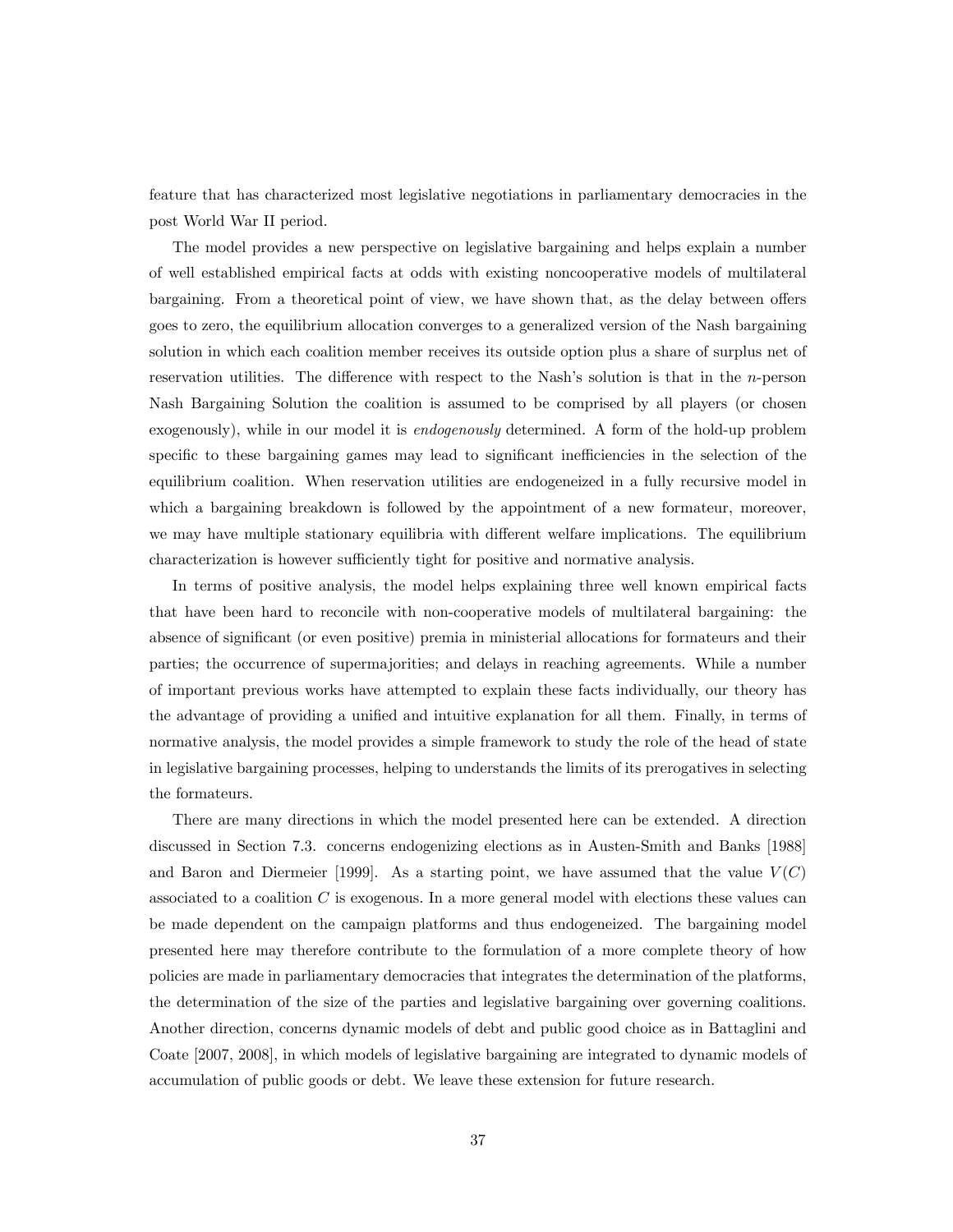# 9 Appendix

# 9.1 Proof of Lemma 1

Let  $x_{f,f}^*(C, C_f)$  be the formateur's payoff when C is proposed, but the equilibrium coalition is  $C_f$ . We must have that  $x_{f,f}^*(C, C_f) = V(C) - \sum_{i \in C \setminus f} a_{f,i}(C, C_f)$  where, as we did in Section 3, we are using the notation  $a_{j,i}(C, C_f)$  to indicate the acceptance threshold of *i* when *j* proposes in coalition  $C$  and the expected equilibrium coalition is  $C_f$  to emphasize that the threshold depends on  $C_f$ . It follows that:

$$
x_{f,f}^{*}(C, C_{f}) = V(C) - p \sum_{l \in C \setminus f} u_{l} - (1-p) \left[ \frac{\sum_{l \in C \setminus \{f, \iota(2,C)\}} a_{\iota(2,C),l}(C, C_{f})}{+V(C) - \sum_{k \in C \setminus \{t(2,C)\}} a_{\iota(2,C),k}(C, C_{f})} \right]
$$

$$
= p \left[ V(C) - \sum_{l \in C \setminus f} u_{l} \right] + (1-p) \left[ a_{\iota(2,C),f}(C, C_{f}) \right] \tag{16}
$$

Note now that we must have:  $a_{\iota(2,C),f}(C, C_f) = pu_f + (1-p)a_{\iota(3,C),f}(C, C_f)$ . Iterating this formula  $n(C) - 2$  times we have:

$$
a_{\iota(2,C),f}(C,C_f) = p \sum_{k=0}^{n(C)-2} (1-p)^k u_f + (1-p)^{n(C)-1} x_{f,f}^*(C_f, C_f)
$$
 (17)

Substituting  $(17)$  in  $(16)$ , we conclude that in equilibrium we must have:

$$
x_{f,f}^*(C_f, C_f) = \max_{C \in C_f} \left\{ p \left[ V(C) - \sum_{i \in C} u_i \right] + p \left[ 1 + \sum_{k=1}^{n(C)-1} (1-p)^k \right] u_f \right\} + (1-p)^{n(C)} \cdot x_{f,f}^*(C_f, C_f)
$$
(18)

Recalling that  $C_f$  is a coalition that solves (18), from (18) we immediately have that:

$$
x_{f,f}^*(C_f, C_f) = u_f + \frac{p\left[V(C_f) - \sum_{i \in C_f} u_i\right]}{1 - (1 - p)^{n(C_f)}}.
$$
\n(19)

Assume now that we have an equilibrium in which a  $C_f \neq C_f^*$ , as defined in (4). Then can write:

$$
x_{f,f}^*(C_f^*, C_f) = p\left[V(C_f^*) - \sum_{i \in C_f^*} u_i\right] + p\left[\sum_{k=0}^{n(C_f^*)-1} (1-p)^k\right]u_f + (1-p)^{n(C_f^*)} \cdot x_{f,f}^*(C_f, C_f)
$$
  

$$
= x_{f,f}^*(C_f, C_f) + \left[1 - (1-p)^{n(C_f^*)}\right] \cdot \left[\frac{p\left[V(C_f^*) - \sum_{i \in C_f^*} u_i\right]}{1 - (1-p)^{n(C_f^*)}} - \frac{p\left[V(C_f) - \sum_{i \in C_f} u_i\right]}{1 - (1-p)^{n(C_f)}}\right]
$$
  

$$
> x_{f,f}^*(C_f, C_f)
$$

Implying that indeed  $C_f$  does not solve the problem in (18) if it does not solve (3), a contradiction. Similarly we have that  $x_{f,f}^*(C_f, C_f^*) \leq x_{f,f}^*(C_f^*, C_f^*)$  for any  $C_f \in \mathcal{C}^f$ : we conclude that the unique fixed-point of (3) is  $C_f^*$ .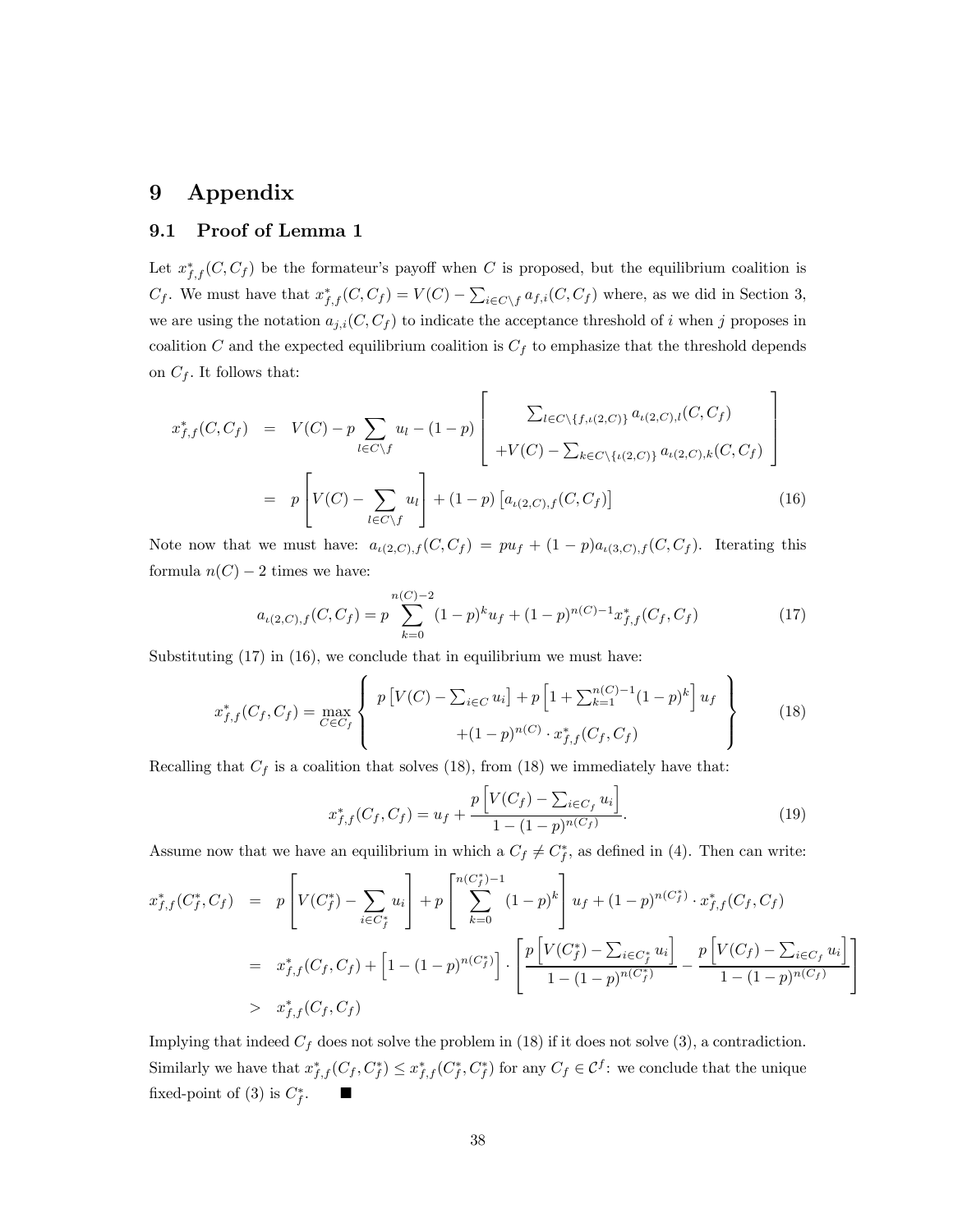#### 9.2 Proof of Proposition 1

From Lemma 1 we know that one and only one coalition is chosen by the formateur,  $C_f^*$  that is the unique fixpoint of (3). We now show that there is a unique distribution of surplus and we characterize it. Let  $a_{\iota(\tau+j,C_f^*)(C_f^*)}$  be the acceptance threshold of the party who proposes at stage  $\tau$  when the proposer is the party proposing at stage  $\tau + j$ . Moreover,  $x_{\iota(\tau + j, C_f^*)}, \iota(\tau, C_f^*)}$ is the payoff of  $\tau$  when  $\tau + j$  is the proposer. Following the same steps as in the derivation of (17) we have:

$$
x_{\iota(\tau,C_f^*)\iota(\tau,C_f^*)}^* = u_{\iota(\tau,C_f^*)} + \frac{p\left[V(C_f^*) - \sum_{l \in C_f^*} u_l\right]}{1 - (1 - p)^{n(C_f^*)}}
$$
(20)

Moreover, we must have:

$$
a_{\iota(\tau+j,C_f^*)\iota(\tau,C_f^*)}^* = pu_{\iota(\tau,C_f^*)} + (1-p)a_{\iota(\tau+j+1,C_f^*)\iota(\tau,C_f^*)}(C_f^*)
$$
\n(21)

Iterating over (21), we can then write:

$$
a_{\iota(\tau+j,C_f^*)\iota(\tau,C_f^*)}^* = p \sum_{k=0}^{n(C_f^*)-j-1} (1-p)^k u_{\iota(\tau,C_f^*)} + (1-p)^{n(C_f^*)-j} x_{\iota(\tau,C_f^*)\iota(\tau,C_f^*)}^* \tag{22}
$$

for all  $j = 1, ..., n(C_f^*) - \tau$ . Similarly we have:

$$
a_{\iota(\tau-j,C_f^*)\iota(\tau,C_f^*)}^* = p \sum_{k=0}^{j-1} (1-p)^k u_{\iota(\tau,C_f^*)} + (1-p)^j x_{\iota(\tau,C_f^*)\iota(\tau,C_f^*)}^* \tag{23}
$$

for all  $j = 1, ..., \tau-1$ . The system of equations (20), (22) and (23) gives a complete characterization of the optimal strategy for the agent proposing at stage  $\tau$  in  $C_f^*$  (that is party  $\iota(\tau, C_f^*)$ ).

Clearly, we must have  $x_{\iota(\tau+j,C_f^*)\iota(\tau,C_f^*)}^* (C_f^*) = a_{\iota(\tau+j,C_f^*)\iota(\tau,C_f^*)}^* (C_f^*)$ . The strategies and equilibrium payoffs are fully characterized by the system of  $n(C_f^*) \times n(C_f^*)$  equations:

$$
x_{\iota(\tau,C_f^*)\iota(\tau,C_f^*)}^* = u_{\iota(\tau,C_f^*)} + \frac{p\left[V(C_f^*) - \sum_{l \in C_f^*} u_l\right]}{1 - (1 - p)^{n(C_f^*)}}
$$
  

$$
x_{\iota(\tau+j,C_f^*)\iota(\tau,C_f^*)}^* = \begin{bmatrix} p\sum_{k=0}^{n(C_f^*)-j-1} (1-p)^k u_{\iota(\tau,C_f^*)} \\ p\sum_{k=0}^{n(C_f^*)-j-1} (1-p)^k u_{\iota(\tau,C_f^*)} \\ + (1-p)^{n(C_f^*)-j} x_{\iota(\tau,C_f^*)\iota(\tau,C_f^*)} (C_f^*) \end{bmatrix} \text{ for } j = 1,...,n(C_f^*) - \tau \quad (24)
$$
  

$$
x_{\iota(\tau-j,C_f^*)\iota(\tau,C_f^*)}^*
$$

for all  $\tau \in \{1, ..., n(C_f^*)\}$ . It is immediate to verify that  $C_f^*$  and the strategies described in (24)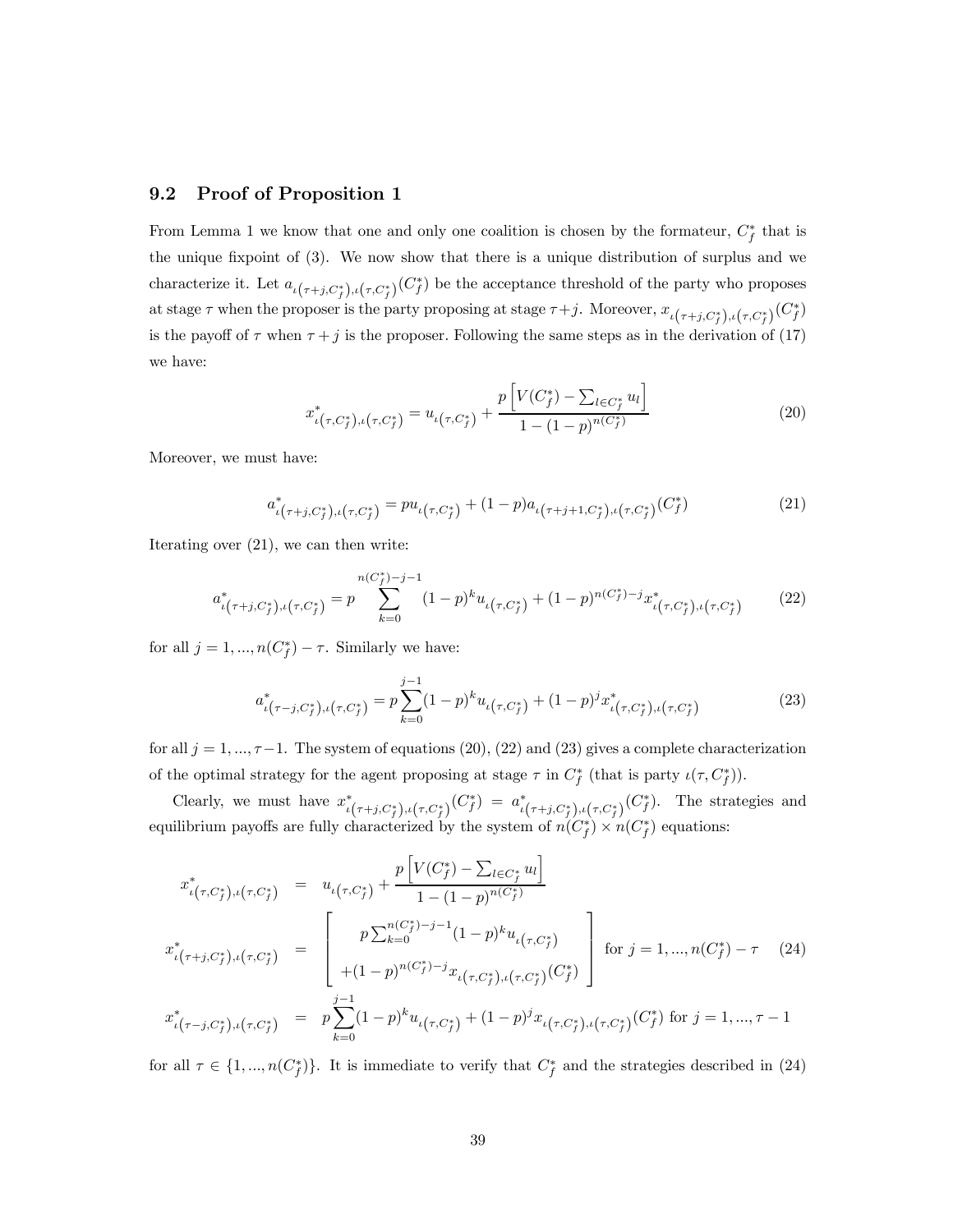are an equilibrium. To characterize the equilibrium payoffs for the players note that:

$$
x_{f,\iota(\tau,C_f^*)}^* = a_{f,\iota(\tau,C_f^*)}^* = p \sum_{k=0}^{\tau-2} (1-p)^k u_{\iota(\tau,C_f^*)} + (1-p)^{\tau-1} x_{\iota(\tau,C_f^*)\iota(\tau,C_f^*)}(C_f^*) \qquad (25)
$$
  
\n
$$
= [1 - (1-p^{\tau-1})] u_{\iota(\tau,C_f^*)} + (1-p)^{\tau-1} x_{\iota(\tau,C_f^*)\iota(\tau,C_f^*)}(C_f^*)
$$
  
\n
$$
= u_{\iota(\tau,C_f^*)} + \frac{p(1-p)^{\tau-1}}{1 - (1-p)^{n(C_f^*)}} \left[ V(C_f^*) - \sum_{l \in C_f^*} u_l \right]
$$

for all  $\tau \geq 2$ . All other parties  $j \in N \backslash C_f^*$  receive their reservation utility  $u_j$ .

#### 9.3 Proof of Proposition 2

From Proposition 1, the limit of the formateur's payoff as  $\Delta \to 0$  can be written as:

$$
\lim_{\Delta \to 0} x_{f,f}^* = \lim_{\Delta \to 0} \left[ u_f + \frac{1 - e^{-r\Delta}}{1 - e^{-rn(C_f^*)\Delta}} \left( V(C_f^*) - \sum_{i \in C_f^*} u_i \right) \right]
$$

Applying l'Hospital rule, we obtain:

$$
\lim_{\Delta \to 0} x_{f,f}^* = \lim_{\Delta \to 0} \left[ u_f + \frac{re^{-r\Delta}}{n(C_f^*)(1-p)^{n(C_f^*)-1}re^{-r\Delta}} \left( V(C_f^*) - \sum_{i \in C_f^*} u_i \right) \right]
$$
\n
$$
= u_f + \frac{1}{n(C_f^*)} \left[ V(C_f^*) - \sum_{i \in C_f^*} u_i \right]
$$

It follows immediately from (24) and (25) that:

$$
\lim_{\Delta \to 0} \left( \frac{x_i^*(\Delta) - u_i}{x_f^*(\Delta) - u_f} \right) = \lim_{\Delta \to 0} \left[ (1 - p)^{t^{-1}(i, C_f^*) - 1} \right] = 1
$$

It follows that  $\lim_{\Delta\to 0} (x_f^*(C_f^*) - u_f) = \lim_{\Delta\to 0} (x_i^*(C_f^*) - u_i)$ , proving the result.

#### 9.4 Proof of Proposition 3

The proof of this result is presented in the online appendix.

#### 9.5 Proof of Proposition 4

As in the main text, we adopt here and the proof of the remaining propositions a simplified notation, since it will not lead to confusion. We denote  $x_j^i = x_j(\{i, j\}, i)$ . We also denote  $S_\tau(C)$  as the average surplus in coalition C when  $\tau$  is the formateur, that is  $S_{\tau}(C) = \frac{1}{2}$  $\Bigl[V\bigl(C\bigr)-\bigl(\sum_{j\in C} x_j^{\tau+1}\bigr)\Bigr].$ There are two cases to consider: when  $d, e$  are non-negative, and when they are negative. We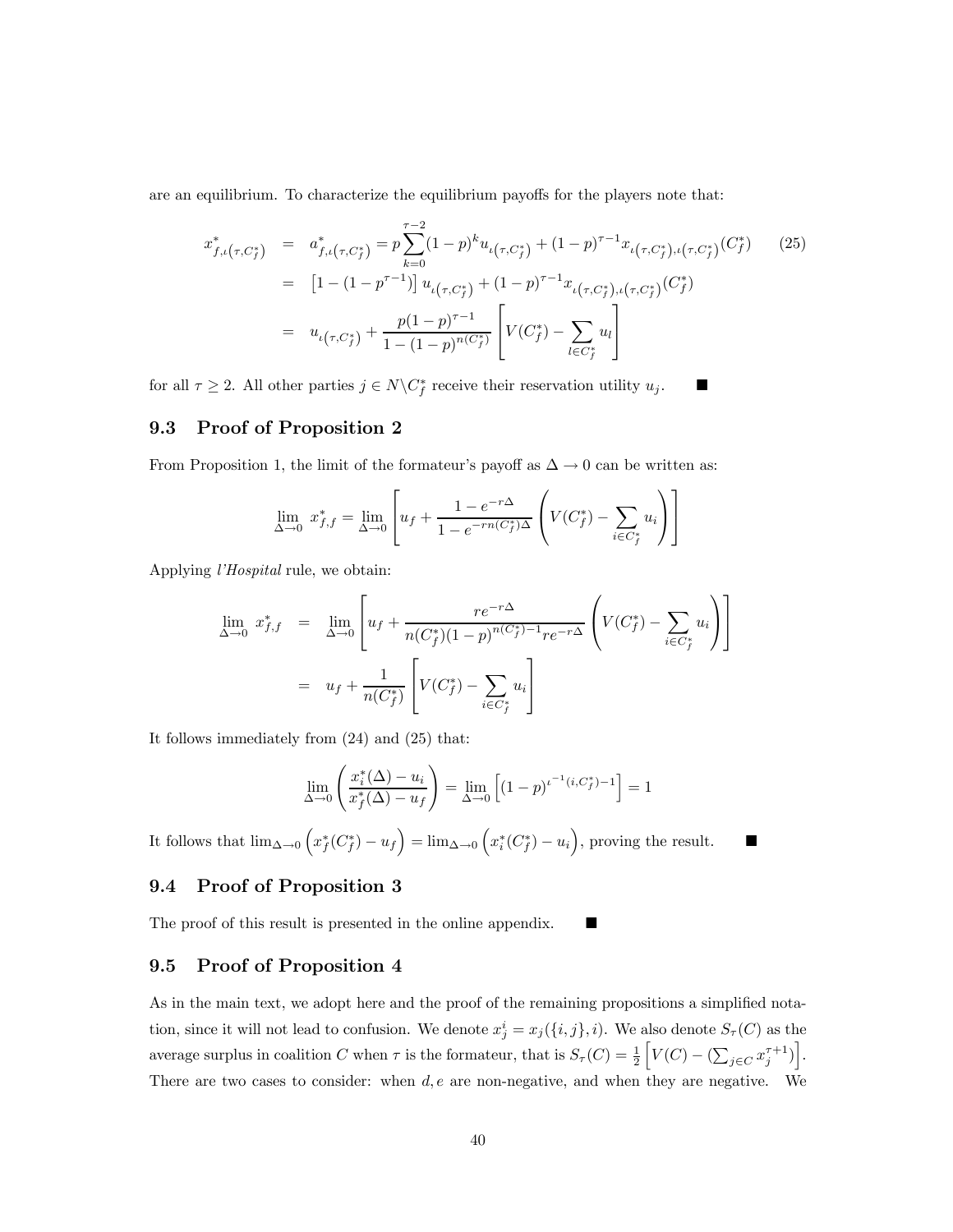present here the argument in the first case with  $d, e > 0$ . The argument with  $d, e < 0$  is analogous and presented in the online appendix. In the reminder of this section, we therefore assume  $d, e > 0.$ 

We start by observing that some coalition must form in equilibrium. If this were not the case, then the reservation utilities at any  $\tau$  would be equal to  $u_{\tau}$ . However we are assuming that there is some coalition C such that  $V(C) - \sum_{l \in C} u_l > 0$ , so any member of C would be able to form a coalition  $C$  and profit from it. Given this, we first show that if 2 is unable to form a coalition, then no other party will choose to form a coalition with 2.

**Lemma A.4.1.** If 2 is unable to form a coalition, then no other party chooses to form a coalition with 2.

**Proof.** We proceed in two steps:

Step 1. Assume then that 3 forms a government with 2. If 1 is unable to form a government, then  $x_1^1 = 0$ , so  $S_3(1,3) = \frac{1}{2} [a + e - x_3^1]$  and  $S_3(2,3) = \frac{1}{2} [a - x_3^1 - x_2^1] < S_3(1,3)$ . Assume then that 1 forms a government with 3. In this case we have:

$$
x_1^1 = \frac{a+e}{2} - \frac{x_3^3}{2}, x_2^1 = 0, x_3^1 = \frac{a+e}{2} + \frac{x_3^3}{2}
$$
  

$$
x_1^3 = 0, x_2^3 = \frac{a}{2} - \frac{x_3^1}{2}, x_3^3 = \frac{a}{2} + \frac{x_3^1}{2}
$$

which implies  $x_3^1 = a + \frac{2}{3}e$ ,  $x_1^1 = \frac{1}{3}e$ , and  $x_3^3 = a + \frac{1}{3}e$ . But then  $S_3({1, 3}) = \frac{1}{2}[a + \frac{2}{3}e - x_3^1]$  and  $S_3({2, 3}) = \frac{1}{2} [a - x_3^1 - x_3^2] < S_3({1, 3})$ . Finally assume that 1 too forms a government with 2. In this case we must have:

$$
x_1^1 = \frac{a-d}{2} - \frac{x_2^3}{2}, x_2^1 = \frac{a-d}{2} + \frac{x_2^3}{2}, x_3^1 = 0
$$
  

$$
x_1^3 = 0, x_2^3 = \frac{a}{2} + \frac{x_2^1}{2} \text{ and } x_3^3 = \frac{a}{2} - \frac{x_2^1}{2}
$$

This implies that we have  $S_1({1, 2}) = \frac{1}{2} [a - d - x_2^3 - x_1^3] = \frac{1}{2} [a/2 - d - x_2^1/2]$  and  $S_1({1, 3}) =$  $\frac{1}{2}[a+e-x_3^3-x_1^3] > S_1(\{1,2\}),$  a contradiction.

Step 2. Assume now that 1 forms a government with 2. There are two possible sub-cases (besides the case in which 3 forms a coalition with 2, that was already considered in Step 1). First, the case in which 3 is unable to form a government. In this case  $x_3^2 = 0$ , so  $S_1({1, 3}) = \frac{1}{2}[a + e - x_1^2] >$  $\frac{1}{2}$   $[a - d - x_1^2] \geq S_1(\{1,2\})$ , a contradiction. Second, the case in which 3 forms a government with 1. In this case we have:

$$
x_1^1 = \frac{a-d}{2} + \frac{x_1^3}{2}, x_2^1 = \frac{a-d}{2} - \frac{x_1^3}{2}, x_3^1 = 0
$$
  

$$
x_1^3 = \frac{a+e}{2} + \frac{x_1^1}{2}, x_2^3 = 0, x_3^3 = \frac{a+e}{2} - \frac{x_1^1}{2}
$$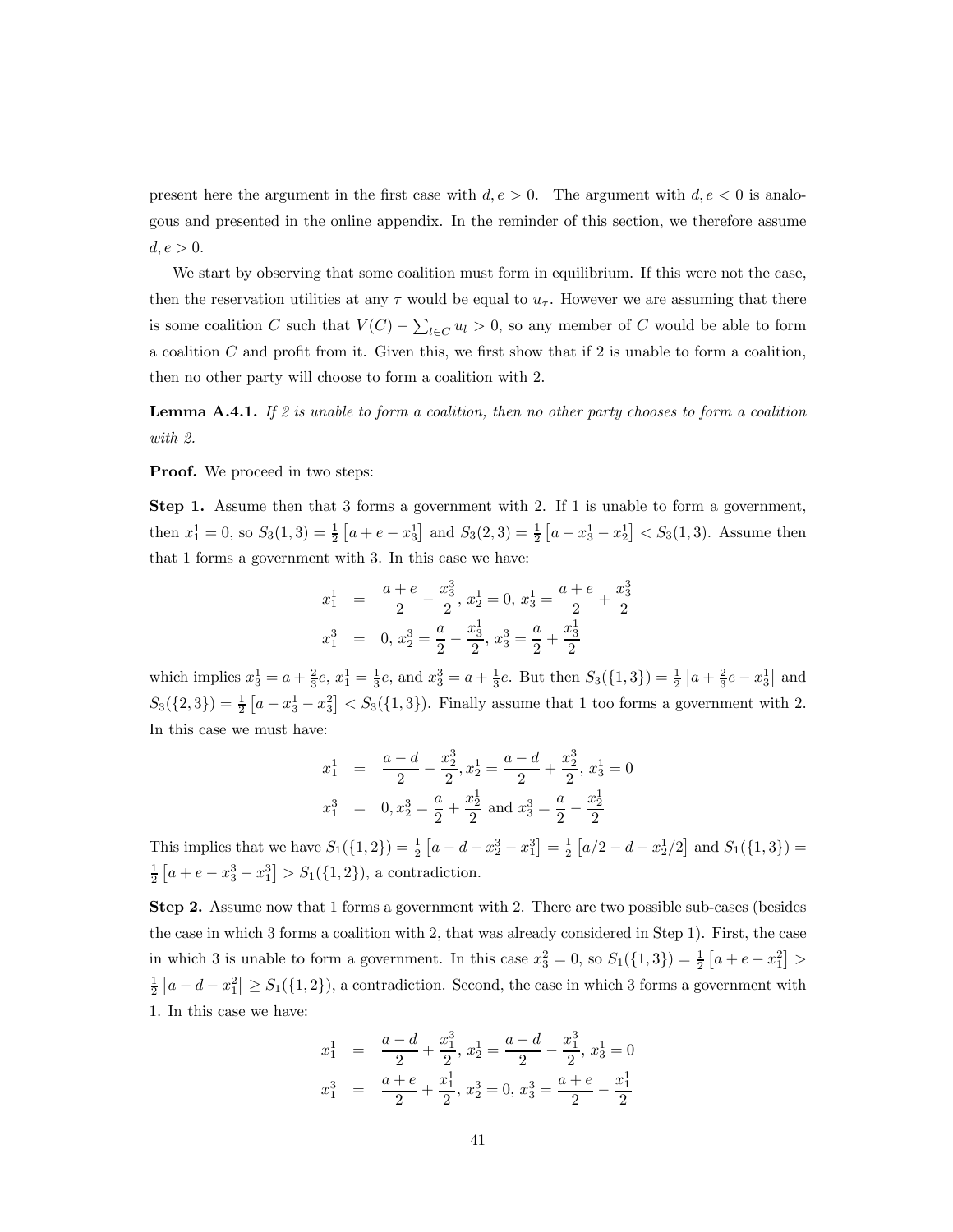This implies  $x_1^1 = a - \frac{2d-e}{3}$  and  $x_2^1 = -(d+e)/3 < 0$ , a contradiction.

It follows from the previous lemma that if 2 fails to form a coalition with some other party, then the efficient coalition must form. To complete the proof of Proposition 3, we only need to show that if 2 is able to form a coalition, then we must be in either a clockwise or a counter-clockwise equilibrium. We first prove that if 2 forms a coalition with 1, then 1 forms a coalition with 3 and 3 with 2, thus we are in a clockwise equilibrium.

**Lemma A.4.2.** If 2 forms a coalition  $\{2,3\}$ , then 3 forms  $\{1,3\}$  and 1 forms  $\{1,2\}$ .

**Proof.** We proceed in 4 steps.

**Step 1.** We first show that if  $\{2,3\}$  is formed when 2 is formateur, then  $\{3,2\}$  can not form when 3 is formateur. Assume not. Assume first that 1 is unable to form a coalition. In this case we have  $S_1({1, 3}) = \frac{1}{2} [a + e - x_3^2]$ . Note that  $x_2^2 + x_3^2 \le a$ , therefore we have  $S_1({1, 3}) > 0$ : thus implying that 1 can forma profitable coalition with 3, a contradiction. Assume then that 1 forma a coalition with 3. In this case we have:

$$
x_1^1 = \frac{a+e}{2} - \frac{x_3^2}{2}, x_2^1 = 0, x_3^1 = \frac{a+e}{2} + \frac{x_3^2}{2}
$$
  
\n
$$
x_1^2 = 0, x_2^2 = \frac{a}{2} + \frac{x_2^3 - x_3^3}{2}, x_3^2 = \frac{a}{2} - \frac{x_2^3 - x_3^3}{2}
$$
  
\n
$$
x_1^3 = 0, x_2^3 = \frac{a}{2} - \frac{x_3^1}{2}, x_3^3 = \frac{a}{2} + \frac{x_3^1}{2}
$$

This implies that  $x_3^2 = a + \frac{e}{3}$ , a contradiction since we must have  $x_3^2 \le a$ . Finally assume that 1 forms a coalition with 2. In this case we have:

$$
x_1^1 = \frac{a-d}{2} - \frac{x_2^2}{2}, x_2^1 = \frac{a-d}{2} + \frac{x_2^2}{2}, x_3^1 = 0
$$
  
\n
$$
x_1^2 = 0, x_2^2 = \frac{a}{2} + \frac{x_2^3 - x_3^3}{2}, x_3^2 = \frac{a}{2} - \frac{x_2^3 - x_3^3}{2}
$$
  
\n
$$
x_1^3 = 0, x_2^3 = \frac{a}{2} + \frac{x_2^1}{2}, x_3^3 = \frac{a}{2} - \frac{x_2^1}{2}
$$

In this case we have  $x_2^2 = a - d/3$ ,  $x_3^2 = d/3$ , thus  $S_1({1, 2}) = -\frac{1}{2}(2/3)d$ ,  $S_1({1, 3}) =$  $\frac{1}{2}[a + e - d/3] > S_1({1, 2}),$  a contradiction.

**Step 2.** We now show that if  $\{2,3\}$  is formed when 2 is formateur, then 3 must be able to form a coalition. Assume not and, first, that 1 also is unable to form a coalition. In this case,  $S_1({1, 3}) = \frac{1}{2} [a + e - x_3^2] \ge \frac{e}{2} > 0$ , where the first inequality follows from the fact that  $x_3^2 \le a$ .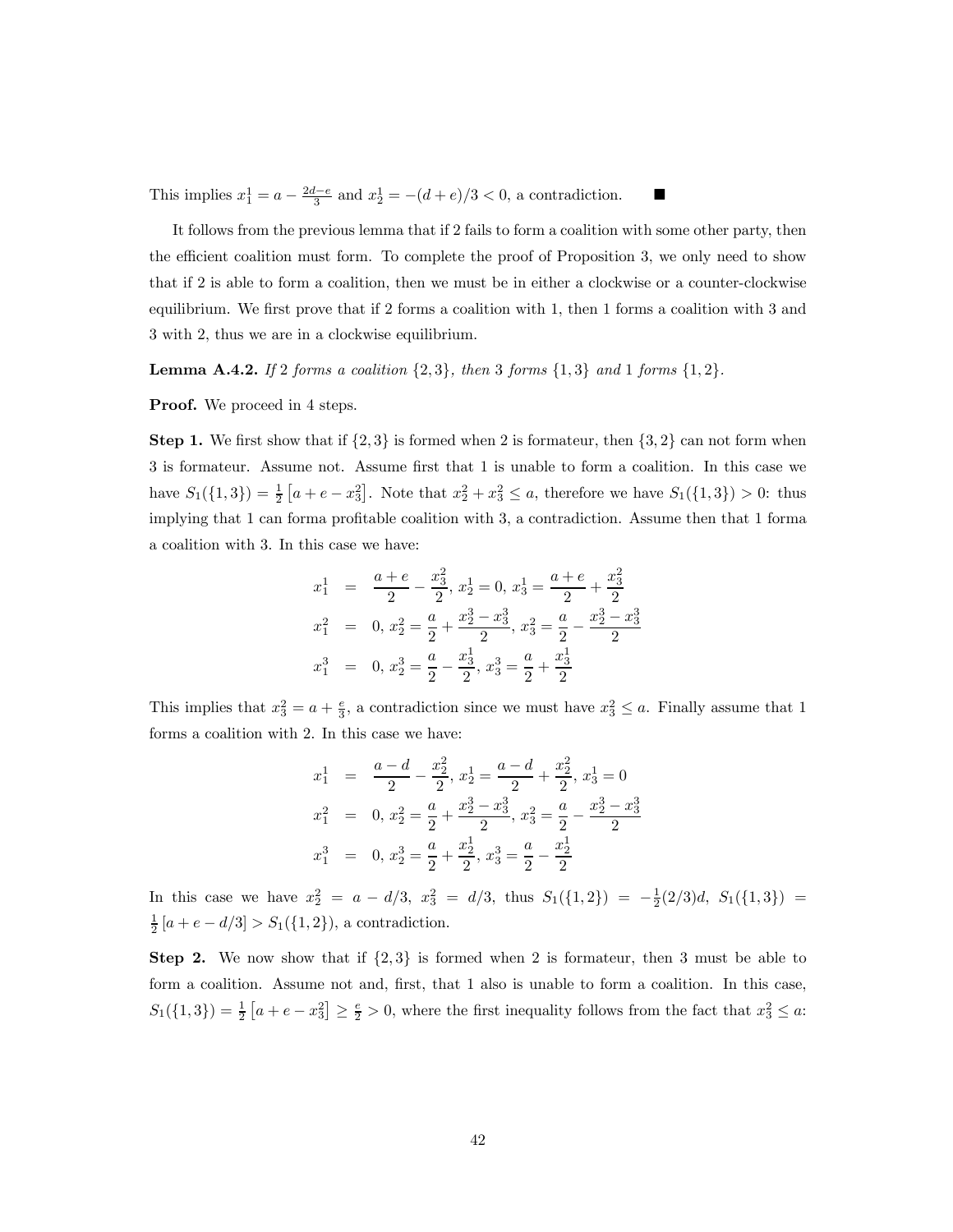a contradiction. Assume then that 1 forms a coalition with 3. In this case:

$$
x_1^1 = \frac{a+e}{2} - \frac{x_3^2}{2}, x_2^1 = 0, x_3^1 = \frac{a+e}{2} + \frac{x_3^2}{2}
$$
  
\n
$$
x_1^2 = 0, x_2^2 = \frac{a}{2} - \frac{x_3^1}{2}, x_3^2 = \frac{a}{2} + \frac{x_3^1}{2}
$$
  
\n
$$
x_1^3 = x_1^1, x_2^3 = 0, x_3^3 = x_3^1
$$

This implies  $x_3^1 = a + (2/3)e$ ,  $x_1^1 = e/3$  and  $x_2^1 = 0$ . This implies  $S_2({2, 3}) = -(1/3)e < 0$ , a contradiction. Finally, assume 1 forms a coalition with 2. Note that we must have  $x_1^1 \le a - d$ . It follows that  $S_3({1, 3}) = \frac{1}{2} [a + e - x_1^1 - x_3^1] \ge \frac{1}{2} [e + d] > 0$ , since  $x_3^1 = 0$ .

**Step 3.** We now show that if  $\{2,3\}$  is formed when 2 is formateur and  $\{1,3\}$  is formed by 3, then 1 must be able to form a coalition. If this were not the case, than we would have:

$$
x_1^2 = 0, x_2^2 = \frac{a}{2} - \frac{x_3^3}{2}, x_3^2 = \frac{a}{2} + \frac{x_3^3}{2}
$$
  

$$
x_1^3 = \frac{a+e}{2} - \frac{x_3^2}{2}, x_2^3 = 0, x_3^2 = \frac{a+e}{2} + \frac{x_3^2}{2}
$$

These equations imply:  $x_3^3 = (3a + 2e)/3$ ,  $x_1^3 = e/3$ . Consider now the net surplus when 2 is the formateur:  $S_2({1, 2}) = (a - d - e/3)/2$  and  $S_2({2, 3}) = -(2/6)e < 0$ . This implies that 2 would rather choose  $\{1,2\}$  (if  $a-d-e/3\geq 0$ ) or to form no government (if  $a-d-e/3<0$ ), a contradiction.

**Step 4.** We finally show that if 2 forms  $\{2,3\}$  and 3 forms  $\{3,1\}$ , then 1 can not be able or be willing to form  $\{1,3\}$ . Assume not, then we would have:

$$
x_1^1 = \frac{a+e}{2} - \frac{x_3^2}{2}, x_2^1 = 0, x_3^1 = \frac{a+e}{2} + \frac{x_3^2}{2}
$$
  
\n
$$
x_1^2 = 0, x_2^2 = \frac{a}{2} - \frac{x_3^3}{2}, x_3^2 = \frac{a}{2} + \frac{x_3^3}{2}
$$
  
\n
$$
x_1^3 = \frac{a+e}{2} + \frac{x_1^1 - x_3^1}{2}, x_2^3 = 0, x_3^3 = \frac{a+e}{2} - \frac{x_1^1 - x_3^1}{2},
$$

The first and last equation in the first line imply  $x_1^1 - x_3^1 = -x_3^2$ . The last equation in the third line and the third in the second line imply:  $x_3^2 = a + e/3$ . But this is impossible since  $x_3^2 \le a$ .

Steps 1-4 imply that if  $\{2,3\}$  is formed when 2 is formateur, then 3 must be able to form a coalition  $\{1,3\}$  and 1 must form  $\{1,2\}$ .

We now characterize the equilibria in the case complementary to the case of Lemma A.4.2. **Lemma A.4.3.** If party 2 forms a coalition  $\{1,2\}$ , then 1 forms  $\{1,3\}$  and 3 forms  $\{3,2\}$ .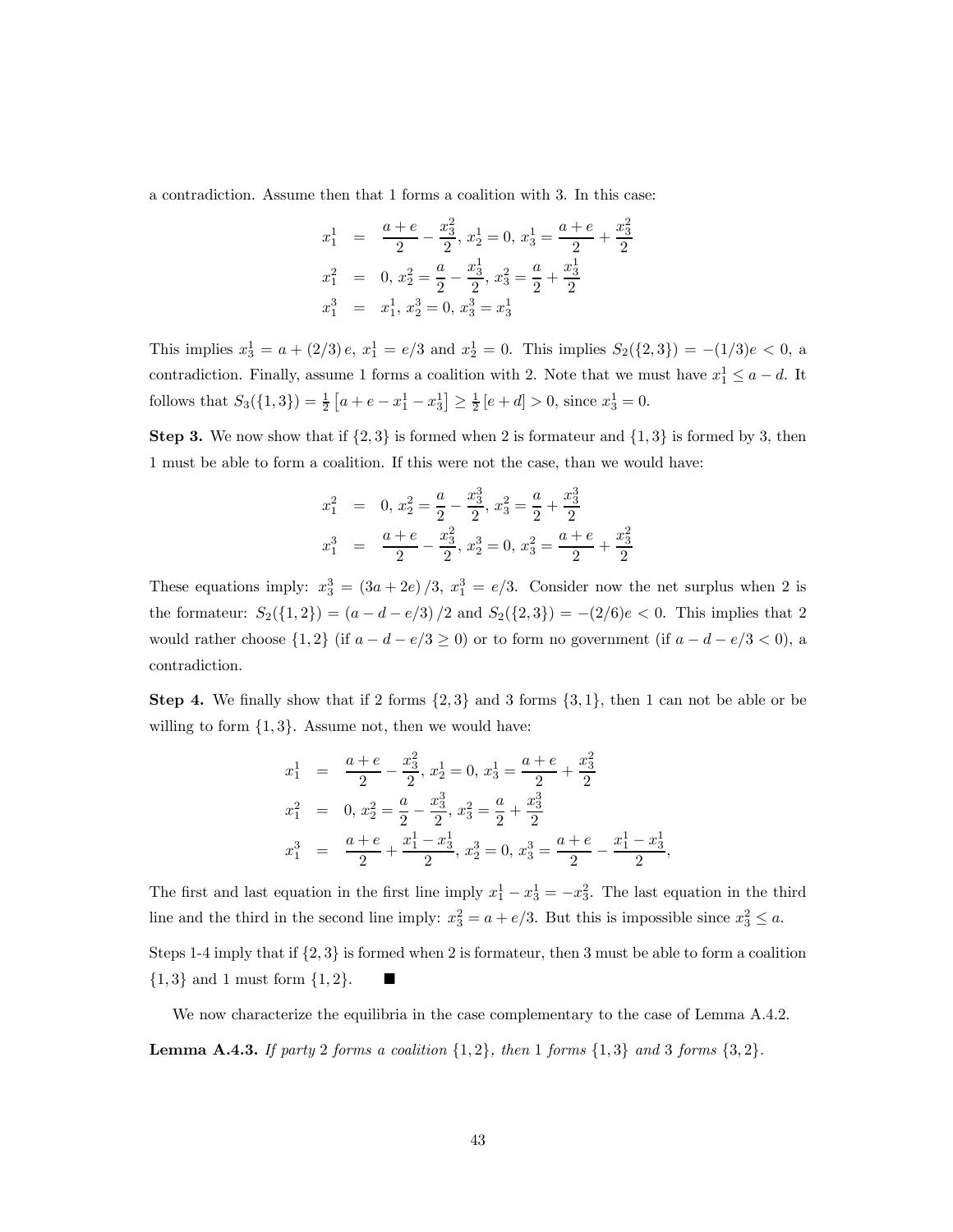**Proof.** Assume that formateur 2 forms a coalition  $\{2, 1\}$ , but then 1 also forms a coalition  $\{1, 2\}$ . Then we have  $x_3^2 = 0$ . This implies that

$$
S_1(\{1,3\}) = \frac{1}{2}(a+e-x_1^2-x_3^2) = \frac{1}{2}(a+e-x_1^2)
$$
  

$$
S_1(\{1,2\}) = \frac{1}{2}(a-d-x_1^2-x_2^2) \le \frac{1}{2}(a-x_1^2)
$$

It follows that  $S_1({1,3}) > S_1({1,2})$ , a contradiction with the assumption that 1 chooses to form a coalition with 2.

Assume that 2 forms with 1, and 1 is unable to form a coalition. Then, no matter what 3 does, we must have  $x_3^2 = 0$  and  $x_1^2 + x_2^2 \le a - d$ , so  $x_1^2 \le a - d$ . It follows that  $S_1({1,3}) =$  $\frac{1}{2}[a+e-x_1^2-x_3^2] \ge \frac{1}{2}[e+d] > 0$ , a contradiction.

Assume then that 2 forms with 1, and 1 with 3. There are 2 possible cases to rule out: 3 is unable to form a coalition (Case 1); and that 3 forms with 1 (Case 2).

Case 1. In this case we have:

$$
x_1^1 = \frac{a+e}{2} + \frac{x_1^2}{2}, x_2^1 = 0, x_3^1 = \frac{a+e}{2} - \frac{x_1^2}{2}
$$
  
\n
$$
x_1^2 = \frac{a-d}{2} + \frac{x_1^1}{2}, x_2^2 = \frac{a-d}{2} - \frac{x_1^1}{2}, x_3^2 = 0
$$
  
\n
$$
x_1^3 = x_1^1, x_2^3 = 0, x_3^3 = x_3^1,
$$

Solving we find that  $x_1^1 = a + \frac{2e-d}{3}$  and  $x_1^2 = a + \frac{e-2d}{3}$ . Note that  $x_1^2 > a-d$ , a contradiction with the hypothesis that 2 forms a coalition with 1.

Case 2. In this case we have:

$$
x_1^1 = \frac{a+e}{2} + \frac{x_1^2}{2}, x_2^1 = 0, x_3^1 = \frac{a+e}{2} - \frac{x_1^2}{2}
$$
  
\n
$$
x_1^2 = \frac{a-d}{2} + \frac{x_1^3}{2}, x_2^2 = \frac{a-d}{2} - \frac{x_1^3}{2}, x_3^2 = 0
$$
  
\n
$$
x_1^3 = \frac{a+e}{2} + \frac{x_1^1 - x_3^1}{2}, x_2^3 = 0, x_3^3 = \frac{a+e}{2} - \frac{x_1^1 - x_3^1}{2},
$$

We have that  $x_1^1 - x_3^1 = x_1^2$ , so:

$$
x_1^3 = a + \frac{2e - d}{3}, x_2^3 = 0, x_3^3 = \frac{e + d}{3}
$$
  

$$
x_1^2 = a + \frac{e - 2d}{3}, x_2^2 = -\frac{d + e}{3}, x_3^2 = 0
$$

This implies  $x_2^2 = -\frac{d+e}{3} < 0$ , thus a contradiction.  $\blacksquare$ 

From Lemmata A.4.1-A.4.3, we conclude that either 2 is able to form a coalition, in which case the equilibrium is clockwise or counter-clockwise; or 2 is unable to form a coalition, in which case the only coalition that can form is  $\{1,3\}$ , the efficient coalition.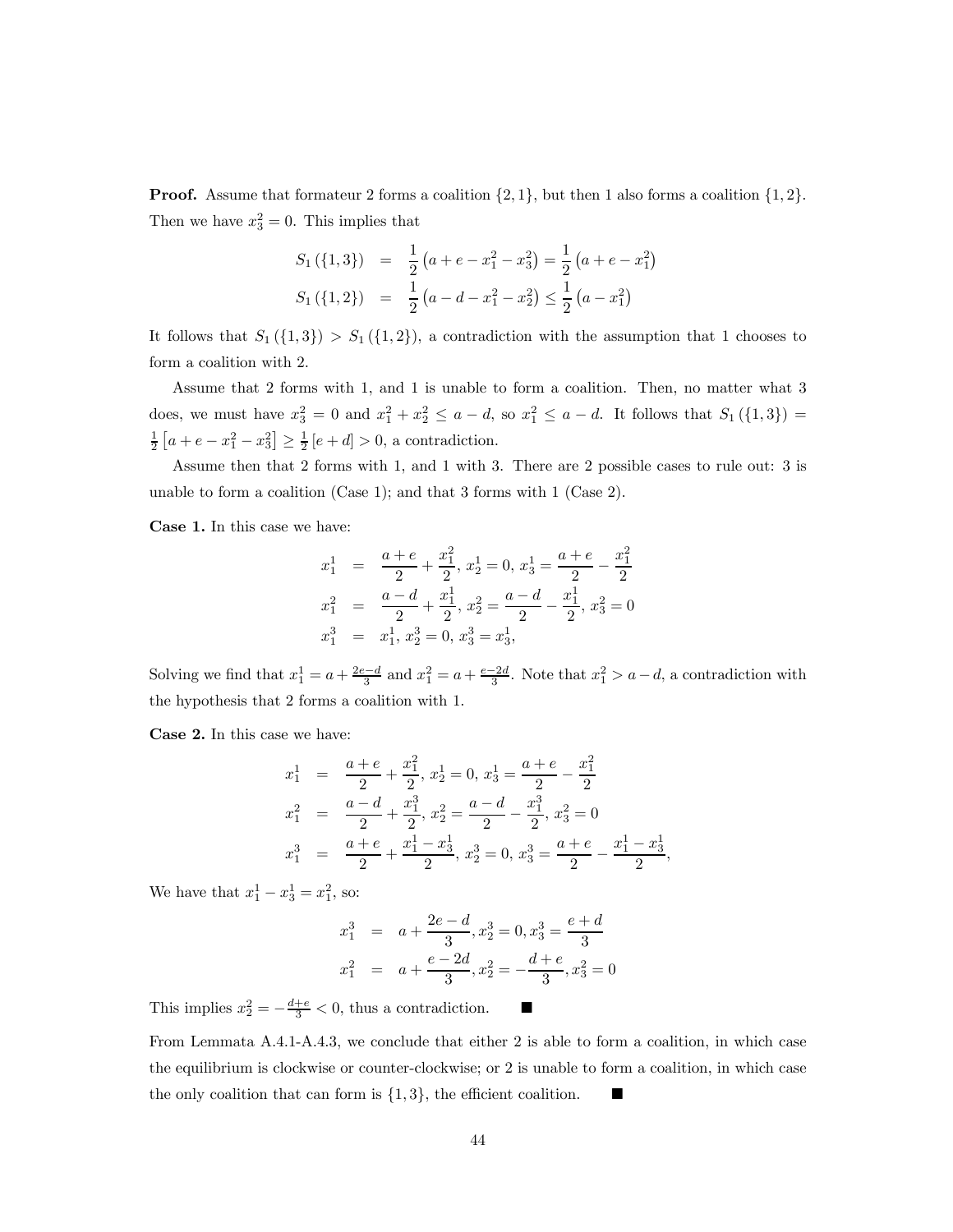#### 9.6 Proof of Proposition 5

We now characterize the set of equilibria. We start from the efficient equilibrium. Lemma A.5.1. deals with the case in which  $d$  and  $e$  are nonnegative.

**Lemma A.5.1.** Assume  $d, e > 0$ . If  $d < a - e$ , then 2 forms a coalition with 1 or 3, when given proposal power. If  $d \ge a - e$  then there is an efficient equilibrium in which 2 is excluded from any coalition; and 1 and 3 receive a share  $x_1, x_3$  for any  $x_1, x_3$  such that  $x_1 \ge a - d, x_3 \ge a, x_1 + x_3 \le a$  $a + e.$ 

**Proof.** We have two cases to consider:

**Case 1.** We first consider the case  $d < a - e$ . Assume that when given proposal power, 2 fails to form a government. Then we must have:

$$
a - d - x_2^3 - x_1^3 \le 0
$$
  
\n
$$
a - x_2^3 - x_3^3 \le 0
$$
\n(26)

else two would be able and find it profitable to form a government with either 1 or 3. By Lemma A.4.1 in Proposition 4 if 2 is unable to form a coalition, then no other party chooses to forms a government with 2, so  $x_2^1 = 0, x_2^3 = 0$ . It follows from the first inequality in (26) that  $x_1^3 \ge a - d$ , and from the second that  $x_3^3 \ge a$ . Note that  $x_1^3 + x_3^3 \le a + e$ . We conclude that an equilibrium in which 2 is never in a coalition can occur only if  $d \ge a - e$ .

**Case 2.** Consider now the case  $d \ge a - e$ . Let

$$
X^* = \{x_1, x_3 \mid x_1 \ge a - d, x_3 \ge a, x_1 + x_3 \le a + e\}
$$

It is easy to verify that there is an equilibrium in which 2 is unable to form a coalition and never included in any coalition by others; 1 proposes to 3 and 3 proposes to 1;  $x_i^1 = x_i^3 = x_i$  for  $i = 1, 3$ and  $x_1, x_3 \in X^*$ ; and  $x_2^j = 0$   $j = 1, 3$ .

Lemma  $A.5.2.$  deals with the case in which  $d$  and  $e$  are nonpositive.

**Lemma A.5.2.** Assume *d* and *e* are nonpositive. If  $d > -(a+e)$ , then 3 forms *a* coalition with 1 or 2, when given proposal power. If  $d \leq -(a + e)$  then there is an efficient equilibrium in which 3 is excluded from any coalition; and 1 and 2 receive a share  $x_1, x_2$  for any  $x_1, x_2$  such that  $x_1 \ge a + e, x_2 \ge a, x_1 + x_2 \le a - d.$ 

**Proof.** The proof of this result is analogous to the proof of Lemma A.5.1. It is presented for completeness in the online appendix.

We now turn to the inefficient equilibria.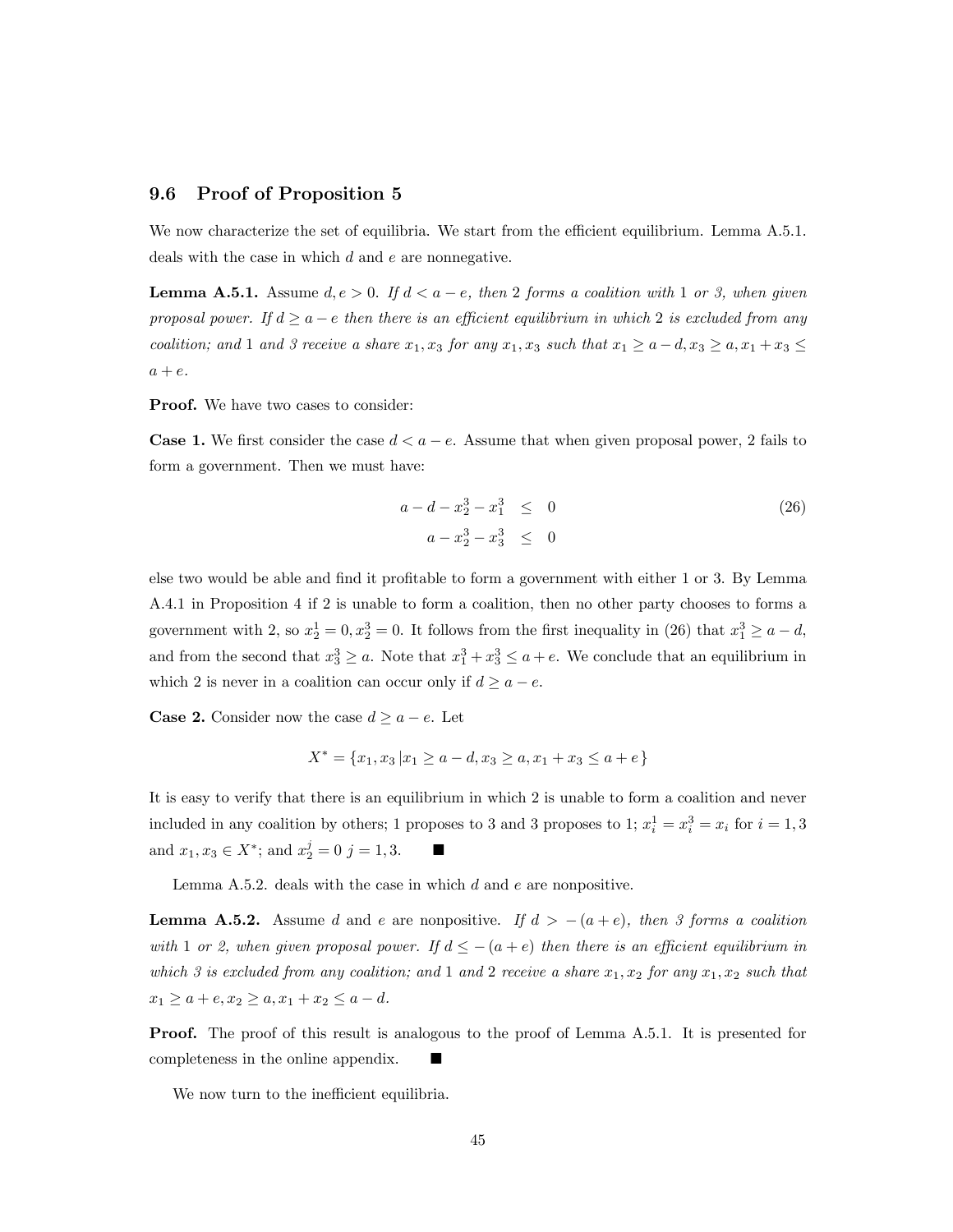**Lemma A.5.3** An equilibrium in which 1 forms a coalition with 3, 3 with 2 and 2 with 1 (clockwise equilibrium) exists if and only if:  $d \le \min\left\{3a - 2e, \frac{3}{4}a + \frac{1}{4}e\right\}$  if  $d, e > 0$ ; and  $d \ge -\frac{3}{2}a - 2e$  if  $d, e < 0.$ 

**Proof.** We proceed in three steps. We first characterize the value functions assuming a clockwise equilibrium exists; we then prove that the strategies are optimal responses of the players first assuming  $d, e \geq 0$ , and finally  $d, e < 0$ .

**Step 1.** Let  $x_j^i$  be the equilibrium surplus captured by j if i is the formateur. Starting with formateur 1, we must have:

$$
x_1^1 = x_1^2 + \frac{a + e - x_1^2 - x_3^2}{2}, \ x_2^1 = 0, \ x_3^1 = x_3^2 + \frac{a + e - x_1^2 - x_3^2}{2}.
$$
 (27)

These formula follows from (8) using as outside options the equilibrium values received if the attempt of 1 fails, so formateur 2 is selected (or analogously (6) and (7) as  $\Delta \to 0$ ). Similarly as in (27) we have:

$$
x_1^2 = x_1^3 + \frac{a - d - x_1^3 - x_2^3}{2}, x_2^2 = x_2^3 + \frac{a - d - x_1^3 - x_2^3}{2}, x_3^2 = 0
$$
  

$$
x_1^3 = 0, x_2^3 = x_2^1 + \frac{a - x_2^1 - x_3^1}{2}, x_3^3 = x_3^1 + \frac{a - x_2^1 - x_3^1}{2}
$$

Equations (27) and (28) give us a system of 3 equations in 3 unknowns that gives us the following solutions:

$$
x_1^1 = \frac{6a + 5e - 2d}{9}, x_2^1 = 0, x_3^1 = \frac{3a + 4e + 2d}{9}
$$
  
\n
$$
x_1^2 = \frac{3a + e - 4d}{9}, x_2^2 = \frac{6a - e - 5d}{9}, x_3^2 = 0
$$
  
\n
$$
x_1^3 = 0, x_2^3 = \frac{3a - 2e - d}{9}, x_3^3 = \frac{6a + 2e + d}{9}
$$
\n(28)

**Step 2.** We now verify that they constitute an equilibrium if  $d, e > 0$ . When 1 is the formateur, by Proposition 2, we have that  $\{1,3\}$  is formed if it maximizes the average surplus of the coalition when 1 is the formateur. Let  $S_1(C)$  be the average surplus in coalition  $C$  when 1 is the formateur. We have that:

$$
S_1(\{1,3\}) = \frac{1}{2} \left( a + e - \sum_{j=1,3} x_j^2 \right) = \left( a + e - x_1^2 \right) / 2
$$
  
= 
$$
\frac{6a + 4d + 8e}{18} > 0
$$
  

$$
S_1(\{1,2\}) = \frac{1}{2} \left( a - d - \sum_{l=1,2} x_l^2 \right) = \left( a - d - x_1^2 - x_2^2 \right) / 2
$$
  
= 
$$
S_1(\{1,3\}) - \frac{1}{2} \left( e + d + x_2^2 \right) \le S_1(\{1,3\}).
$$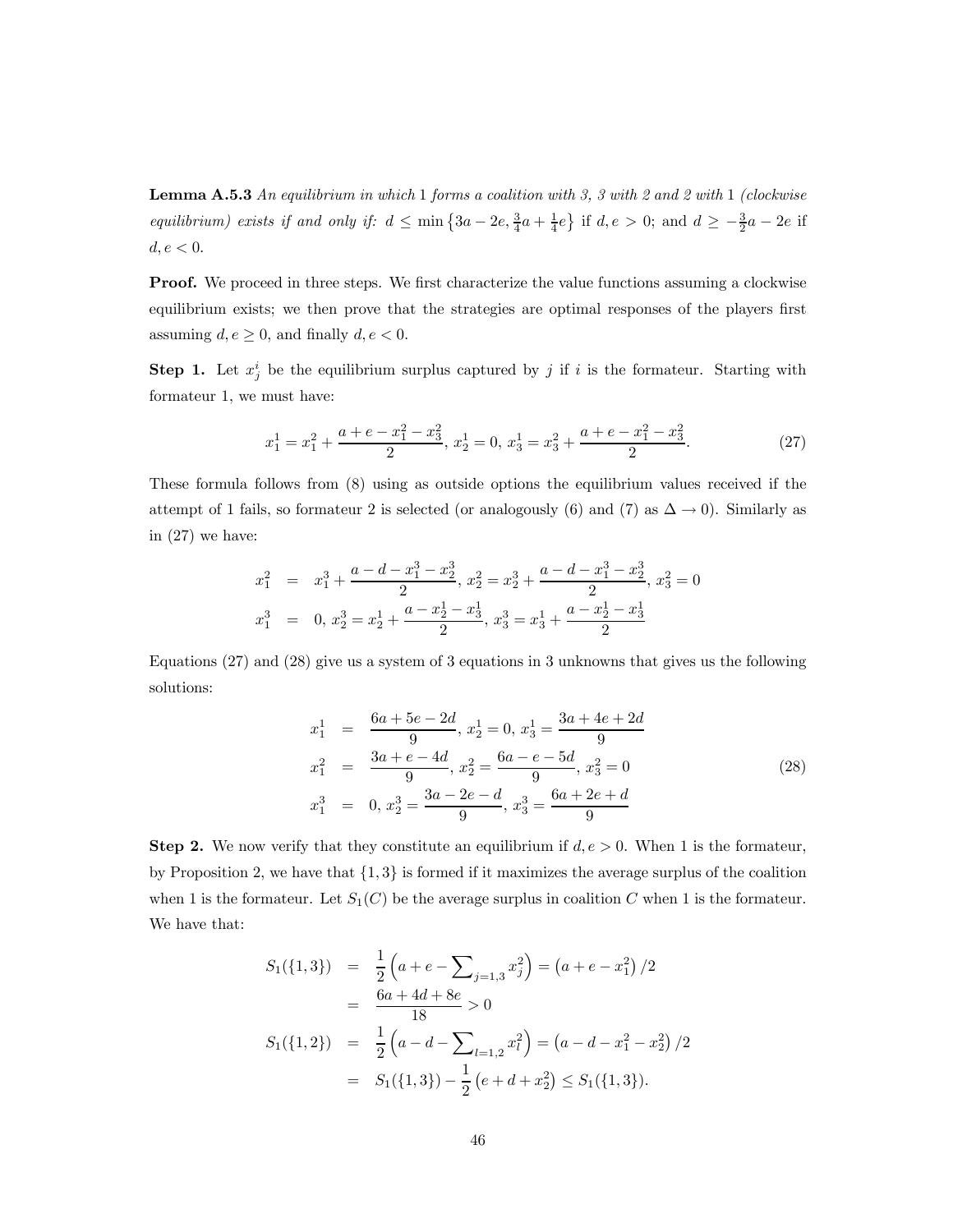Thus we have  $S_1({1, 3}) > S_1({1, 2})$  and  $S_1({1, 3}) > 0$ , implying that  ${1, 3}$  is formed in equilibrium.

When 2 is the formateur,  $\{1,2\}$  is formed if  $S_2(\{1,2\}) \geq S_2(\{2,3\})$ . Since have:

$$
S_2({2, 3}) = \frac{1}{2} \left( a - \sum_{j=2,3} x_j^3 \right) = 0
$$
  

$$
S_2({1, 2}) = \frac{1}{2} \left( a - \sum_{j=1,2} x_j^3 \right) = \frac{6a - 8d + 2e}{18}
$$

We therefore have  $S_2({1, 2}) > S_2({2, 3})$  if and only if  $d \leq \frac{3}{4}a + \frac{e}{4}$ .

When 3 is the formateur,  $\{2,3\}$  is formed if  $S_3({2,3}) \geq S_3({1,3})$ . Since have:

$$
S_3({2,3}) = a - \sum_{j=2,3} x_j^1 = \frac{6a - 4e - 2d}{9}
$$
  

$$
S_3({1,3}) = a - \sum_{j=1,3} x_j^1 = 0
$$

It follows that the condition is satisfied if and only if  $d \leq 3a - 2e$ .

We conclude that a clockwise equilibrium exists when  $d, e \ge 0$  if and only if  $d \le \min\left\{3a - 2e, \frac{3}{4}a + \frac{1}{4}e\right\}$ .

**Step 3.** We now check when the payoffs in (28) describe an equilibrium if  $d, e < 0$ . Consider first the case in which 1 is the formateur.

$$
S_1({1,3}) = \frac{1}{2}(a + e - x_1^2) = \frac{6a + 8e + 4d}{18}
$$

and  $S_1({1, 2}) = 0$ . It follows that  $S_1({1, 3}) \ge S_1({1, 2})$  if and only if  $d \ge -\frac{3}{2}a - 2e$ .

Consider now Formateur 2. We have:

$$
S_2({1, 2}) = \frac{1}{2} (a - d - x_2^3) = \frac{6a - 8d + 2e}{18}
$$

and  $S_2({2, 3}) = 0$ , so  $S_2({1, 2}) > S_2({2, 3})$  if  $6a - 8d + 2e \ge 0$ . Note that if the condition for formateur 1 is verified, i.e.  $d \ge -\frac{3}{2}a - 2e$ , then  $2e \ge -\frac{3}{2}a - d$ , so

$$
6a - 8d + 2e \ge \frac{9}{2}a - 9d > 0
$$

implying that formateur 2 always finds it optimal to follow the strategies of the clockwise equilibrium. Finally consider formateur 3. We have:

$$
S_3({2,3}) = \frac{1}{2}(a - x_2^1 - x_3^1) = \frac{6a - 4e - 2d}{18} > 0
$$

and  $S_3({1, 3}) = 0$ , so  $S_3({2, 3}) > S_3({1, 3})$  is always true. We conclude that a clockwise equilibrium exists when  $d, e < 0$  if and only if and only if  $d \geq -\frac{3}{2}a - 2e$ .

We now prove the existence of a counterclockwise equilibrium.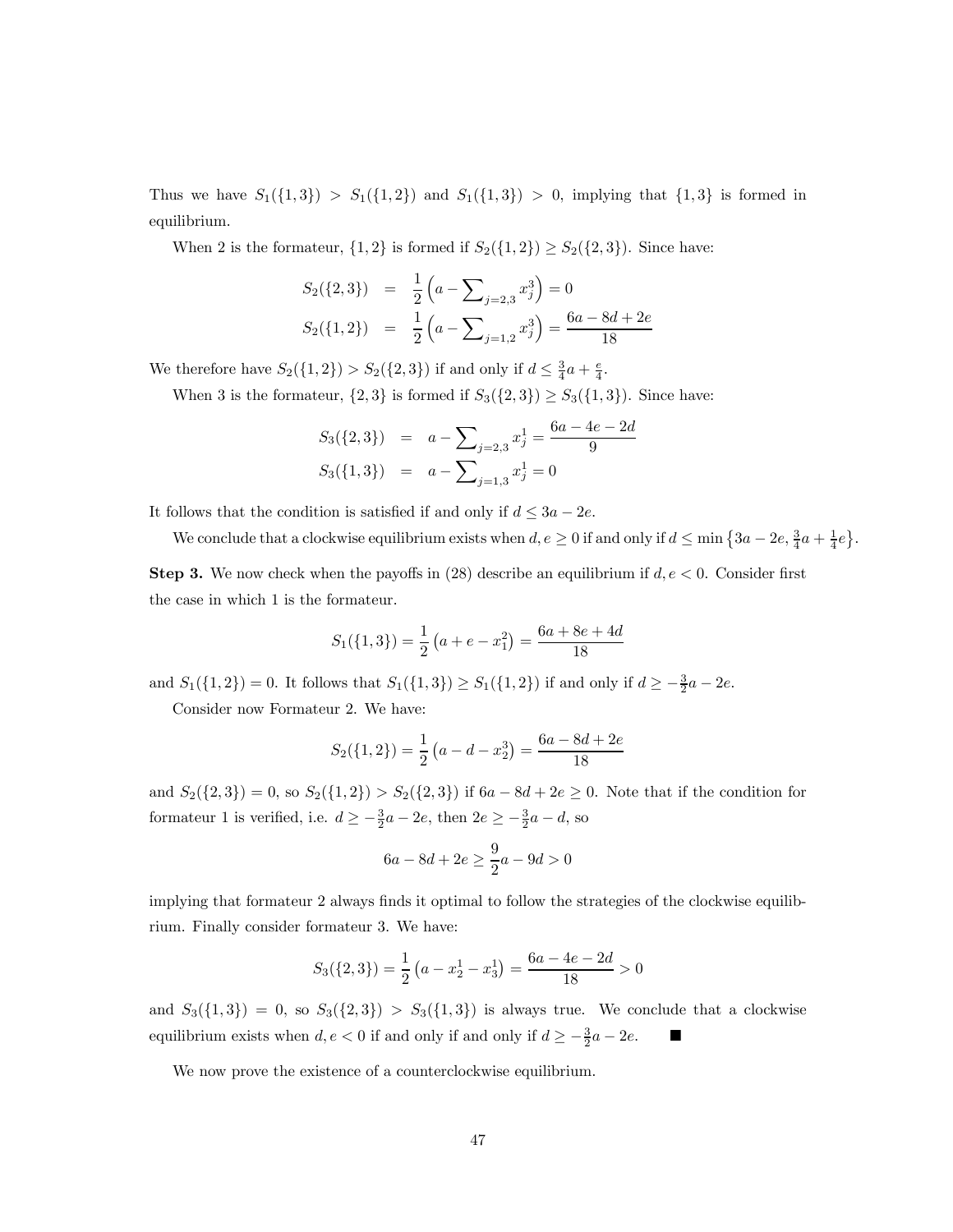**Lemma A.5.4.** An equilibrium in which 1 forms a coalition with  $2$ ,  $2$  with  $3$  and  $3$  with 1 (counterclockwise equilibrium) exists if and only if:  $d \leq \frac{3}{7}a - \frac{5}{7}e$  if  $d, e > 0$ ; and  $d \geq -\frac{3}{5}a - \frac{1}{5}e$ and  $d \leq 3a + 7e$  if  $d, e < 0$ .

Proof. The proof of this result is presented in the online appendix.

Lemmata A.5.1-A.5.4 define the thresholds presented in Proposition 5.  $\blacksquare$ 

### 9.7 Proof of Proposition 6-9

The proofs of these results are presented in the online appendix.

#### 9.8 Proof of Proposition 10

We must have that  $x_f^*(C, C_f) = V(C) - \sum_{l \in C \setminus f} a_l(C, f)$  where, as in Section 7.1, we use the notation  $x_f^*(C, C_f)$  to indicate the formateur's payoff when C is selected and the equilibrium coalition is  $C_f$ , to emphasize how it depends on  $C_f$ . It follows that:

$$
x_f^*(C, C_f) = V(C) - p \sum_{l \in C \setminus f} u_l - (1 - p) \sum_{l \in C \setminus f} \left[ q_l(C) \left[ \begin{array}{c} V(C) \\ - \sum_{k \in C \setminus l} a_k(C, f) \end{array} \right] \right]
$$
  
\n
$$
= V(C) - p \sum_{l \in C \setminus f} u_l - (1 - p) \left[ \begin{array}{c} (1 - q_f(C) [V(C) - \sum_{k \in C} a_k(C, f)] \\ + (1 - q_l(C) - \sum_{k \in C} a_k(C, f)] \end{array} \right]
$$
  
\n
$$
= p \left[ V(C) - \sum_{l \in C \setminus f} u_l \right] + (1 - p) \left[ q_f(C) x_f^*(C, C_f) + (1 - q_f(C) a_f(C, f)) \right]
$$

Note that by definition, we must have

$$
a_f(C, f) = pu_f + (1 - p) \left[ q_f(C)x_f^*(C, C_f) + (1 - q_f(C)a_f(C, f) \right]
$$

Thus,  $a_f(C, f) = \frac{pu_f + (1-p)q_f(C)x_f^*(C, C_f)}{1-(1-p)(1-q_f(C))}$ . It follows that:

$$
x_f^*(C, C_f) = p \left[ V(C) - \sum_{l \in C \setminus f} u_l \right] + (1 - p) \left[ \frac{q_f(C)x_f^*(C, C_f) + (1 - q_f(C))u_f p}{1 - (1 - p)(1 - q_f(C))} \right]
$$

So,

$$
x_f^*(C, C_f) = pu_f + p \left[ V(C) - \sum_{l \in C} u_l \right] + (1 - p) \left[ \frac{\frac{(1 - q_f(C))p}{1 - (1 - p)(1 - q_f(C))} u_f}{\frac{q_f(C)}{1 - (1 - p)(1 - q_f(C))} x_f^*(C, C_f)} \right]
$$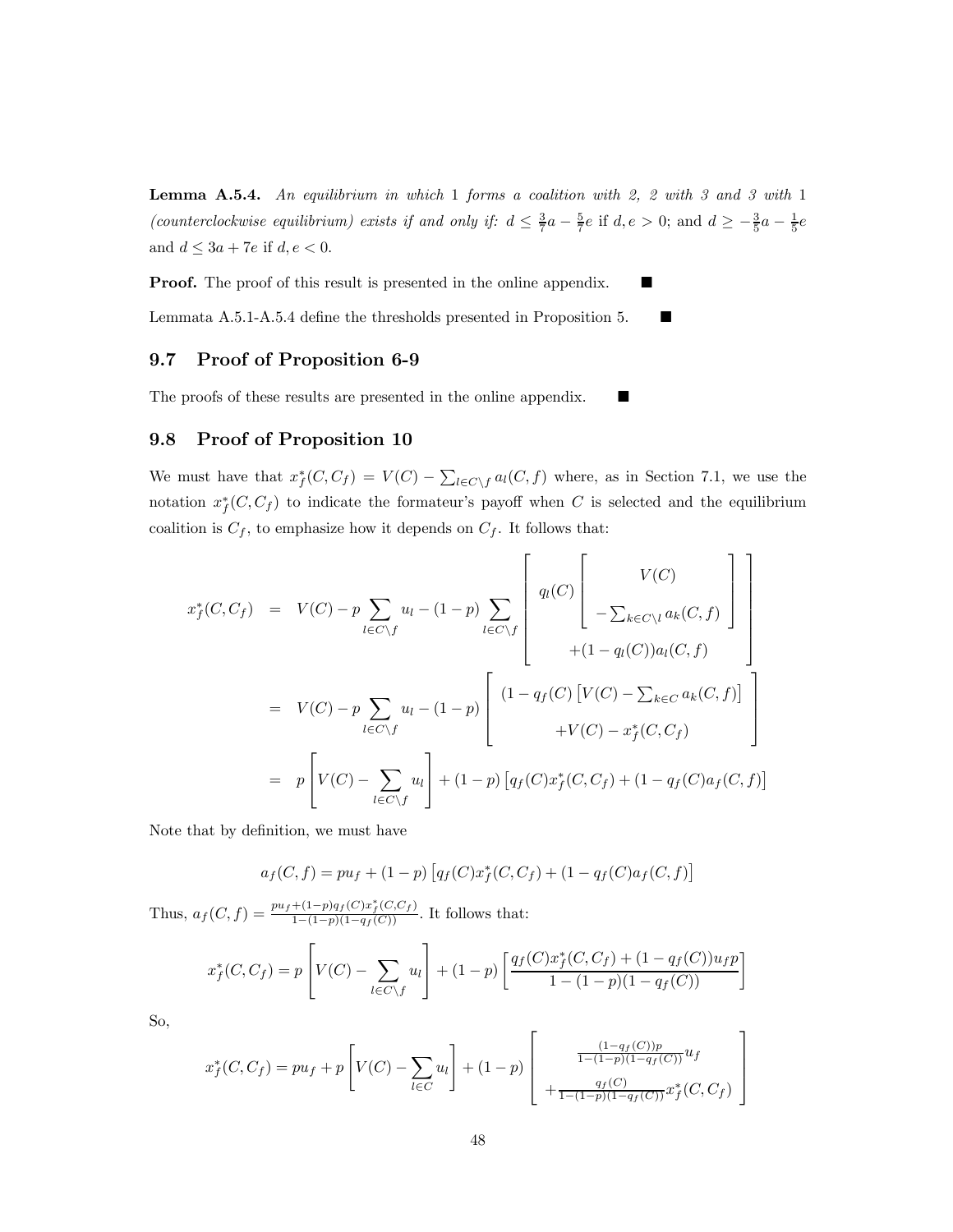This implies:

$$
\left[1 - \frac{q_f(C)(1-p)}{1 - (1-p)(1 - q_f(C))}\right] x_f^*(C, C_f) = p u_f + p \left[\begin{array}{c} V(C) \\ -\sum_{l \in C} u_l \end{array}\right] + (1-p) \frac{(1 - q_f(C))p}{1 - (1-p)(1 - q_f(C))} u_f
$$

and:

$$
\left[\frac{p}{1 - (1 - p)(1 - q_f(C))}\right] x_f^*(C, C_f) = p \left[1 + (1 - p)\frac{(1 - q_f(C))}{1 - (1 - p)(1 - q_f(C))}\right] u_f + p \left[\begin{array}{c} V(C) \\ -\sum_{l \in C} u_l \end{array}\right]
$$

Implying:

$$
x_f^*(C, C_f) = \begin{bmatrix} 1 - (1 - p)(1 - q_f(C)) \\ + (1 - p)(1 - q_f(C))p \end{bmatrix} u_f + (1 - (1 - p)(1 - q_f(C))) \begin{bmatrix} V(C) \\ -\sum_{l \in C} u_l \end{bmatrix}
$$
  
=  $u_f + (1 - (1 - p)(1 - q_f(C))) [V(C) - \sum_{l \in C} u_l]$ 

As  $p \to 0$ , we obtain:  $x_f^*(C, C_f) = u_f + q_f(C) [V(C) - \sum_{l \in C} u_l]$ . We now show that the equilibrium coalition is:

$$
C_q^* = \arg \max_{C \in C_f} \left\{ (1 - (1 - p)(1 - q_f(C))) \left[ V(C) - \sum_{l \in C} u_l \right] \right\}.
$$

Assume by contradiction that we have an equilibrium in which a  $C_q \neq C_q^*$ . Then we have:

$$
x_f^*(C_q^*, C_q) = \frac{p}{1 - (1 - p)(1 - q_f(C_q^*))} u_f + p \left[ \begin{array}{c} V(C_q^*) \\ -\sum_{l \in C_q^*} u_l \end{array} \right] + \left[ \frac{(1 - p)q_f(C_q^*) \cdot x_f^*(C_q, C_q)}{1 - (1 - p)(1 - q_f(C_q^*))} \right] \n= x_f^*(C_q, C_q) + \frac{p}{1 - (1 - p)(1 - q_f(C_q^*))} \left[ \begin{array}{c} (1 - (1 - p)(1 - q_f(C_q^*))) \\ -\sum_{l \in C_q^*} u_l \end{array} \right] - \sum_{l \in C_q^*} u_l \right] \n> x_f^*(C_q, C_q)
$$
\n
$$
x_f^*(C_q, C_q)
$$

Implying that indeed  $C_q$  is not optimal for f, a contradiction. Similarly we have that  $x_f^*(C_q, C_q^*) \le$  $x_f^*(C_q^*, C_q^*)$  for any  $C_q \in \mathcal{C}_f$ . We conclude that in equilibrium  $C_q^*$  is chosen.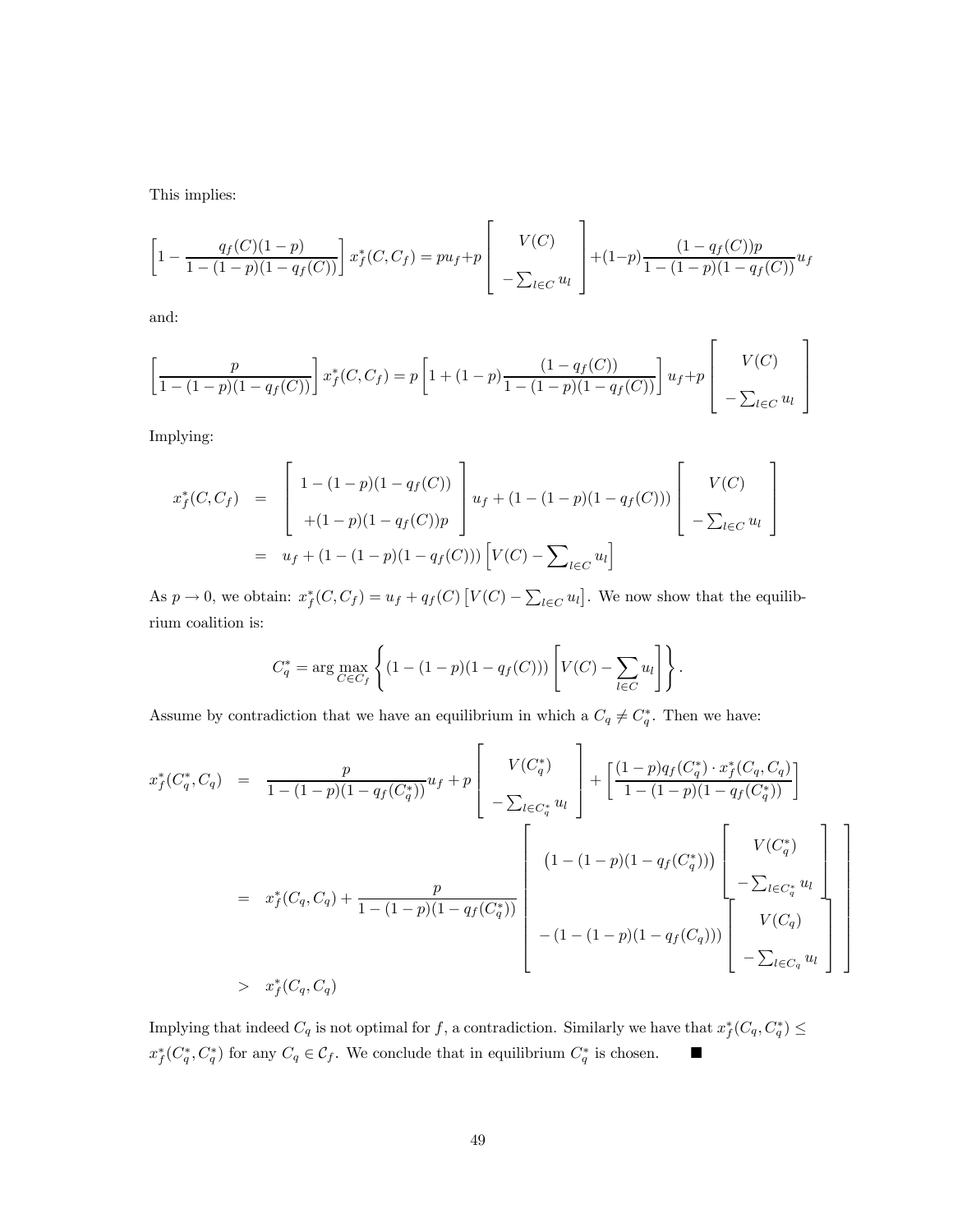# References

Acharia A and J. Ortner, "Delays and Partial Agreements in Multi-issue Bargaining," Journal of Economic Theory, 148(5): 2150-2163.

Akirav O. and G. Cox (2018), "The Formateur's Bonus in European Constitutional Monarchies, 1901-99," Legislative Studies Quarterly, 43(4): 681-703.

Amorim Neto, O. and K. Strøm (2006), "Breaking the parliamentary chain of delegation: Presidents and non-partisan cabinet members in European democracies," British Journal of Political Science, 36(4):619-43.

Austen-Smith, D., and J. Banks, "Elections, Coalitions, and Legislative Outcomes," American Political Science Review, 82: 405-422.

Banks, J., and J. Duggan (2000), "A Bargaining Model of Collective Choice." American Political Science Review, 94: 73—88.

Baron, D. (1991), "A Spatial Bargaining Theory of Government Formation in Parliamentary Systems." American Political Science Review, 85: 137—64.

Baron, D. (1993), "Government Formation and Endogenous Parties." American Political Science Review, 87(1): 34—47.

Baron D. (2019), "Simple dynamics of legislative bargaining: coalitions and proposal power," Economic Theory, 67: 319-344.

Baron,D. and Ferejohn, J. (1989), "Bargaining in legislatures," American Political Science Review, 83: 1181—1206.

Baron D. and D. Diermeier (2000), "Elections, Governments, and Parliaments in Proportional Representation Systems," Quartely Journal of Economics, 116(3):933-967.

Baron D., D. Diermeier and P. Fong (2012), "A dynamic theory of parliamentary democracy," Economic Theory, 49: 703-738.

Bassi A. (2013), "A Model of Endogenous Government Formation," American Journal of Political Science, 57(4): 777-793.

Battaglini, M. and S. Coate, (2007), "Inefficiency in Legislative Policy-Making: A Dynamic Analysis," American Economic Review, 97(1), 118-149.

Battaglini, Marco and Stephen Coate, (2007), "Inefficiency in Legislative Policy-Making: A Dynamic Analysis," American Economic Review, 97(1), 118-149.

Bennett E. (1997), "Multilateral Bargaining Problems," Games and Economic Behavior, 19:151-179.

Bennett E. and H. Houba (1992), "Odd Man Out: Bargaining Among Three Players," UCLA working paper #662.

Binmore K. (1986), "Bargaining and Coalitions," In A. Roth, editor, Game Theoretic Models of Bargaining, Cambridge University Press, Cambridge.

Binmore K., A. Rubinstein and A. Wolinsky (1986), "The Nash Bargaining Solution in Economic Modelling," The RAND Journal of Economics, 17(2): 176-188.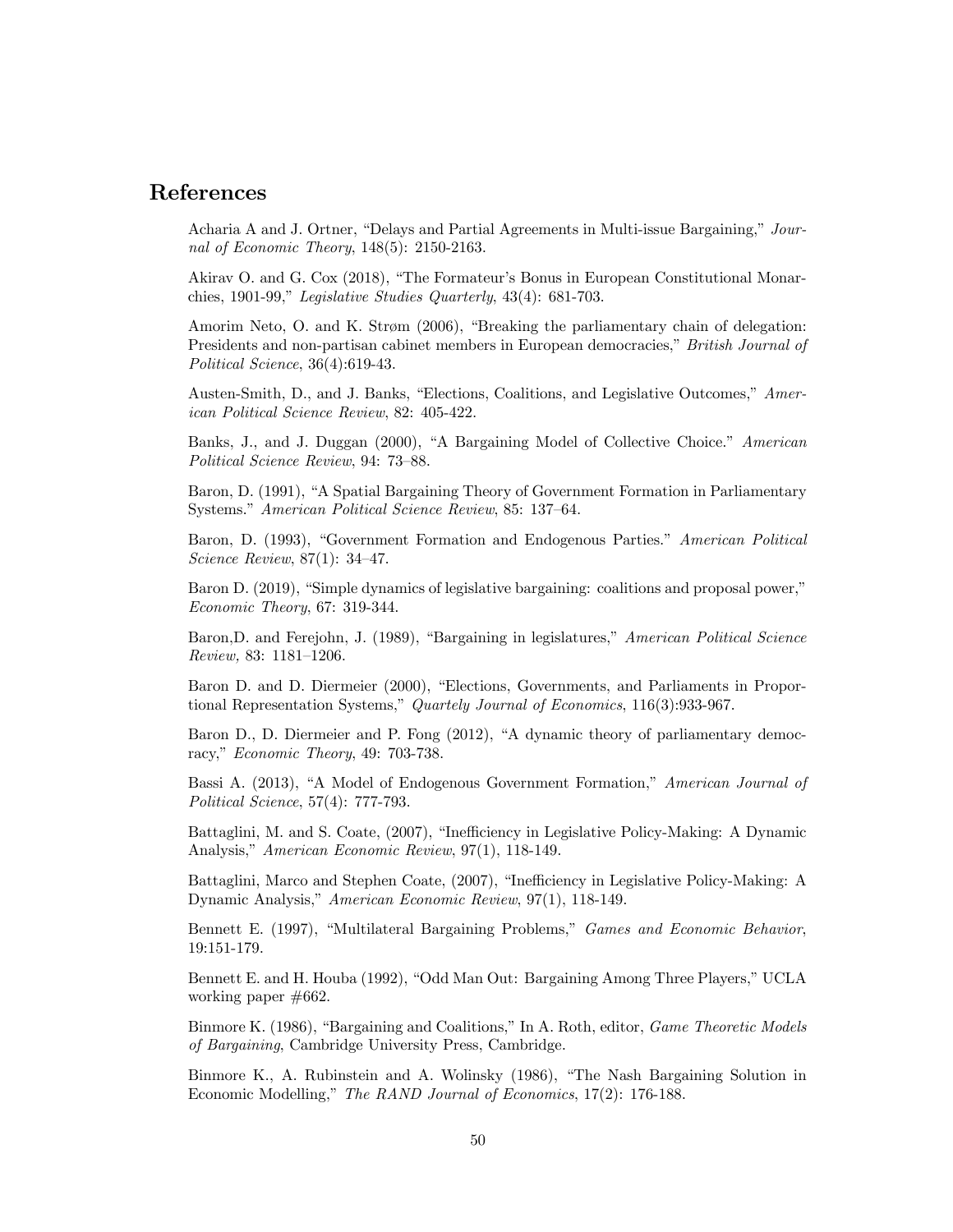Brauninger T., M. Debus, J. Muller and C. Stecker (2019), "Party Competition and Government Formation in Germany: Busuiness as Usual or New Patterns," German Politics, 28(1): 80-100.

Browne, E. & Franklin, M. (1973), "Aspects of coalition payoffs in European parliamentary democracies," American Political Science Review, 67: 453—469.

Cacace E. (2008), "La Presidenza della Repubblica nella democrazia bipolare e maggioritaria," Quaderni Costituzionali, XXVIII, n. 2, 301-318.

Cox G. and R. Carroll (2011), "Presidents and their Formateurs," mimeo, Stanford University.

Diermeier D. and T. Feddersen (1998), "Cohesion in Legislatures and the Vote of Confidence Procedure," American Political Science Review, 92(3): 611-621.

Diermeier, D. and Peter van Roozendaal. 1998. "The Duration of Cabinet Formation Processes in Western Multi-Party Democracies." British Journal of Political Science 28:609— 26.

Druckman J. and M. Thies (2002), "The Importance of Concurrence: The impact of Bicameralism on Government Duration," American Journal of Political Science, 46(4): 760-771.

Fujiwara T. and C. Sanz (2018), "Rank Effects in Bargaining: Evidence from Government Formation," Review of Economic Studies, forthcoming.

Gamson, W. (1961), "A theory of coalition formation,"American Sociological Review, 26: 373—382.

Golder S. (2008), "Bargaining delays in the Government Formation Process," Florida State University, mimeo.

Kavanagh D. and D. Richards and A. Geddes (2005), British Politics, Oxford: Oxford University Press.

Laver, M. (1998), "Models of Government Formation," Annual Review of Political Science, 1: 1—25.

Laver, M. & Schofield, N. (1990). Multiparty government: The politics of coalition in Europe. Oxford: Oxford University Press.

Mailer O. (2018), "Die politische Landschaft wandelt sich dramatisch," Suddeutsche Zeitung, 5March 2018, https://www.sueddeutsche.de/politik/italien-wahl-analyse-1.3892625

Morelli M. (1999), "Demand Competition and Policy Compromise in Legislative Bargaining," American Political Science Review, 93(4):809-820.

Montero M. and J. Vidal-Puga (2007), "Demand bargaining and proportional payoffs in majority games," Games and Economic Behavior, 71(2): 395-408.

Norman P. (2002), "Legislative bargaining and Coalition Formation," Journal of Economic Theory, 102: 322-353.

Ortner J. (2017), "A Theory of Political Gridlock," Theoretical Economics, 12: 555—586.

Osborne M. and A. Rubinstein (1990), Bargaining and Markets, Academic Press.